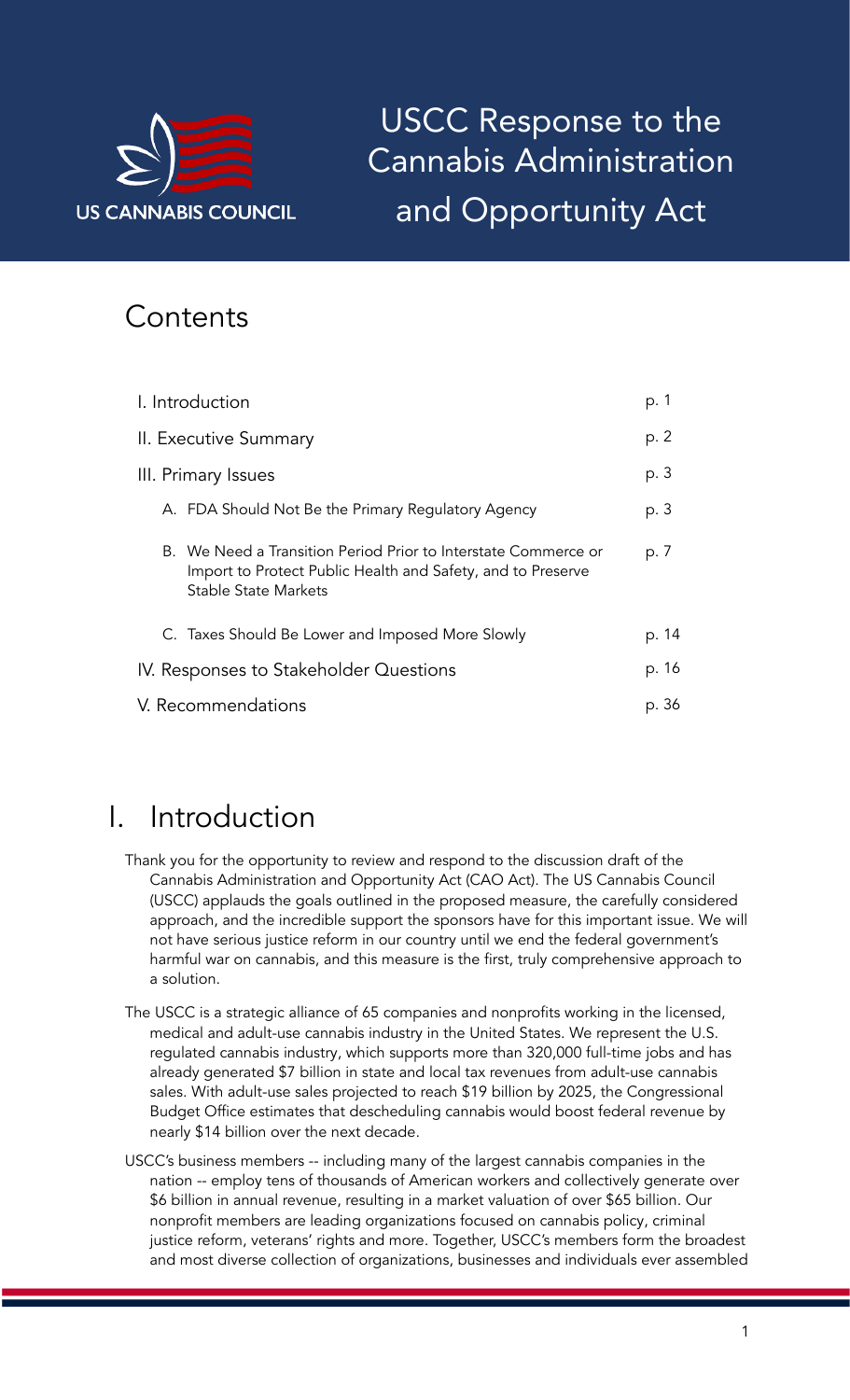to end federal cannabis prohibition and create an equitable and values-driven cannabis industry with social, financial, and environmental benefits shared by all.

- Legalization laws have been in effect in the U.S. since 1996, when voters in California adopted a law that allowed residents in California -- those with certain qualifying medical conditions -- to cultivate and consume cannabis under specific circumstances. Other states quickly followed and regulatory systems became far more sophisticated. Today, two out of three states (including well over half the U.S. population) is a jurisdiction in which qualified adults and minors qualified by the state for medical purposes can access and consume cannabis products that were grown and processed in the state. That same approach was then applied to consumption by all adult consumers starting in 2012 and today, nineteen states allow access for all adults 21 or over, with eight of them including New York, New Jersey, Virginia, New Mexico, Montana, South Dakota, Arizona, and Maine, bringing programs online by the end of 2022. More states will follow.
- The medicinal use of cannabis and social equity for those who participate in the regulated cannabis system are two issues that are essential to our members, as well as to the formation of the cannabis industry itself. These issues must be carefully addressed by Congress. Important voices have emerged in this area, including USCC member the Association for Cannabis Health Equity and Medicine (ACHEM), a cannabis medical association for healthcare professionals and healers of color that work to bring health and social equity to the public through the cannabis industry. Other important voices include the Minority Cannabis Business Association (MCBA) and the Cannabis Regulators of Color Coalition (CRCC) which also represent important perspectives in this critical area.
- We appreciate the questions posed by the sponsoring offices as the federal government considers how best to enter the discussion. We believe that like other areas of regulation, the most effective approach will be one that relies on a carefully considered framework built from a combination of both federal and state agencies and resources, working in coordination to finally end the disparate impact and harmful effects of years of the current drug policy.
- This response is divided into multiple parts. Following this introduction is a brief executive summary. We then explore some of the broader issues the USCC believes the sponsoring offices should consider in evaluating the initial draft, and where it may be improved before being introduced, along with our recommendations. We believe there are effective alternate approaches that can achieve the sponsors' goals, future-proof the regulatory model further, and minimize avoidable harm. The subsequent part addresses many of the sponsoring offices' stakeholder questions. Finally, our recommendations are summarized in the last part.

## II. Executive Summary

- The USCC applauds the scope of historic nature of this legalization proposal, and our members, who represent many of the largest businesses that operate within the legalization and medical cannabis system today, support these goals.
- A national, comprehensive regulatory system is urgently needed in the United States. For decades, the war on marijuana has been a war on Black and brown Americans, who have been arrested at rates that are many times that of their white counterparts, even though they consume cannabis at about the same rates. We will not see justice until we remove this unfair system of prohibition laws. Instead, the federal government should implement a meaningful, comprehensive and carefully-considered regulatory system, which we think the sponsoring offices have proposed. We must end our patchwork system and identify best practices which can be adopted by all states with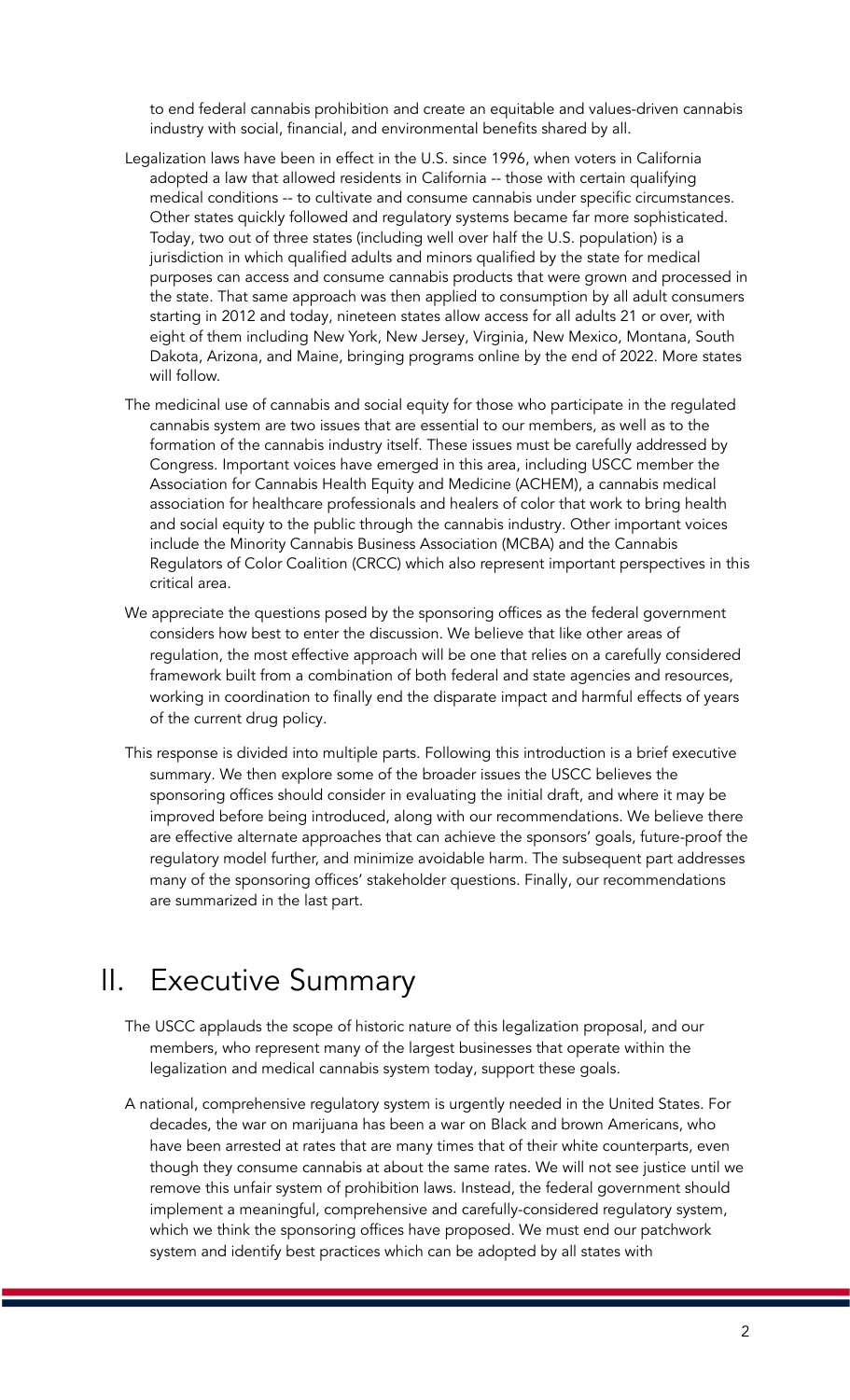cannabis-related activity. This will open tremendous opportunity for coordination and cooperation between state and federal regulators as they reign in the underground market and improve state programs in key areas. Finally, federal participation can help reduce racial disparity in many state programs and provide meaningful access to funds and assistance for social equity and small businesses.

- In most of the policy areas presented in the CAO Act proposal, the USCC supports the framework and approach. We are happy to support these efforts and contribute our knowledge and experience to further the work put forth by the sponsoring offices. However, there are several significant areas in which we think regulation should take a different direction. Accordingly, these comments are split between our own comments as they touch on these important priority policy issues, and our responses to the sponsoring offices' questions for stakeholders.
- Several issues rise to the top. First, we believe that Alcohol and Tobacco Tax and Trade Bureau (TTB), not the Food and Drug Administration (FDA), should serve as the primary regulator in the U.S., and that it should work closely with state regulators which have successfully regulated cannabis for years. Significantly shifting regulatory oversight in the U.S. to FDA will have negative consequences and invites uncertainty, which is discussed in our comments below. Not the least of which, an FDA-centric system will place enormous financial pressure on social equity and minority-owned businesses, which we think would be unlikely to survive in any form like they exist today. Furthermore, FDA's own track record with the cannabis plant over the past several years shows it is simply not the right agency for the role ahead.
- Related to this, we believe strongly that state medical cannabis programs must be protected so states can ensure access to medical cannabis products for those who qualify. FDA, which is charged with overseeing drugs in the U.S., is not suited to ensuring these programs will remain intact. TTB should instead work with the states to create a regulatory framework that relies on FDA's guidance on health and safety standards for products and non-cannabis ingredients. As with alcohol, TTB and states should regulate, with FDA helping set policy in areas of health and safety.
- Secondly, we believe the U.S. must plan its transition timeline carefully and extend it beyond current expectations for several reasons. From state programs which rely on tax revenue to our international treaty obligations, to serious Constitutional challenges that could be raised in states following descheduling, it will take time for governments, regulators, and businesses to consider, adopt new approaches, and adapt to them. Perhaps different aspects of the program can follow along different timelines with some moving more quickly than others, but the USCC believes the timelines as provided in the CAO Act are too aggressive to avoid a destabilizing impact in today's regulated markets.
- Third, we think that application of the alcohol model will work but should be adapted to better fit the cannabis production system. Further, the tax rate is too high, imposed too quickly, and it ramps up too fast for states to adapt while in the midst of the other aspects of the transition. Rather than the proposed seemingly arbitrary percentages, the sponsoring offices should consider their long term goals, carefully study the market and the best tax rate and rate of increase, and calibrate the transition length and the total amount of revenue accordingly. We look more closely at these three issues in Part III below.
- Part IV addresses many of the stakeholder questions put forth by the sponsoring offices, and many also touch on these areas already mentioned.
- Above all, we support the leadership and vision of the sponsoring offices and thank their staff for the incredible effort behind the Cannabis Administration and Opportunity Act.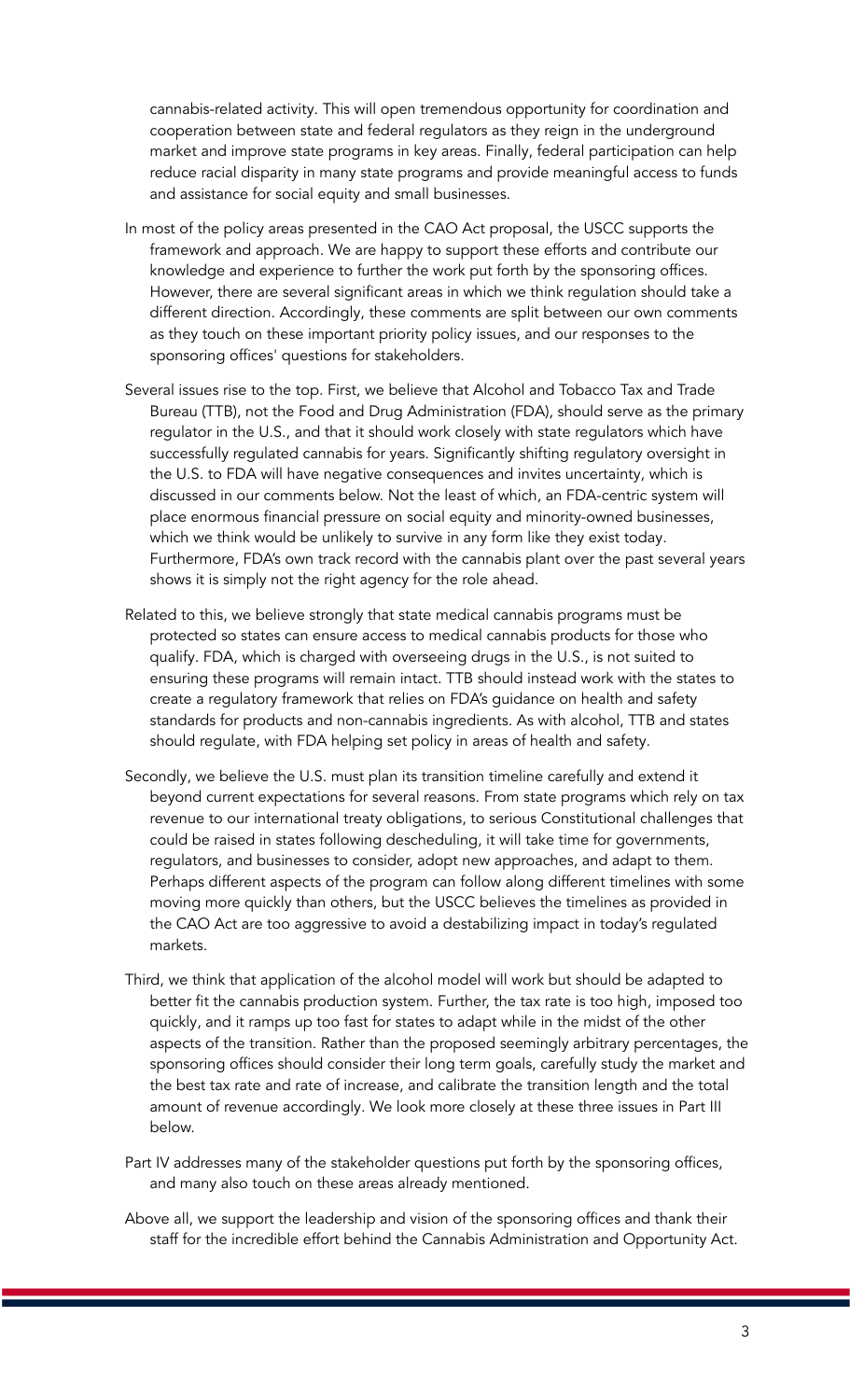Where we disagree we do so as allies, and we hope to engage in dialog to address concerns we all share.

## III. Primary Issues

As previously stated, the USCC shares the goals of the sponsors and those outlined in the CAO Act and the need for a national, comprehensive, federal regulatory program. But there are several critically important areas in the draft that we believe -- in their current form -- will fall short of achieving their intended results. We explore these areas and look forward to finding solutions as we develop the best framework possible:

### A. FDA Should Not Be the Primary Regulatory Agency

- The FDA will certainly take a role to help ensure the health and safety of those who consume cannabis products, and the USCC strongly supports the agency's mission. As the country adapts to a new regulatory footing, FDA's ability to set standards and inform state programs and consumers of critical health and safety information will be essential.
- However, the USCC believes that the CAO Act, as currently written, places too much emphasis on the FDA's role in the emerging regulatory system. Instead, we believe that commercially processed intoxicants should be primarily regulated by TTB, similarly to alcohol, and with significant cooperation with FDA in specific and important ways. The USDA could also play a significant role as it does in other agricultural crops in the U.S.
- At the outset, the safety profile of cannabis shows it is far less addictive than other regulated products such as alcohol, and the regulatory regime should reflect that. In addition, the cannabis market is vibrant, varied, widespread, and growing rapidly. Recent actions by FDA with respect to hemp-derived products and CBD clearly demonstrate that it is not the most effective agency to regulate cannabis. This is particularly true given the many challenges related to cannabis due to its nature as both a health aid and as an intoxicant, and in light of a successful track record through state-level regulation. Simply put, FDA is not the right lead regulatory agency for cannabis for a variety of reasons.
- A heavy FDA approach will create an extraordinarily challenging environment for small businesses that are newly launching in legalization states. If history is any indication, the process of proposing, reviewing, and approving cannabis products is likely to be extremely expensive and time consuming. When combined with the already high costs associated with operating a cannabis business, this will place cannabis businesses beyond the reach of most. We predict that an FDA-led program will lead to a rapid consolidation of existing businesses within the industry due to the specialized nature and cost -- a disaster for "mom and pop" shops seeking to operate in state programs. This will skew future development in the industry towards large enterprises and thwart the development of smaller, diversity-owned enterprises.
- The single greatest barrier to entry for social equity businesses is financial, and the shift of regulatory authority to FDA is indicative of a broader challenge when it comes to the CAO Act: costs are significantly higher for those seeking to be licensed - not because of licensing fees (which can be waived in some circumstances) but because of the incredible burden they will have to meet once operational. These types of requirements would create extraordinary barriers to entry for any business except the most heavily capitalized, leaving social equity and emerging businesses well outside the realm of participation. In fact, it runs the risk of becoming a new form of redlining.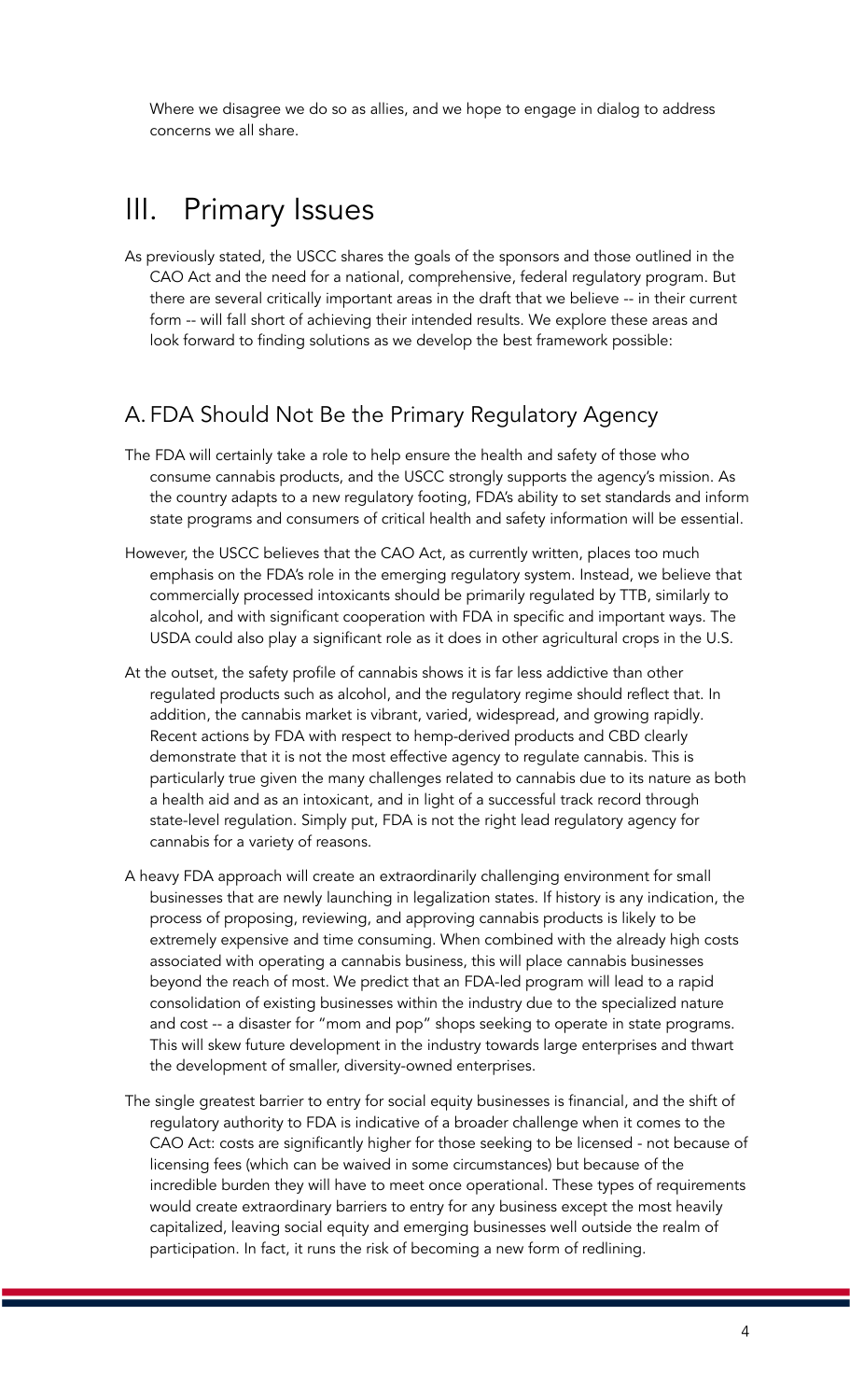- For quite some time, states have been regulating the licensing, production, processing, sales, and consumption of cannabis. State programs include a wide range of products subject to production standards and safety testing. While studies vary, there does not appear to be a significant increase or decrease in crime following adult-use legalization based on available data.<sup>1</sup> These programs are the means by which states have decided to regulate, and their track record is one of the reasons why legalization continues to gain support among residents and voters around the country. States programs helped ensure tainted products which appeared in the market leading to EVALI <sup>2</sup> were not available through the regulated market. We support an FDA role in which health and safety standards are identified and made available for state regulators and consumers, but we do not believe that rebooting today's system with FDA serving as the primary regulatory authority will in any way improve the regulatory framework for cannabis in the U.S.
- As is highlighted in other areas of this set of comments, the primary driver of interest in cannabis reform in the U.S. is medical cannabis, and medical cannabis programs are by far the most common form of legalization - including 36 states. FDA is not suited to oversight of a product recognized as "medical" at the state level, at the same time as it regulates drugs made from the same constituents. And very recently it has shown how difficult it will be for cannabis companies to participate, through the recent determination in the Charlotte's Web case. 3
- The prospect of FDA overseeing a national regulatory framework that consists primarily of medical cannabis programs is troubling. While we believe health claims should be reserved for drugs overseen by the FDA, there are obvious possible areas where FDA may have conflicts of interest as it regulates pharmaceutical drugs made from the same constituents. The preclusion doctrine is a serious consideration and should be factored into the regulatory landscape. Further, we think that the use of flower by consumers and the presence of cannabis in a wide range of consumable products - while long a staple of the state programs - will not be supported by the FDA. We do not believe the FDA, whether in the short or long term, is likely to allow state medical cannabis to continue as they do today. This will have a profound impact on the very social equity and minority-owned businesses the bill seeks to support, much less the patients themselves who would face an uncertain future in which state-sanctioned "medical cannabis" as we know it today may or may not exist.
- We believe the proper role for FDA is to set standards for labels, standards for added ingredients besides cannabis, including prohibited additives, standards for serving sizes, testing standards, and food ingredients and other additives that are not commonly part of the market today. FDA should be prohibited from interfering with the integrity of state medical cannabis programs and the states' role in defining who participates, qualifying conditions and ages, and role as regulators. Any product that makes a health claim should be subject to the FDA's drug pathway. The agency should enter into a Memorandum of Understanding (MOU) similar to one currently in place between TTB and FDA related to alcohol, which could serve as a model for a similar arrangement with

<sup>&</sup>lt;sup>1</sup> Mary K. Stohr, Ph.D., Dale W. Willits, Ph.D., David A. Makin, Ph.D., Craig Hemmens, J.D., Ph.D., Nicholas P. Lovrich, Ph.D., Duane L. Stanton Sr., Ph.D., Mikala Meize, MA, Effects of Marijuana Legalization on Law Enforcement and Crime: Final Report, Department of Criminal Justice and Criminology Washington State University, June 30, 2020, <https://www.ojp.gov/pdffiles1/nij/grants/255060.pdf>, and Angela Dills, Sietse Goffard, Jeffrey Miron, & Erin Partin, The Effect of State Marijuana Legalizations: 2021 Update, CATO Institute Policy Analysis No. 908, February 2, 2021 <https://www.cato.org/policy-analysis/effect-state-marijuana-legalizations-2021-update>

 $<sup>2</sup>$  EVALI stands for e-cigarette or vaping use-associated lung injury. The term was coined for severe lung illness</sup> cases related to using e-cigarette and vaping products. Health officials pointed to vitamin E acetate (an additive in some THC vaporizers found in products largely outside the regulated state cannabis system) as the primary, but not the only, cause of EVALI.

<sup>&</sup>lt;sup>3</sup> Charlotte's Web, Inc., FDA NDI Denial Letter (July 23, 2021)(available at: https://s22.q4cdn.com/636117063/files/doc\_downloads/2021/08/FDA\_NDI\_CW.pdf)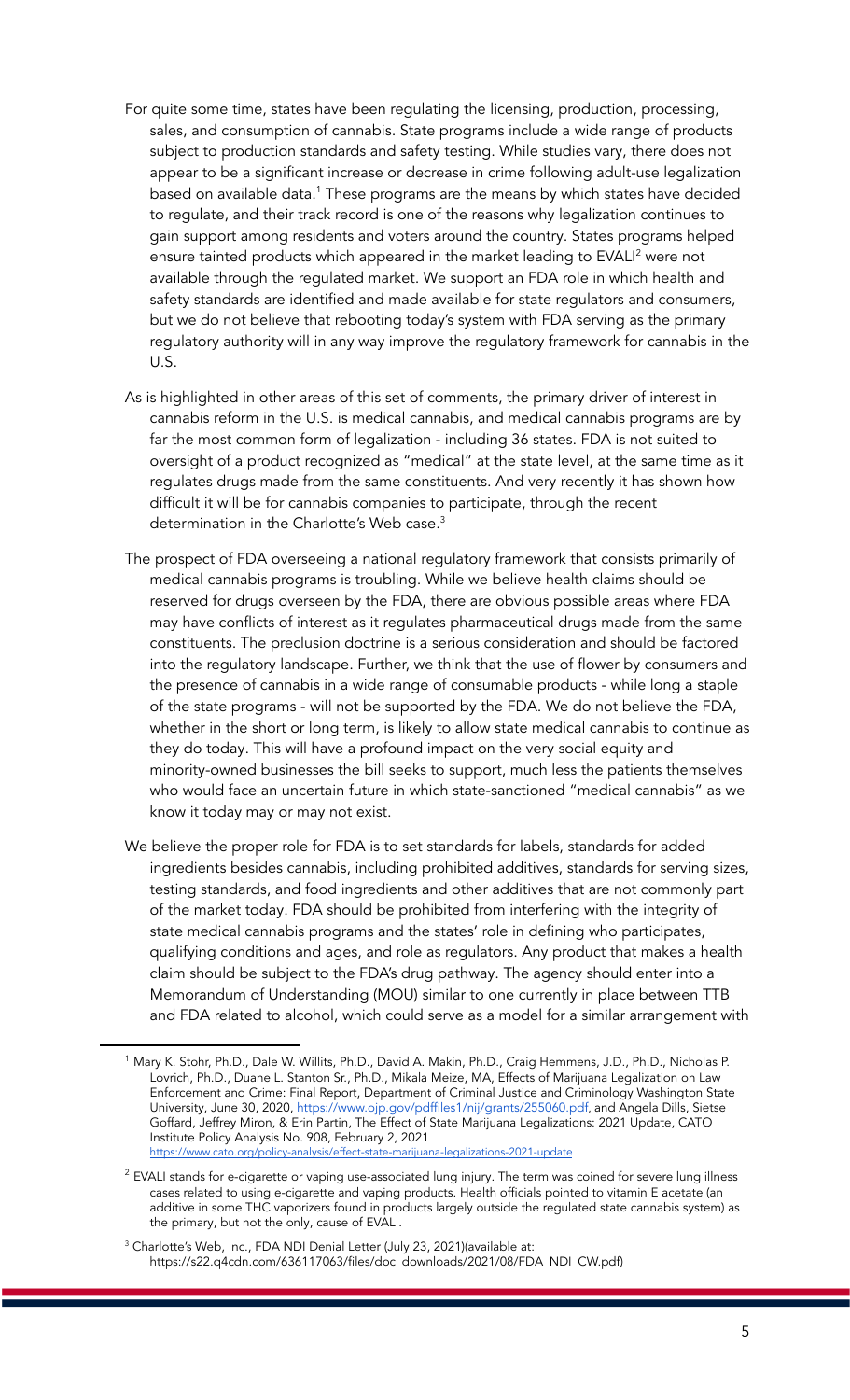respect to cannabis. Limits should be placed on FDA's ability to prohibit products based on the preclusion doctrine except where there is specific concern related to a particular product (as opposed to objecting to a class of products available on the legalization and medical cannabis market today). Additionally, the agency's ability to limit commonly-available cannabis products based on additives or food ingredients should be limited to situations in which there are clear and specific concerns.

- The USCC believes that TTB is a better choice as the primary regulator. It is in a better position to be responsive to the rapidly-changing needs of a quickly growing and innovative new industry. TTB also has a proven track record of being an effective choice when it comes to dealing with socially sensitive products, successfully helping to protect consumer safety. It is in a better position to understand the needs of small businesses and accordingly, those of social equity businesses. As previously mentioned, TTB can work with FDA as needed to help set standards and guidance in areas such as labels, testing, and other key areas. It is also less likely that TTB would need to build out its staffing and infrastructure to the extent FDA would, given FDA's regulatory history.
- In addition to our recommendation that the primary regulatory agency be TTB rather than FDA, the USCC believes the CAO Act should clearly articulate the important role states are to serve. While the sponsoring offices made clear their intent to "preserve the integrity of state cannabis laws,<sup>4</sup> the means of achieving that goal should be more clearly spelled out in the CAO Act. As mentioned, state systems are already regulating a broad range of cannabis-related activity, from licensing, to cultivation, to processing, to sales. Careful considerations should be given to the proper role of federal support in light of these existing systems, and the right balance long term. Both Colorado and California, for instance, have invested considerable time and resources into their regulatory frameworks.
- With essential protections and best practices established by the federal government, states should remain the primary regulator even after legalization, offering oversight of cannabis pursuant to their police power and other authority granted by Congress. Accordingly, states should continue to manage regulatory programs that license businesses, regulate sales between residents or entities within the territorial limits of a given state, set reasonable health or safety standards that exceed those set by federal regulators, and tax cannabis-related commerce.
- We believe that while federal regulators consider and adopt the wide range of regulations needed for an effective framework, state programs should continue to operate largely as they do today. For many of the same reasons outlined above, we do not believe cannabis products should or need to be significantly regulated by the FDA.

### Recommendations

- Primary regulatory authority should be with TTB
- TTB should be empowered to:
	- Have primary regulatory responsibility for setting standards for state licensing programs and licensees
	- Identify minimum state regulatory best practices consistent with today's

<sup>4</sup> Available at:

https://www.democrats.senate.gov/imo/media/doc/CAOA%20Detailed%20Summary%20-.pdf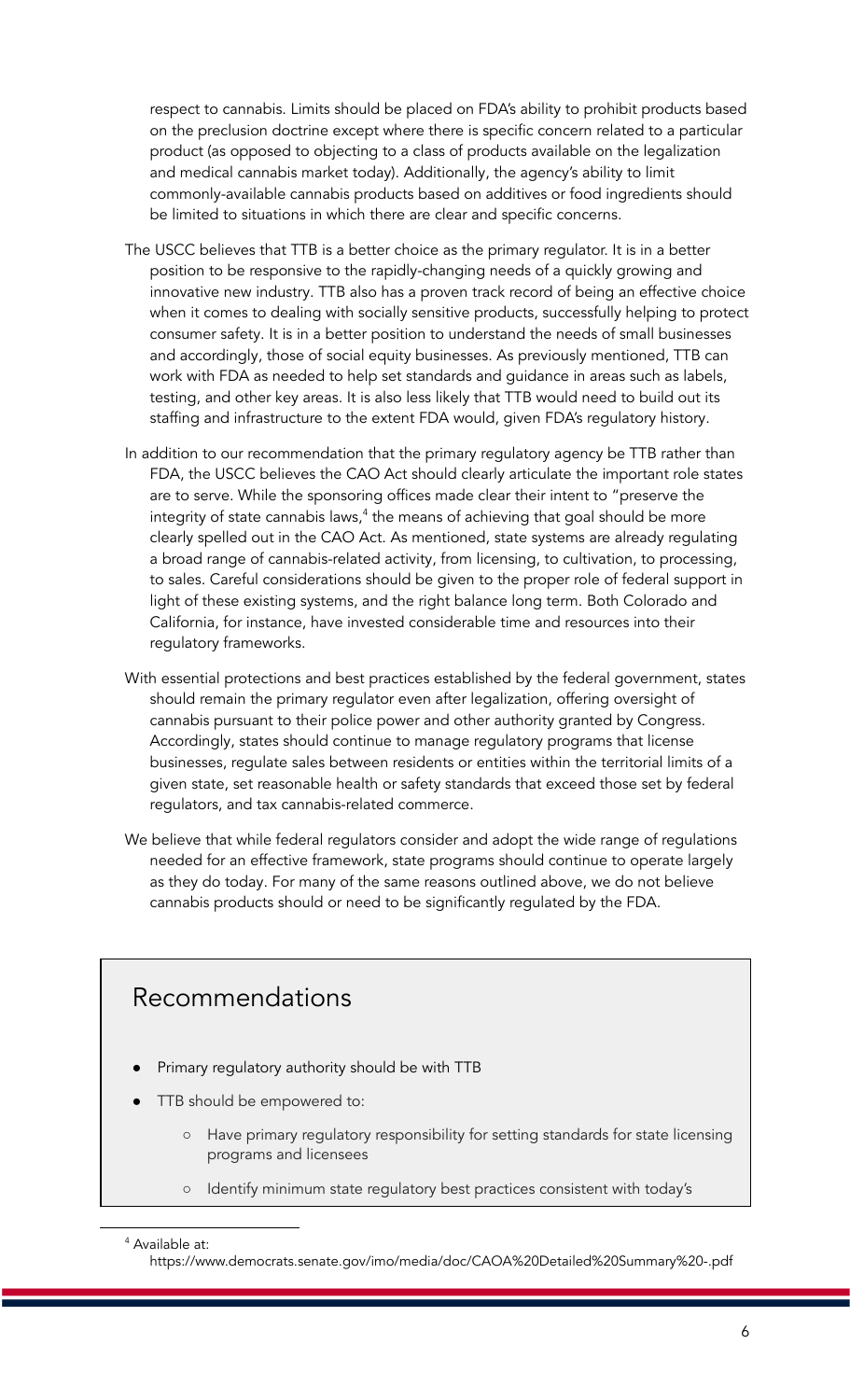marketplace, under which all states should operate to facilitate the transition to interstate commerce ○ Work with FDA to help ensure the health and safety of consumers of cannabis products ○ Administer taxes FDA should be empowered to: ○ Regulate any product making health claims outside the scope of state medical cannabis programs ○ Subject to limitations, FDA could regulate anything they normally would outside the plant, including additives, fillers, or non-standard food ingredients. ○ Regulate products which have not been commonly available in a regulated market, or which fall outside a range of acceptable levels (such as a monograph). ○ Provide minimum standards for labels, testing, and serving sizes ○ Work with TTB in support of its mission to support health and safety through an MOU similar to that in place for alcohol regulation ○ FDA should not be allowed to pre-approve cannabis products that are commonly on the market today, and should look to common standards such as monographs when possible CAO Act should clearly articulate role states should serve: ○ States may continue to operate without violation of the Dormant Commerce Clause through a transition period ○ Continue to serve as primary licensing authority ○ Continue to manage social equity programming ○ Work with TTB and FDA (and perhaps USDA) to develop and enforce standards

### B. We Need a Transition Period Prior to Interstate Commerce or Import to Protect Public Health and Safety, and to Preserve Stable State Markets

- A transition period between the system we have today, and one in which cannabis products flow freely across state lines, is essential. There are many considerations from legal, to budgetary, to logistical, that will need to be addressed in order to avoid significant disruption to the effective state systems that are currently in place.
- However, as drafted, the CAO Act provides for immediate interstate commerce and importation. This scenario will only serve to disrupt stable state markets, put public health and safety at risk, and put social equity license holders and other small businesses at risk of immediate extinction. Instead, we suggest a transition period to ensure that reasonable federal regulatory mandates contained in the bill can be accomplished. Keeping existing state regulatory systems intact until the federal government establishes its own rules and accomplishes the regulatory goals contained in the bill will ensure that there is a safe and effective roll-out following de-scheduling.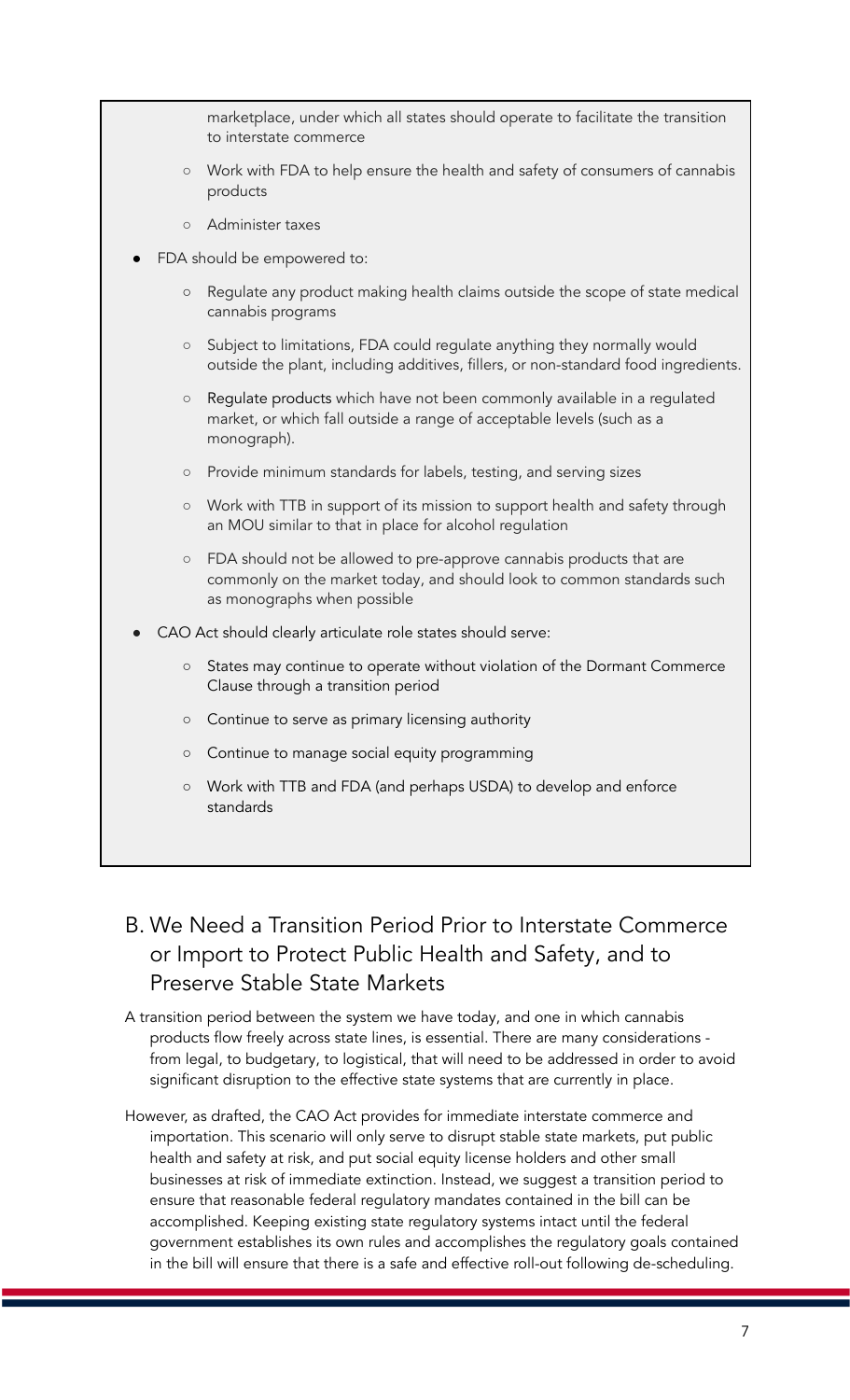Many of our members in the cannabis industry have been working to establish a legal, ethical, effectively-regulated, state-legal industry for nearly a decade. It will take time to ready public policy priorities and related state and federal regulatory structures, but a well-considered system will pay dividends for years to come, and help grow our domestic economy and the communities in which we serve. Without a transition period prior to the allowance of interstate commerce or importations, we are likely to see significant disruption in the legal cannabis industry with detrimental effects nationwide.

A reasonable transition period prior to interstate commerce or importation will:

- Preserve, protect, and accelerate critical social equity programs in the states;
- Protect public health and safety by first developing and implementing national standards, federal regulations, a federal track and trace system, and Good Manufacturing Practices;
- Safeguard stable state markets; American jobs, and American businesses; and
- Allow us time to complete critical research and renegotiate relevant international treaties.
- Below, we highlight the more significant public policy reasons why we consider such a transition period critical, and request that Congress specifically identify which areas of policy should be considered essential before allowing cannabis products to flow from state to state or to allow imports from other countries.
- 1. Support Equitable Market Access, Wealth Creation, and Social Justice Reforms
- The first priority of comprehensive cannabis reform must be equitable wealth creation and repairing past harms caused by the War on Drugs. We need to take the time needed to get state and federal social equity and restorative justice programs up and running (few of which are currently functional) and to make certain that people who have been negatively impacted by the War on Drugs have a real opportunity to succeed in this new industry. We must allow time to see the positive results from the benefits of state social equity programs, which are designed to ensure cannabis licenses are awarded to qualified social equity applicants and to allow for people to transition from the illicit market to the legal market.
- As mentioned elsewhere, we must carefully consider the process of identifying former offenders and expunging criminal records for those who have been indelibly sanctioned for marijuana offenses, and we should take further actions to repair other wrongs created by the War on Drugs. For any of this to be successful, it will take time to continue to bolster state revenue sources that are crucial in supporting social equity programs and reverse the damage that has been done through unjust and harmful drug policies.
- We commend Senate drafters for including robust social equity and criminal justice reform measures in the bill. Under the discussion draft, the Small Business Administration (SBA) would establish an Equitable Licensing Program to provide funding to eligible states and localities to implement cannabis licensing programs to minimize barriers for individuals harmed by the War on Drugs. Eligibility would be contingent on states and localities taking steps to create an automatic process for expungement of criminal records for cannabis offenses, among other criteria.
- If interstate commerce were allowed immediately without protections for state programs and small businesses, it is likely that larger cannabis companies could displace small businesses - including social equity license holders and applicants - and make these reform provisions obsolete and the related goals unattainable. A transition period is the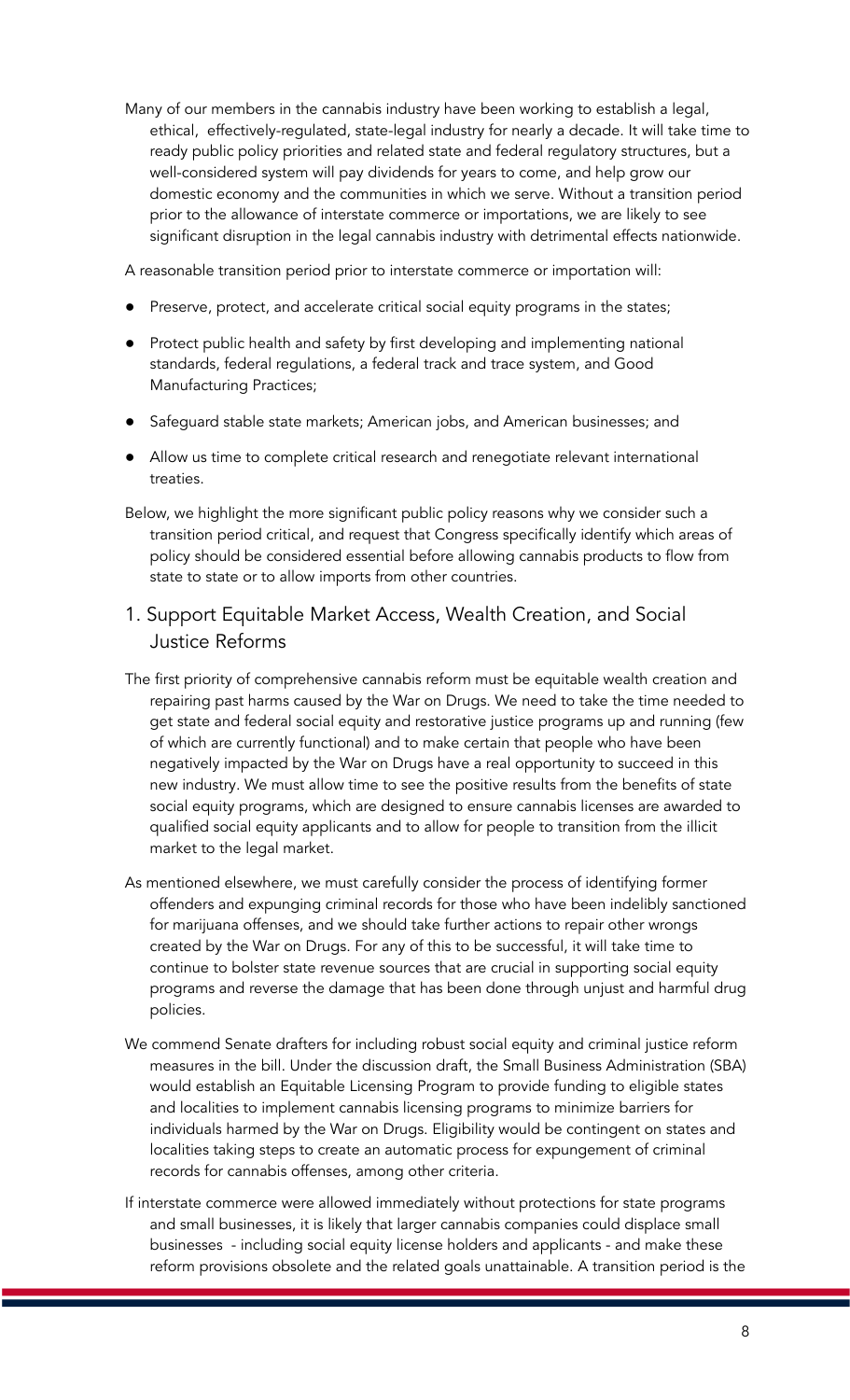only way to get these programs up and running and see them succeed before recipients are faced with intense competition.

### 2. Establish Agency Jurisdiction, Promulgate Rulemaking, and Set National Standards

- Creating an intentional pathway to a regulated market could not be more essential for the safety of the American public. Rushing the marketplace immediately will not allow enough time for the federal government to get the right regulatory structure in place to protect the public health, nor will it preserve the hard work done at the state level over the past decade to keep consumers safe. As we have seen with the rollout of hemp/CBD, merely legalizing the plant without first developing a federal regulatory plan, national standards, and testing protocols will lead to confusion in the marketplace and result in consumer harm.
- We cannot afford to create another regulatory vacuum that gave rise to the bathtub gin problem of the 1920s, the vape crisis of 2019, or the hemp rollout over the past two years. The rollout of the 2018 Farm Bill should serve as an important lesson. A "gray" market erupted immediately upon de-scheduling hemp, leading to the unfettered production and distribution of CBD and Delta-8 products. We are now paying the price for allowing this regulatory void. The FDA has still not issued regulations on how these products may be formulated and used; there is mass confusion in the marketplace; and unregulated, untested, but intoxicating products are being sold indiscriminately across the United States in gas stations, convenience stores, and online.
- The cannabis industry urges policymakers to act more deliberately with cannabis, and to take the time required to get regulations right and firmly in place. Specifically, we should ensure promulgation of comprehensive, safe and effective national standards for federal transportation, product testing, pesticide usage, environmental standards, product labeling and packaging, and other important national standards to protect the health and safety of our citizens.
- Further, emerging medical and/or adult-use states deserve and need ample time to create their own markets, as well as to stand up state enforcement and regulatory systems. They also need an on-ramp to develop an appropriately staffed, well-funded, and well-developed federal regulatory and enforcement structure, including a plan for dismantling the illicit market.
- If we do not regulate intentionally, the illicit market will surely take advantage of unprecedented market disruption and be in a position to produce, transport and sell illicit products around the country with impunity. Without regulatory controls firmly in place, the illicit market will be virtually impossible to distinguish from its legal competitors. Finally, we need to harmonize state regulatory programs across the country, as is practicable. This must all be done deliberately and will take significant time to develop and implement.
- Under the proposed legislation, TTB and FDA would have dual jurisdiction related to certain aspects of cannabis regulation. Accordingly and as previously mentioned, the agencies are compelled to enter an MOU to govern agency interaction within 180 days of enactment of the discussion draft. Then, regulations will need to be drafted. Pursuant to the Administrative Procedure Act, agencies must post comment periods prior to rulemaking and consider public comments received. This will take a considerable amount of time to get right.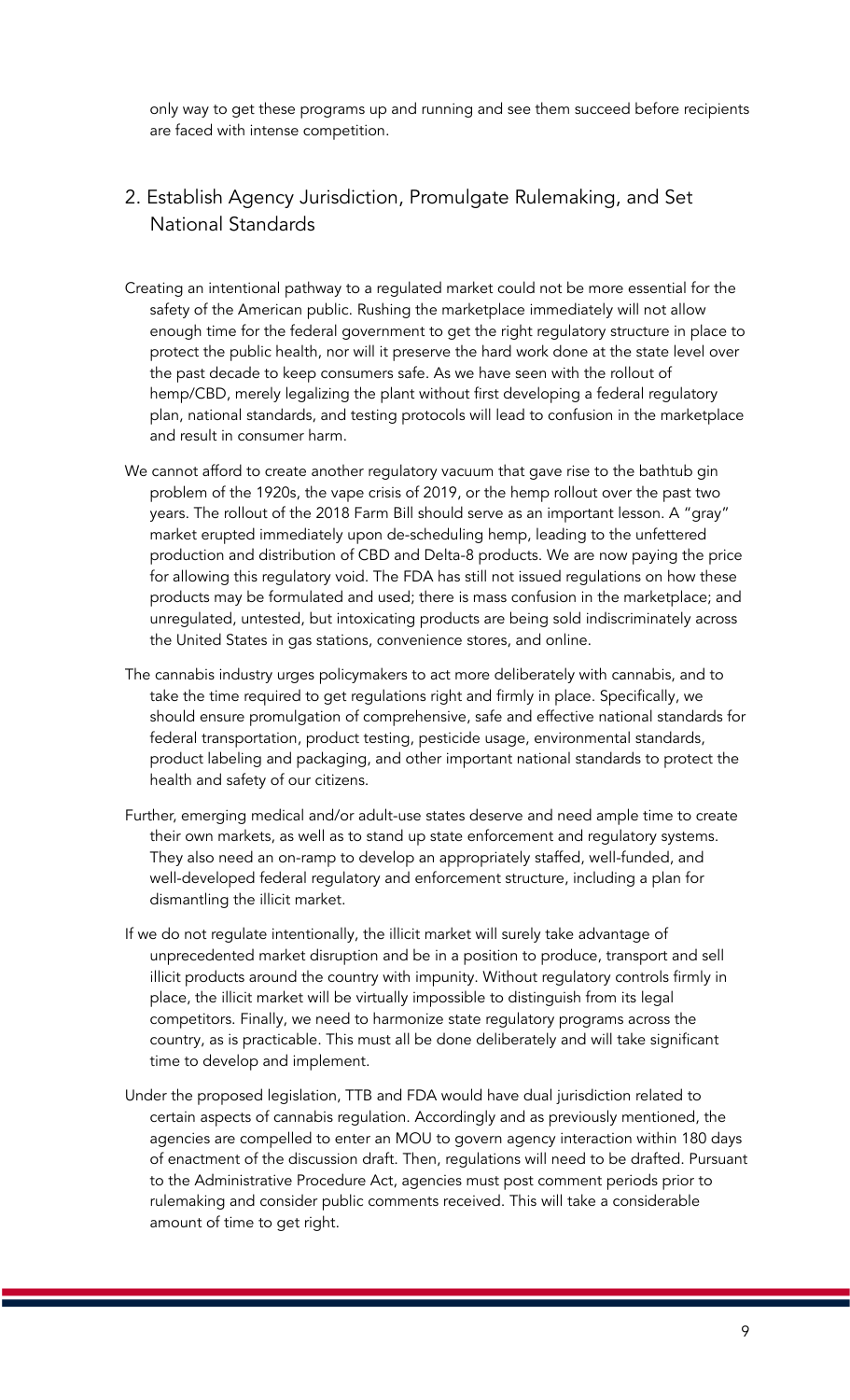The Act also provides authority to FDA to set national standards to protect the public health. Private organizations such as the United States Pharmacopeia (USP) and ASTM International are leading, globally recognized, non-profit organizations that help in the development and delivery of voluntary consensus standards. Today, tens of thousands of standards are used by industrial sectors across the United States and around the world to improve product quality, protect the environment, enhance health and safety, and strengthen market access and trade. A transition period is warranted for the federal government, in partnership with the private sector, to develop and implement national standards before interstate commerce or importations are permitted.

### 3. Promulgate and Implement Required Good Manufacturing Practices

- The proposed measure requires the FDA to require and implement Good Manufacturing Practices (GMPs). GMPs represent the minimum level of acceptable standards/best practices that ensure the production of safe and consistent products for human/animal use. GMPs have been around and evolved since the 1960s (starting in pharmaceuticals) and are required globally. They ensure our pharmaceutical drug, food, and natural products are created under a certain level of control that minimizes the risk of products being unsafe for human/animal use. GMP programs fill in the gaps where final product testing alone is not sufficient (current model most states have implemented). GMPs benefit all parties, including producers, by providing clear guidelines to establish standardized controls that reduce liability through reduction of risk, consumers, by benefitting from safer and more consistent products, and regulators, through a consistent framework to ensure products are safe and can identify company deficiencies based on decades of use in other industries.
- GMPs need to be created and vetted because industry has been operating under the different requirements of 37 states. The development of a quality system with GMPs will take significant time and resources. Companies need a minimum of twelve months to realistically be prepared to meet these requirements (after they've been provided with clear guidance on what GMPs are required of them). And the FDA will need time ahead of that process to determine through rulemaking, what GMPs will be required. In order for the federal government to create, and for companies to become compliant with GMPs, there must be a transition period prior to interstate commerce or imports to protect the public health.

### 4. Implement a Federal Track and Trace System

The Act requires that track and trace rules be promulgated 12 months after enactment. Depending on what federal track and trace regulations require, it could take businesses another year for track and trace companies to adjust and for cannabis companies to become fully compliant. Incorporating mandatory electronic tracking requirements into federal cannabis reform is critical to ensuring public safety. Electronic tracking technology allows for the ability to follow a cannabis seed through every stage of the cannabis supply chain, collecting data and maintaining regulatory compliance through the processes of cultivation, manufacturing, testing, packaging, distribution, and sale. "Seed to sale" tracking provides us with a detailed chain of information during any given point of development of the specific plant product. Ultimately, this provides an unprecedented level of visibility and transparency into a supply chain that is unrivaled by any other industry, allowing us to track the product to prevent diversion and protect consumer safety. Electronic tracking technology enables operators and governments to keep track of cannabis inventory down to the gram level, including waste. This level of granularity is also critical in tracking and collecting all taxes owed. Furthermore, it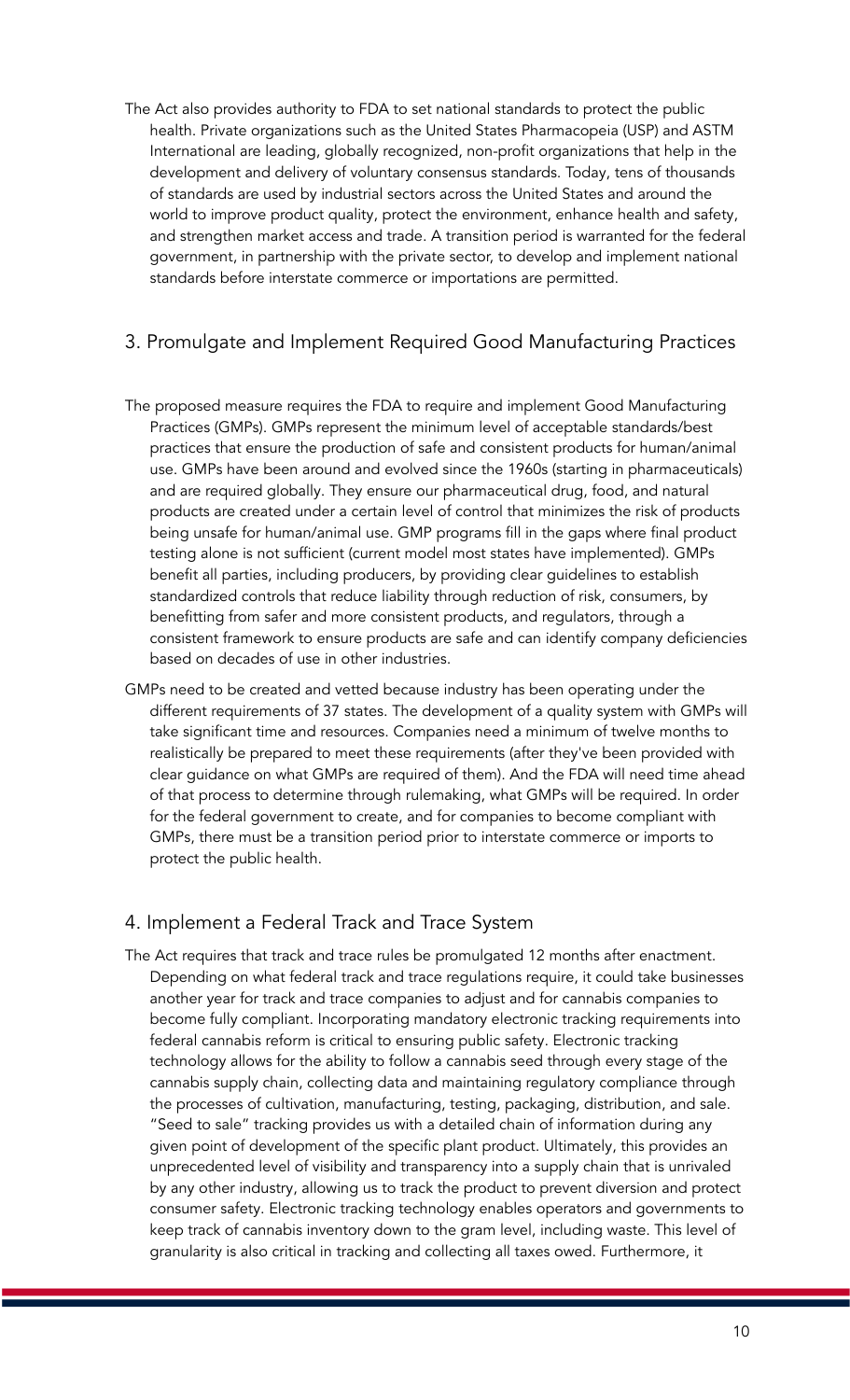provides consumers with the confidence that each product they purchase has been tested and is in compliance with state regulations through the entire supply chain, from seed to sale.

Creating standards for levels of visibility and transparency simultaneously fulfills a second public policy goal – eradicating the illicit market. Not only does electronic tracking provide transparency into the creation of consumer goods, but it also provides more data points available to capture, identify, and destroy illicit products. These types of anti-counterfeit measures could prevent illicit market items from entering legal operations and posing a threat to public safety, as seen during the vape crisis in 2019. Electronic tracking through software built specifically for the cannabis industry is the most efficient way to maintain compliance standards and uphold public safety. Promulgation of regulations and then the establishment of a critically important national track and trace system will take time – time that necessitates a transition period prior to interstate commerce and imports.

### 5. Preserve and Protect Stable State Markets and Protect Small **Businesses**

- The modern, licensed cannabis industry was built through American cultivators, dispensary operators, craft cannabis companies, and consumables manufacturers. These American cannabis companies have invested hundreds of millions of dollars in intellectual property, brick and mortar growing spaces that required significant investments in hydroponics, lighting, and infrastructure, not to mention expensive state and local licenses to grow, produce and distribute cannabis within every state that has a medical or adult-use marijuana program. Nearly a quarter-million new American jobs have been created as a result. Majority Leader Schumer agrees and has made clear that his priority is to protect American businesses and to make certain that everyone has an equal opportunity to participate in the American cannabis story.
- An example in the beer context demonstrates what will happen if interstate commerce and imports take immediate hold. According to the National Beer Wholesalers Association, the beer market is currently dominated by three large brewers who accounted for about 70 percent of all beer sold in the United States in 2019. This type of consolidation is also evident within big tech, where just two corporations hold 99 percent of mobile operating systems (Apple and Google), and in E-commerce, where Amazon and Walmart control 50 percent of the market.
- Stable state markets have also been at the core of the legal industry since the first market opened in Colorado in 2014. As true laboratories of democracy, more than three dozen states have created regulated cannabis markets where consumers receive safe products, state residents receive tax-funded benefits, and industry entrepreneurs profit from their substantial investments. These markets are small and medium-sized businesses that make up the local supply chains. These markets grew quickly and absorbed the illicit market and reached stability in short order.
- A rush to allow imports and interstate trade would destabilize these markets, creating conditions for rapid market consolidation and concentration in low-cost states. The state-administered social justice and equity programs so highly touted in Illinois, New York and other states are at risk if funding dries up. Federal legalization must support state market stability during the legalization process to fulfill the promise of the American Dream for small businesses while simultaneously establishing equity in the cannabis industry. The only way to effectuate this public policy ambition is to specifically require a transition period to allow these markets to develop prior to allowing interstate commerce or international importations.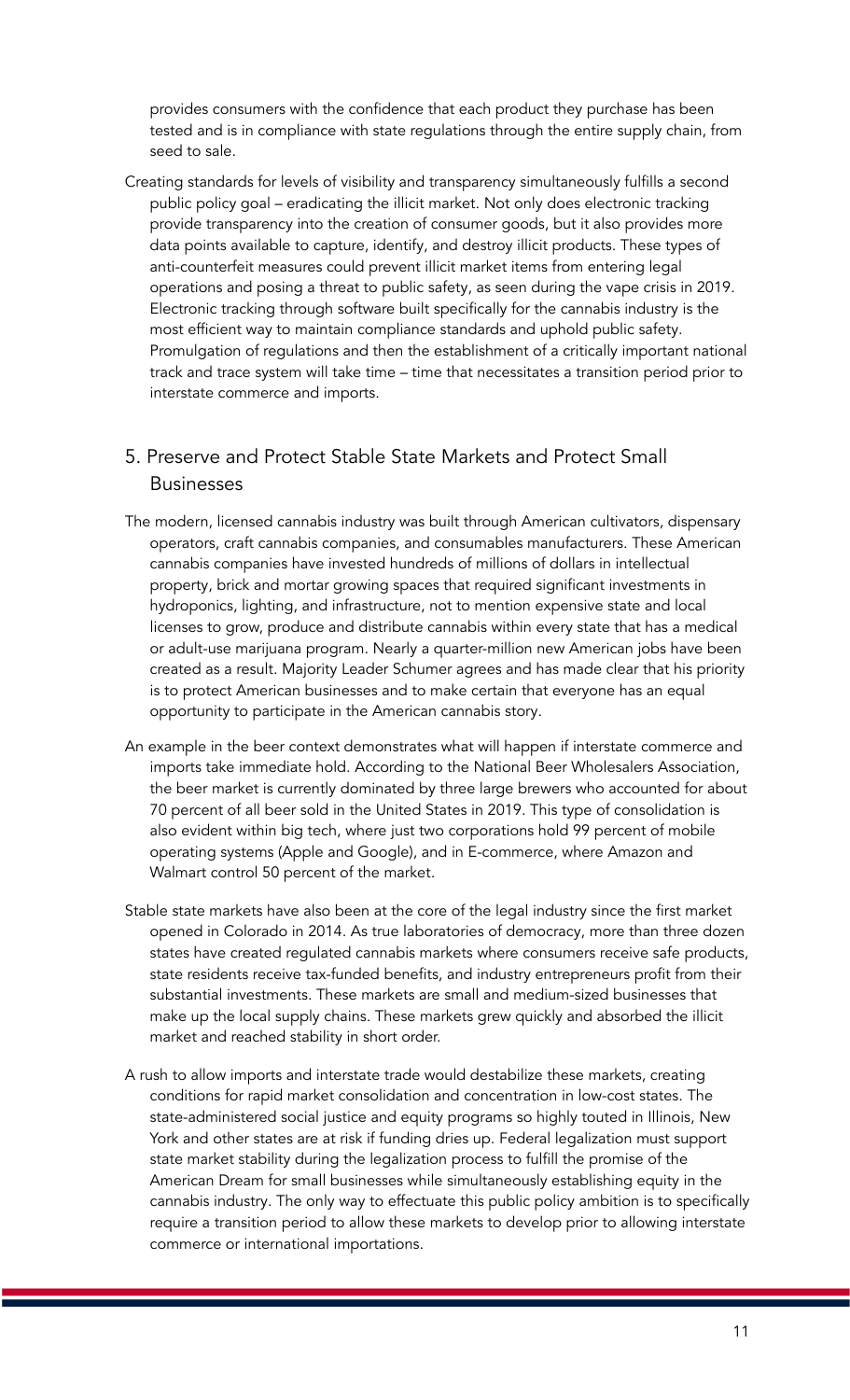### 6. Establish Safety Protocols for Imports and Manage International Treaty Obligations

- We need to act to specifically preclude importation of cannabis and cannabis products into the United States until we have robust safety protocols in place, whenever that may occur. In light of the draft legislation's text, it appears that the Senate is poised to open US markets to foreign producers/sellers for the importation of cannabis upon the eve of American federal legalization. However, we need to establish safety protocols for imported cannabis, to ensure that such products are not rushed to market without first demonstrating that they are safe for American consumers. Establishing a plan for inspection, certification and oversight of foreign facilities and imported cannabis products is essential for the safety of American consumers and the integrity of the U.S. cannabis market. It's also critical that we take steps to make certain that the illicit market isn't fueled by immediately opening our borders to imports. We need to regulate deliberately and make certain that any imports, once allowed, are generated from legitimate sources and not from the illicit market.
- International drug treaties to which the United States is a signatory permit trade in cannabis products for industrial, scientific, research, and medical purposes.[1] These treaties will need to be re-negotiated prior to the allowance of international trade. This process could take years, and therefore a specific provision in law is warranted that requires adherence to, and the renegotiation of, international treaties prior to the allowance of international trade.

### 7. Complete Critical Research

- The Act mandates the Comptroller General to issue a report on the societal impact of cannabis legislation within two years after the enactment of this Act. Congress has also provided a mandate to HHS to issue a report related to the public health effects of cannabis with an end-date of 2025. And Congress mandated that the Secretary of Transportation collect data on highway safety. Notwithstanding housing the best medical research institutions in the world, cannabis research in the U.S. severely lags behind other nations. While convincing research on cannabis safety and therapeutic utility of medical cannabis products is being generated in Europe and Israel, federal prohibition in this country obstructs open research into the science of cannabis therapeutics for products, despite millions of Americans currently buying and using medical cannabis routinely. The research objectives in the bill are therefore critical to protect the public health and safety and will take time to get right. We should get this done prior to the allowance of interstate commerce or foreign imports.
- A successful transition to federal regulation must also support a clear pathway for insurance reimbursement for state-sanctioned medical cannabis. There are currently three dozen medical programs serving more than 3,500,000 patients in the United States, with cannabis programs rapidly providing treatments and treatment plans designed to displace opioid prescriptions. The NIH/NIDA is currently funding a number of efforts to document and enable the successful treatment of patients with pain with cannabinoids in order to reduce their use/overuse on opioids. However, due to the lack of insurance reimbursements, nearly all of these costs are being absorbed by patients. Some states have noticed the pharmacoeconomic advantage that cannabis treatments can provide over existing therapies in specific indications, and their Medicaid programs are evaluating reimbursement for these situations. In addition, many workers compensation programs nationwide are taking similar steps.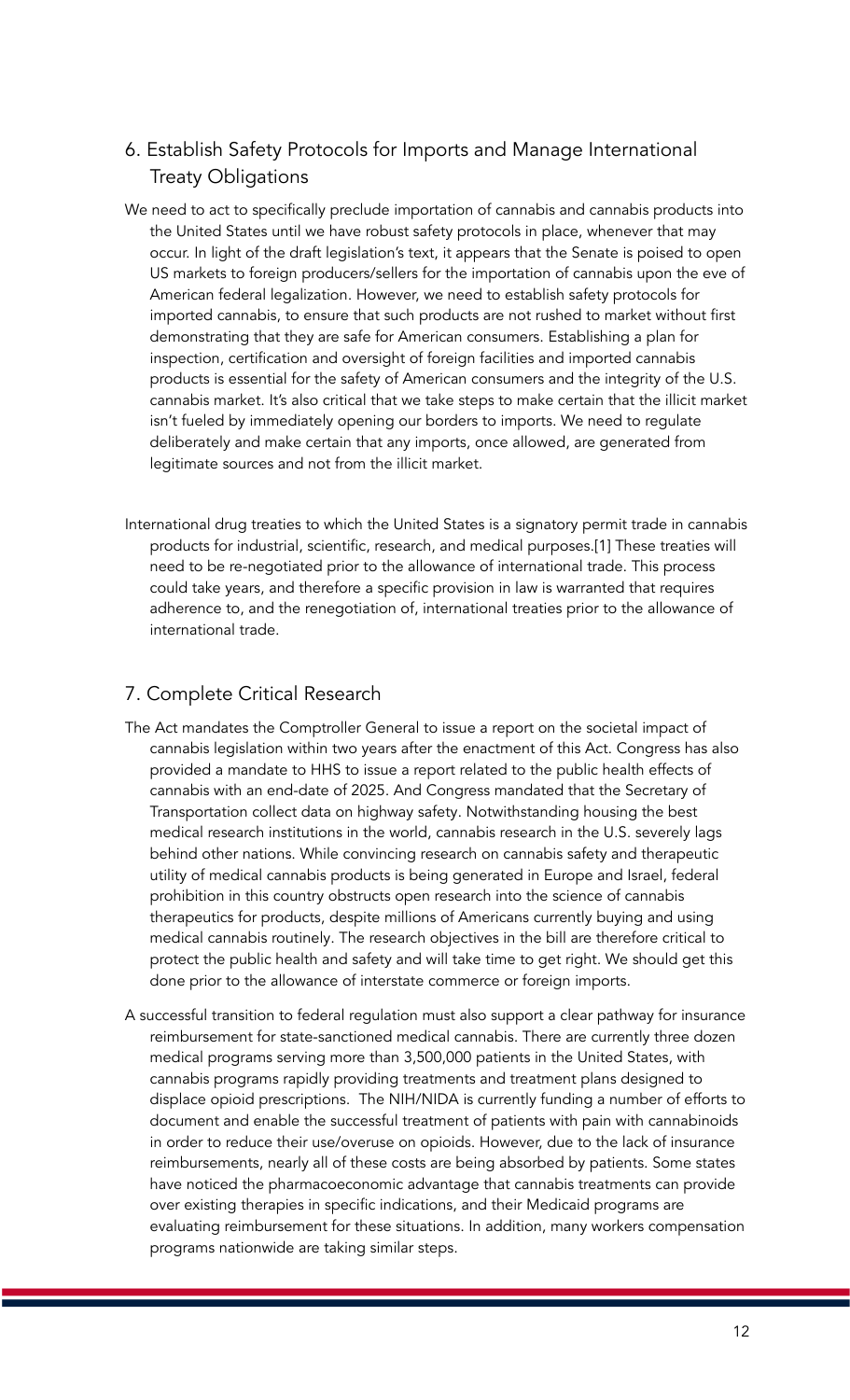- As a first priority, Congress should intentionally and specifically permit coverage by private insurance companies. Cigna already allows reimbursement for CBD products.
- This should flow naturally from de-scheduling, but an intentional and specific provision by Congress authorizing this pathway would stave off private litigation risks and Executive Branch overreach through regulation. Congress should also specifically provide for the allowance of HAS/FSA funds to be used for medicinal cannabis. These tax-deductible contributions are already currently being used on alternative care, including acupuncture, aromatherapy, ayurvedic medicine, homeopathy, nutritional counseling, and unregulated traditional Chinese medicine. These provisions are not currently contemplated in the Act, and will take time to promulgate, coordinate, and ultimately administer.
- For the foregoing reasons, a transition period prior to interstate commerce or the allowance of the importation of cannabis from foreign countries is warranted to preserve critical social equity programs, protect the public health and safety of American citizens, to support the small business entrepreneurs that have built this industry, and to safeguard the stable state markets that support them.

### 8. Relieve Pressure Caused by Constitutional Impediments Surrounding State Regulatory Authorities

- Apart from impact on state budgets, a concern of paramount importance is the effect that the Dormant Commerce Clause ("DCC") and related Supreme Court precedent will have on states as the federal government begins its transition. <sup>5</sup> The DCC is a free trade principle that bars states from implementing laws, rules, or regulations that negatively impact interstate commerce. Without the Dormant Commerce Clause, states would be free to enact legislation favoring local commerce in all cases where Congress has not legislated on a particular matter. The sponsoring offices have made clear they want to empower states to implement their own cannabis laws. However, this intention is not clearly articulated in the text of the CAO Act, and the lack of clarity will only serve to promote litigation later, unless Congress acts with clarity now.
- For decades, the Supreme Court has taken up matters interpreting the very same state's rights language provided in section 111 - particularly in cases involving the interstate trade of alcohol. As applied to alcohol, the Court has held that this same section 111 language allows states a small amount of authority to enact measures that its own citizens believe are appropriate to address the public health and safety effects of alcohol use. However the Supreme Court has been clear that states may not adopt protectionist measures with no demonstrable connection to those interests, <sup>6</sup> and if Congress means to grant that authority, it will need to be clear. $^7$
- This presents a significant challenge for states. Over the past several decades, the states have operated on the premise that the Dormant Commerce Clause does not apply to the cannabis market because Congress has banned all commerce in cannabis. Under this premise, states have created 37 unique markets, none of which engage in any form of interstate commerce.

<sup>&</sup>lt;sup>5</sup> This Constitutional problem was identified and is being explored by Professors Scott Bloomberg and Robert Mikos in Legalization Without Disruption, (forthcoming 2021).

<sup>6</sup> Tennessee Wine and Spirits, 588 U.S. \_\_\_\_ (2019), slip op. at pp. 31-32.

 $^7$  In order for Congress to override the default rules of the DCC, the grant of authority to states must be "unmistakably clear." Only twice in the last seventy-five years has the federal government done so, see Douglas Amendment to the National Bank Holding Company Act, and Prudential Insurance Co. v. Benjamin, 328 U.S. 408 (1946).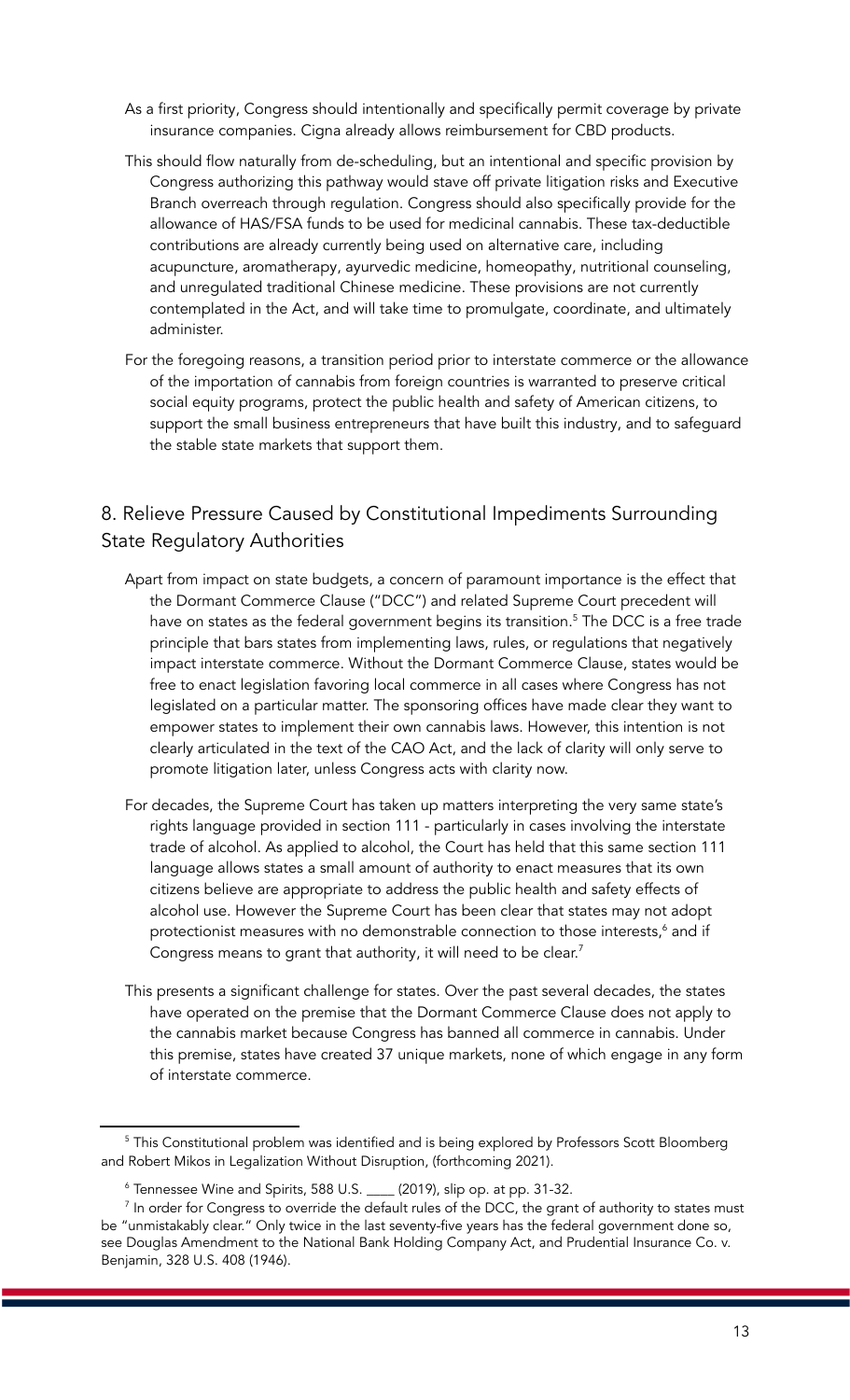- Each of these markets has its own set of rules, the vast majority of which place both direct and indirect restraints on interstate commerce, including blanket bans on the sale of cannabis products across state lines; the use of pesticides; testing, labeling and packaging; bonus points on applications for in-state residents who live in certain zip codes (often for social-equity licensing purposes); social equity licensure set-asides; closed-loop track and trace; collection of state taxes; company size, ownership, and vertical integration; energy consumption and sustainability; employment practices and so on. All of these state-based regulations necessarily violate the Dormant Commerce Clause. If cannabis is descheduled, without a carefully considered transition that will allow state programs to come into conformity with the U.S. Constitution, state-based restrictions will be immediately invalid and states could lose significant control over key aspects of their programs. The DCC will disrupt the states' ability to enforce state tax regimes and other regulations, unless Congress either suspends application of the doctrine to the cannabis regulatory system, or provides a sufficient amount of time for states to adapt.
- Finally, it is worth noting that an additional advantage to working with states and coordinating with state regulatory authorities, described in the previous section, is that state involvement throughout the process can help minimize disruption. State programs offer a significant backstop to unintended negative consequences that could come as cannabis regulations change nationally, simply because they are, in fact, where cannabis-related regulated activity has been taking place, in many cases, for years.
- A rush to interstate commerce or importations may subject existing state programs to significant legal challenges, place state social equity programs at risk, jeopardize needed state revenue, and disrupt systems that have been both successful and popular. After 80 years of prohibitionist policies by the federal government, the federal government should create a reasonable and predictable runway before transitioning to a new regulatory framework. And the only way to accomplish that goal is to establish a transition period prior to importations or interstate commerce until the federal regulatory system is firmly in place.

### Recommendations

- Existing state regulatory systems should remain unchanged, and interstate and import/export should be paused until rules can be put in place
- Consider whether safe harbor provisions are needed during the transition period
- Federal agencies, including TTB and FDA, should be mandated to ensure a smooth transition
- Agencies should work with states to identify ways to minimize disruption and adopt rules before the transition period has expired and federal mandates are in place
- The CAO Act should be unmistakably clear that it grants authority to the states to continue to enforce and implement state rules, notwithstanding the Dormant Commerce Clause during the transition period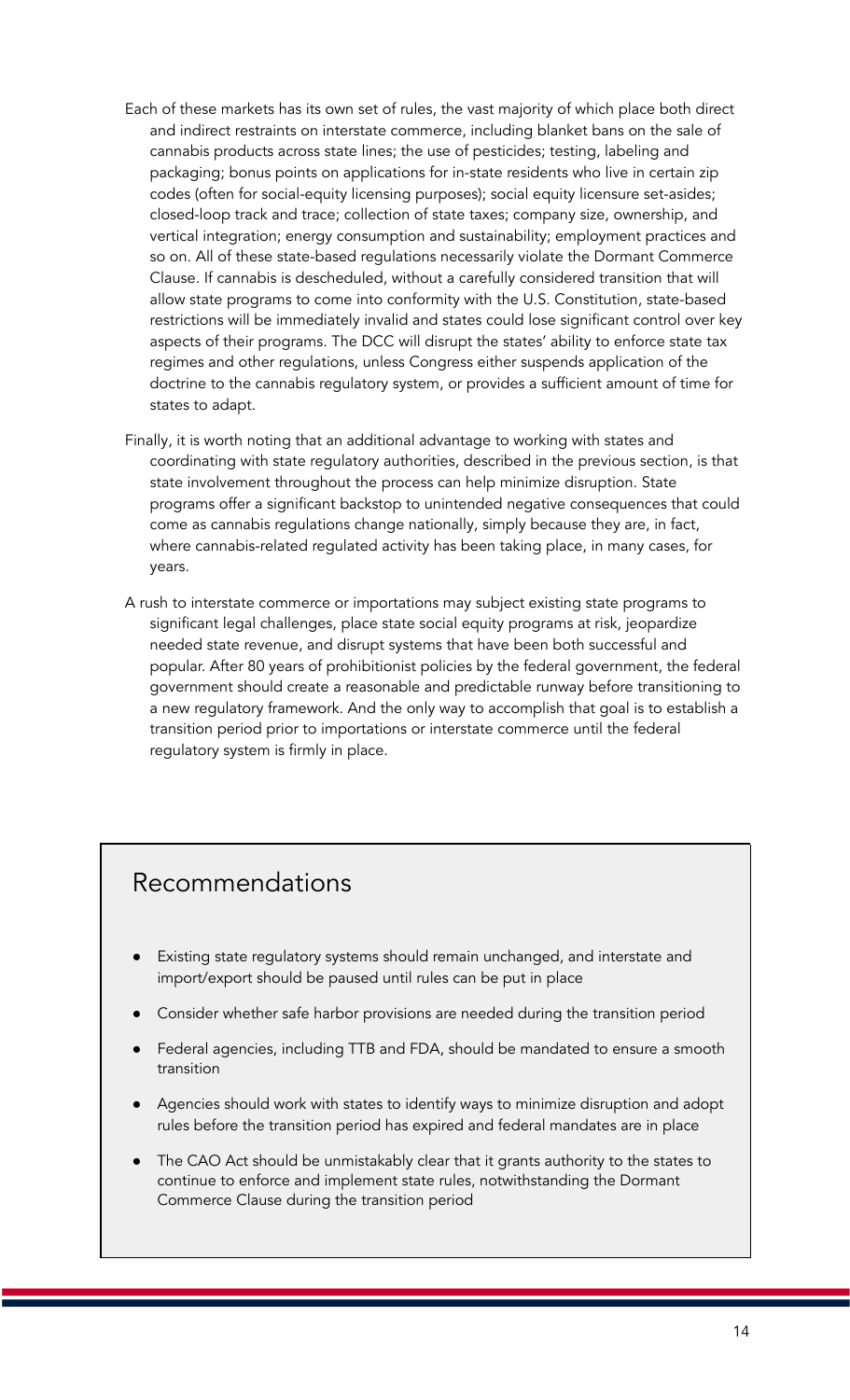### C. Taxes Should Be Lowered and Imposed More Gradually

- There are obvious parallels between cannabis and alcohol, and the tax model the CAO Act includes based on alcohol is a useful starting point. But not every aspect of the currently-proposed regime is the best fit for cannabis, and these differences are worth consideration in formulating the tax system.
- There are two primary distinctions that lead to complications when alcohol provisions related to tax are applied directly to cannabis. The first lies in the structure of alcohol's three-tier system versus the much different structure for cannabis businesses, and the second is the wide range of products that contain cannabis, compared with the relatively narrow range of alcohol products. Determining the point at which tax liability attaches is not as clear in the case of cannabis products as it is with alcohol; and determining tax based on average wholesale price is complicated by the fact that many retailers in the cannabis industry are also wholesalers and can affect wholesale prices. These are not insurmountable challenges - but should be factored into the ultimate framework.
- Also note that apart from the three-tier model itself, a significant difference between alcohol and cannabis systems is that the regulated alcohol industry doesn't face nearly the same challenges with illicit competition. To be sure, illicit alcohol production takes place. In the cannabis space, it is likely that regulated operators represent a small minority of the total cannabis-related activity happening in the U.S. and as previously mentioned, illicit operators have significant competitive advantages - for all practical purposes operating without taxes or oversight.
- It is worth pointing out that the USCC takes a strong position against the belief that simply removing the 280E tax penalty $^{\text{\tiny 8}}$  will compensate for the imposition of a high tax rate for several reasons. These include the fact that 280E impacts different types of businesses in the cannabis industry differently. For instance, small or social equity businesses are likely to be disproportionately impacted by this penalty because a large percentage of these smaller businesses are retailers. And because of how 280E impacts businesses, retailers carry a far heavier burden than cultivators, which tend to be more heavily capitalized businesses. In addition, the proposed tax rate greatly exceeds the financial impact 280E has on most businesses, although that line is likely different for each company.
- Note that it is not clear what the figures, which describe a year-to-year tax increase, actually apply to, and could be either wholesale or retail prices. Nonetheless, the USCC advises against setting target revenue figures at the outset, since there is much we do not yet know. As we have seen at the state level, the higher the tax rate, the more the underground market will benefit and proliferate. If the rate is too high, like it has been in Canada or as some would argue California, the U.S. will not capture the market. In Canada it is estimated that the licensed business community represents only about 40% of the market, and in California, the figure is closer to 20%. The optimal tax rate that can maximize both participation and gross revenue should be the goal.
- We also believe the switch in the fifth year to a market based on the average of wholesale from the previous year should be considered as it might be destabilizing. One of the

<sup>&</sup>lt;sup>8</sup> Internal Revenue Code section 280E specifically denies a deduction or credit for any expense in a business consisting of trafficking in illegal drugs "prohibited by Federal law or the law of any State in which such trade or business is conducted." No exemption is available for state-licensed cannabis businesses that pay a disproportionate tax burden compared to other businesses under the auspices of the 280E tax penalty.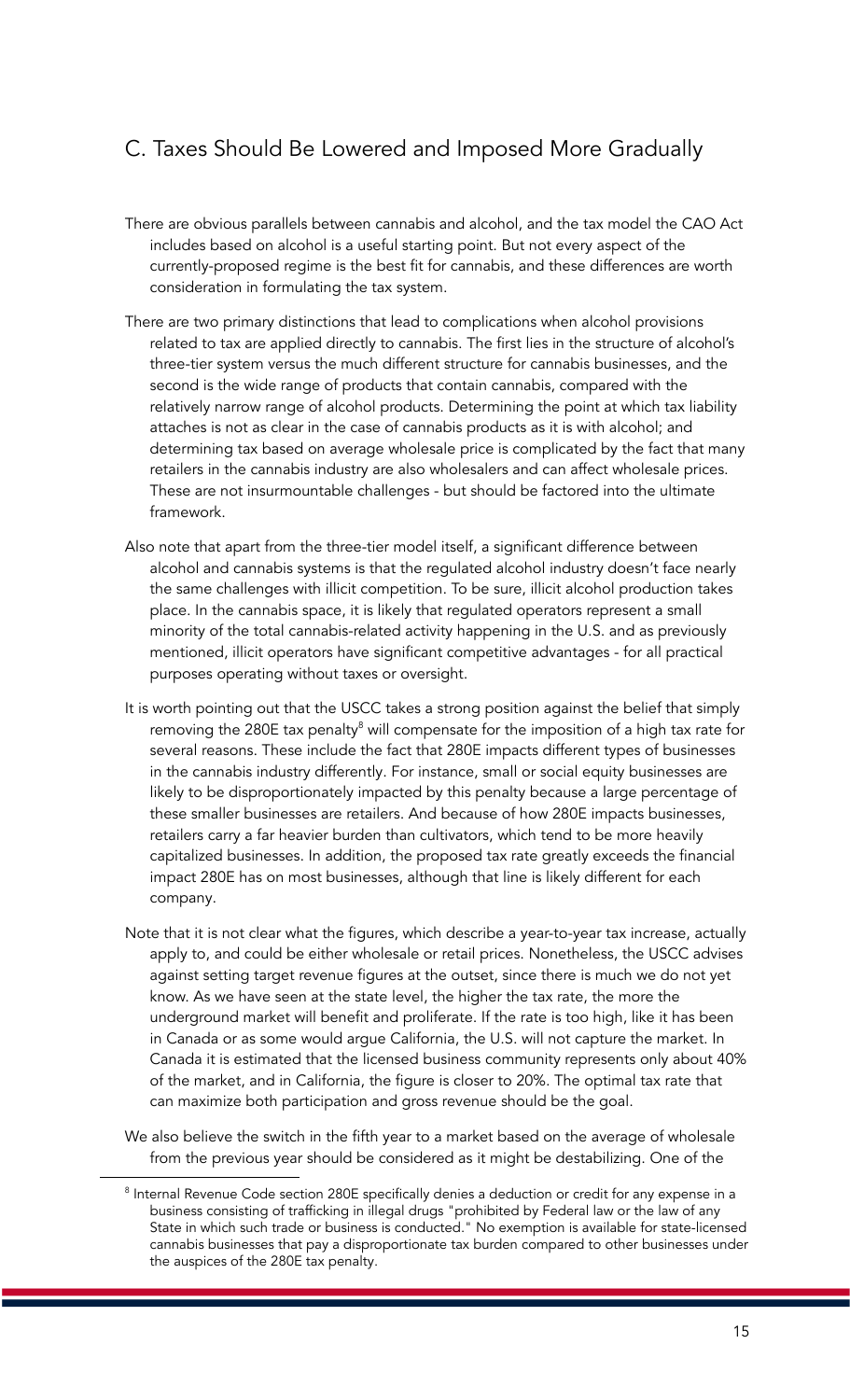unintended consequences of a tax break at \$20M in revenue is that it is likely to result in the proliferation of companies that break up operations to take advantage of the limit. One significant additional meaningful benefit would be to waive taxes completely for low income businesses, which is discussed more fully in the stakeholder questions in the next Part.

- Just as we believe that burdensome regulations will put significant pressure on small and equity businesses, the new tax system should be evaluated to determine whether it unfairly burdens the businesses the sponsors wish to support. We believe there should be a robust analysis of the market as it operates today and an understanding of how rates and the rate of implementation will impact the underground market and state programs. Our belief is that the tax system should be introduced slowly, and it should be at a lower rate to ensure long term health and stability in the market, particularly in light of the significant taxes already imposed by states.
- In addition, it is imperative that individuals who are registered in state medical cannabis programs not be subject to federal taxes for the sale of cannabis products when purchased in compliance with state law.
- Finally, note that there will likely need to be a transition for state programs as well, as some including Arizona have laws that are inconsistent with the tax rates proposed in the CAO Act, and those laws would need to be amended, perhaps through state constitutional amendment processes.

### Recommendations

- The sponsoring offices should consider the appropriate tax rate in light of their goals, including increasing reducing criminal activity, supporting public health and safety, and gaining broad support
- The USCC believes the tax burden should start low and increase gradually, but there should be a careful analysis of the most appropriate tax levels and rate of increase to capture these concerns
- The bonding requirement may or may not be needed, since the three-tier model doesn't apply. Consider using track and trace
- Consider the array of products available in the market today, from edibles to inhalants, and how each might need its own criteria for attaching tax liability
- Individuals registered with state programs as medical cannabis patients should not be subject to a federal tax

## IV. Response to sponsoring offices questions

The Sponsoring Offices have not specified responsibilities or membership of the Advisory Committee and request comments on:

1. Criteria for Advisory Committee membership to ensure diverse viewpoints and policy priorities are properly represented

2. Roles and responsibilities of the Advisory Committee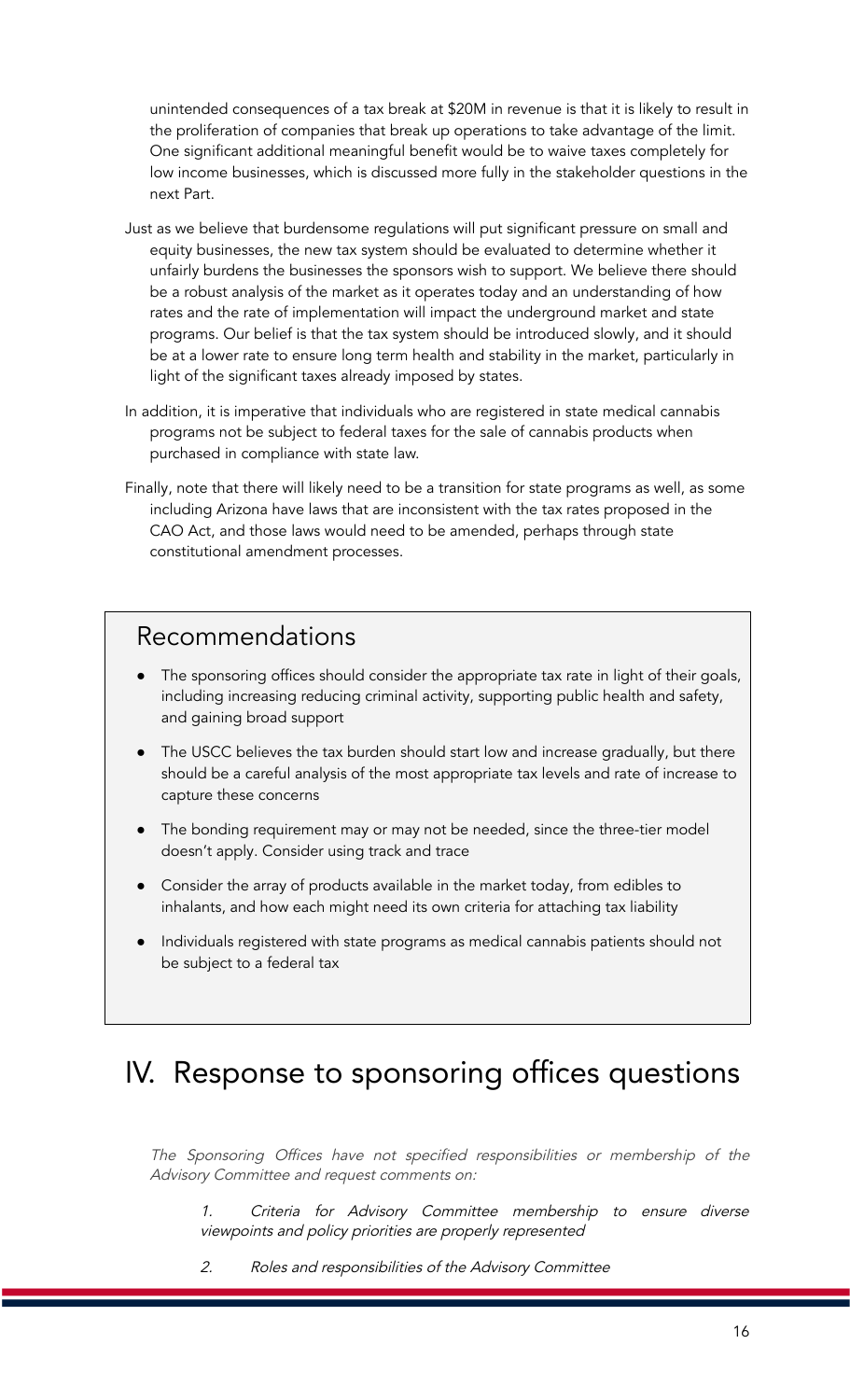3. The role of the Advisory Committee in agency consultation, including the administrative and rulemaking process

- The draft would establish an advisory committee which FDA would convene and consult before promulgating regulations. The recommended framework below is consistent with other FDA advisory committees like the Tobacco Products Scientific Advisory Committee.
- Members of the committee should be knowledgeable in the fields of medicine, science, or technology involving the cultivation, manufacture, evaluation, or use of cannabis products. It is important that members understand the history and context of cannabis regulation in the U.S. to better inform decisions affecting social equity, access, and safety in the development of regulations related to cannabis products. In addition, members should have expertise related to the various parts of the cannabis industry and should represent all geographic locations with current or developing cannabis markets and with no adult use or medical marijuana programs.
- Specifically, the committee should have members and a chair with representatives from the following categories:
	- One representatives on behalf of the industry (cultivators, processors, transporters, distributors, wholesalers, retailers, social equity operators)
	- Two representatives on behalf of consumers and patients
	- One representative on behalf of state cannabis regulators
	- One representative on behalf of scientists and researchers (with domestic and international cannabinoid research experience)
	- One representative on behalf of physicians (with experience treating patients using medical cannabis)
	- One representative on behalf of the Office of National Drug Control Policy
	- One representative on behalf of the Veterans Administration (VA)
	- One representative on behalf of the TTB
	- One representative on behalf of the National Governors Association from a state with a legal adult use program
	- One representative on behalf of the National Governors Association from a state with medical marijuana program

#### Roles and responsibilities of the Advisory Committee:

The committee will help inform the agency and make recommendations in areas of cannabis policy to ensure products are safe and access is reasonable for those who qualify. The committee will submit reports and recommendations as needed on cannabis-related topics, and provide independent expert advice to the FDA in particular areas of interest.

The role of the Advisory Committee in agency consultation, including the administrative and rule making process.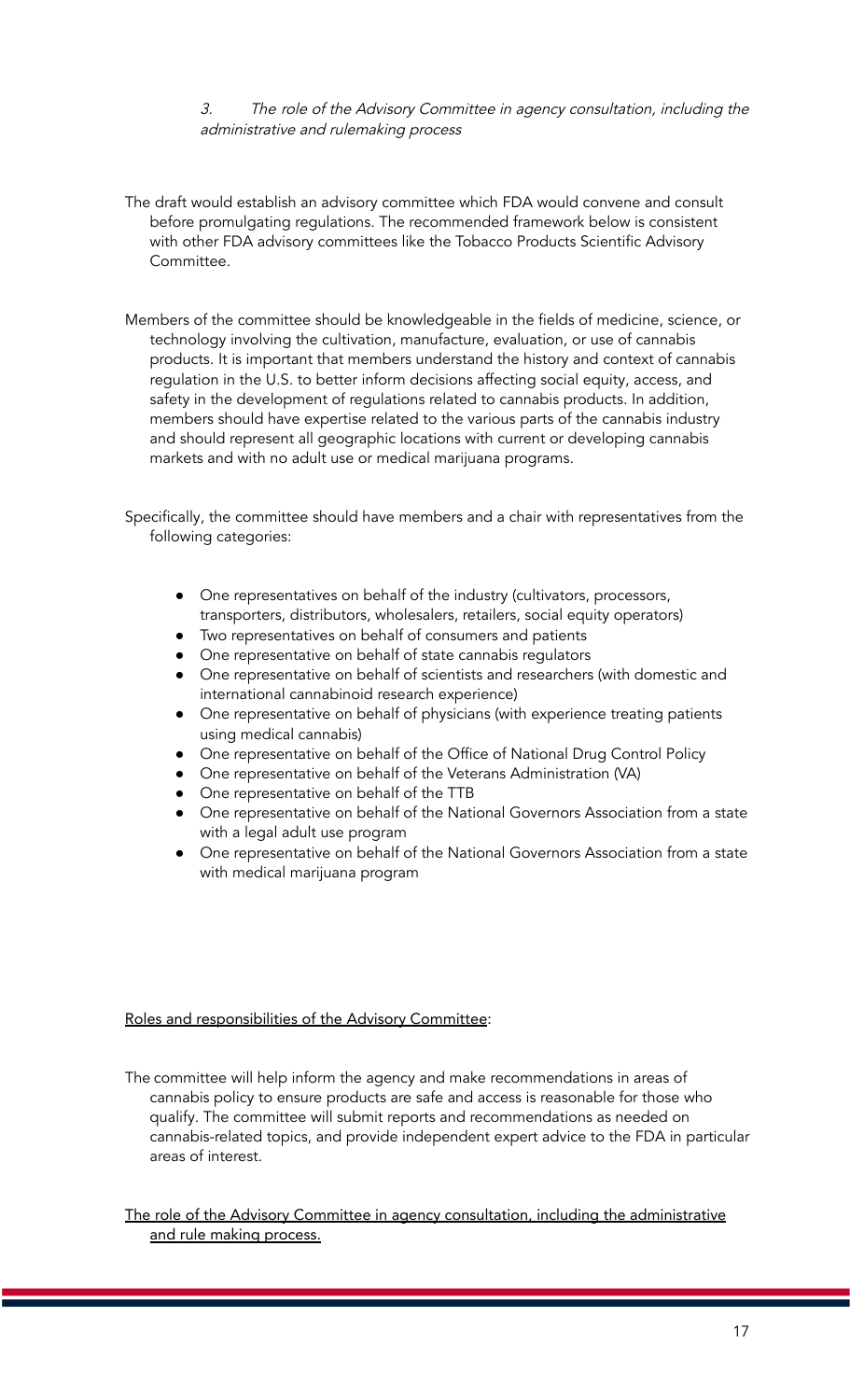- The Committee should advise the Commissioner or designee in discharging responsibilities within the scope of the agency's jurisdiction, and help the FDA make decisions based on the reasonable application of sound scientific principles in furtherance of the goals of safety, access and social equity. The Committee should provide recommendations to the Secretary of HHS regarding regulations to be promulgated under the Act, and information which either the FDA or the Advisory Committee determines would be useful to the agency carrying out its goals.
- The FDA should consider the recommendations and information provided by the Committee and incorporate feedback from all experts serving on such Committee when promulgating relevant regulations. In the event that the FDA does not incorporate specific suggestions from Committee members, FDA should provide an explanation in writing to the committee and publish such exceptions on the FDA website. The committee should be funded by licensing fees or excise taxes.

The Sponsoring Offices believe cannabis reform must protect the rights of states that choose to legalize cannabis, as well as those that choose not to. Strong anti-diversion rules are necessary to ensure cannabis produced and sold in legal states is not illegally trafficked into other states with the purpose of circumventing state-level laws relating to the sale, production, or taxation of cannabis. The Sponsoring Offices request comments on states' rights and anti-diversion provisions, including:

1. The interaction between state primacy regarding cannabis regulation, and the need for interstate consistency for product standards and regulation, including any responsibilities that should be reserved explicitly for states or the federal government

2. Rules relating to interstate commerce involving cannabis, including state-level taxation and interactions with state-level distribution systems

This draft would establish federal product standards intended to provide regulatory clarity for all consumers in every state.

The interaction between state primacy regarding cannabis regulation, and the need for interstate consistency for product standards and regulation, including any responsibilities that should be reserved explicitly for states or the federal government

### Product Safety Standards

Product standards should be consistent from state to state to ensure consumer and regulatory parity, particularly as it relates to access, product integrity, education, safety, and utility. Patients travel, and regardless of where consumers purchase cannabis products, be it in state or out of state, it is reasonable for consumers to expect that products are manufactured to minimal standards. This includes qualitative standards, stratified quantitatively (with respect to both concentration and purchase limits) into reasonable access tiers that meet the true needs of all consumers, especially patients who might benefit from or depend on highly concentrated preparations. Products should be clearly and comprehensively labeled in a standardized fashion to minimize consumer confusion while maximizing consumer confidence and education around product offerings as consumers navigate appropriate and responsible personal or medical use. TTB, working in coordinated manner with FDA and state regulators, can enforce these standards and maintain the transition timeline among all states in which cannabis-related activity is taking place.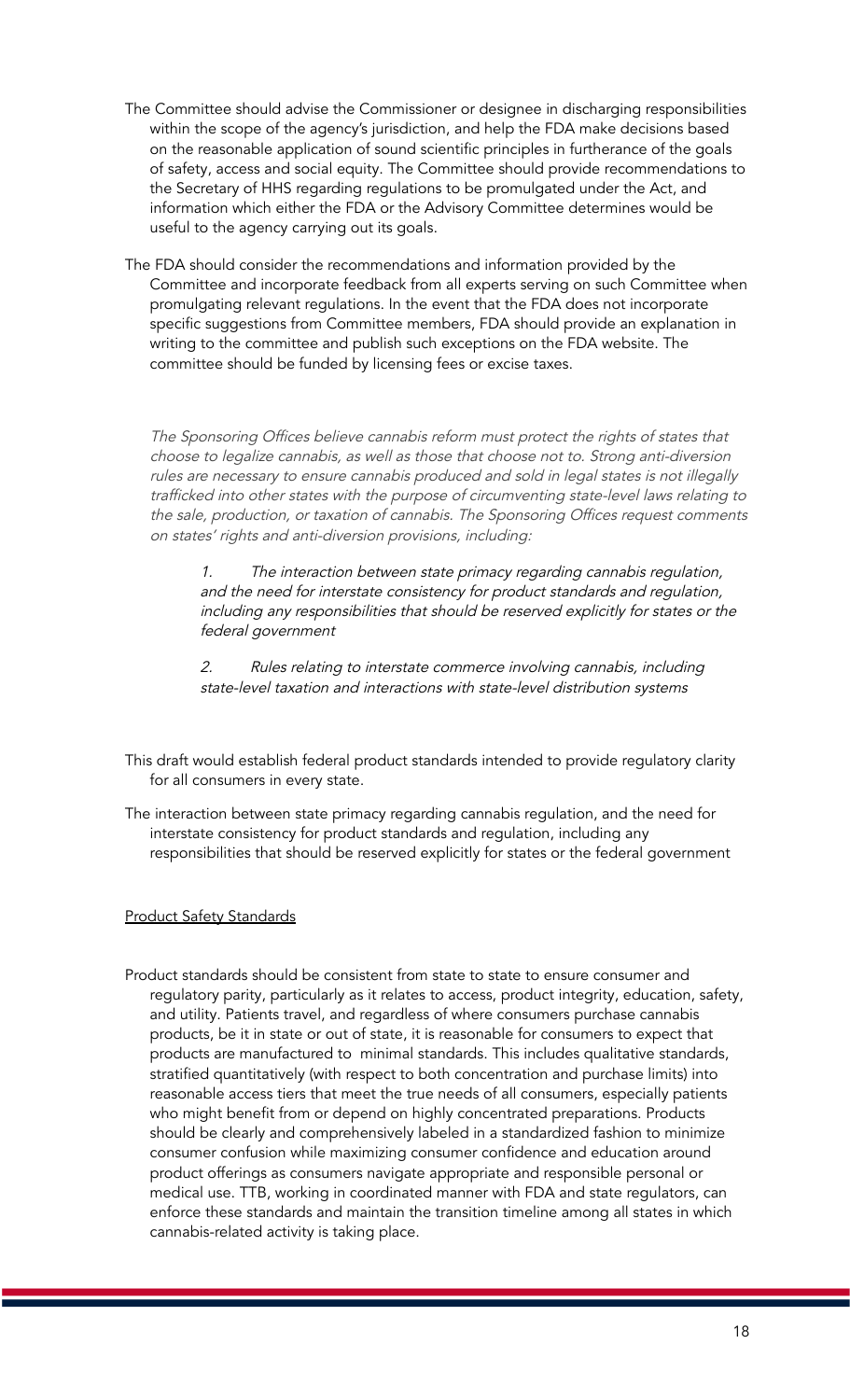- Labelling, in particular, should meet minimal labeling standards typical of federally regulated goods, and should include cannabis-specific standards such as the "CBD to THC" ratio and other significant markers. In addition to a varieties' common strain name or indica/sativa/hybrid designations, labels should indicate:
- Product form (e.g, tincture),
- Strength (e.g., low-, high-, or medical-strength),
- Dominant cannabinoid (e.g., THC dominant),
- CBD:THC ratio (or other cannabinoid ratio),
- Number of servings per package (e.g., 5, 10, 20, or 30 servings),
- Milligrams (mg) of each significant cannabinoid per serving (e.g., 5mg THC/serving),
- Total mg of each quantifiable cannabinoid and terpene per package (e.g., 50mg THC, 2mg CBD, 0.1mg Limonene, 0.2mg Myrcene),
- Lot/batch #, and expiration date
- Labels must also include a Quick Response, or QR code, verifying testing for consistency and purity, health warnings for vulnerable populations, expanded safety information and warnings for high- and medical-strength products, edibles, and potable liquids (e.g., duration of effect, risk of potentiation with fatty foods, and possible adverse effects including psychedelic effects and psychosis), and disclosures about origin, specifically whether cannabinoids and/or terpenes are cannabis-derived, natural, semi-synthetic, or synthetic.
- We agree with the definition of diversion, but suggest including the definition to include the shipment of marijuana products into the U.S. from any country that is not authorized to do so. All foreign exporters of marijuana products into the U.S. should be approved by the Consumer Product Safety Commission (CPSC) before entering the U.S. marketplace and should meet all other product safety and labeling standards as U.S. producers.

The Sponsoring Offices request comment on the retail sale age and quantity restrictions, including the interaction between state minimum age laws and use of medication containing cannabis by minors

As stated in the introduction to these comments, we support the sponsors' efforts to establish a national framework and we appreciate the benefits that national, consistent standards will bring. There is perhaps no better example of the value of national standards than through age limits for cannabis-related products. The USCC strongly supports a national age limit of 21 or older for adult-use cannabis sales. We further support the need for more research and sufficient funding in key areas such as the impact of cannabis consumption for both minors and adults, medical use, and in areas related to education, prevention, and detection of cannabis by impaired drivers.

And as we have also indicated, there are suggestions we offer that we believe will help achieve some of these goals more directly. Here are a few we believe will further help protect the health and safety of consumers and the public as our nation turns to a regulatory model

There are a number of research projects and reports outlined in the proposed measure that are likely to affect many areas of government and would be of interest to the public. We suggest expanding the Interagency Coordinating Committee on the Prevention of Underage Drinking (ICCPUD) to include underage cannabis consumption, with funding sufficient to include the broader scope of work.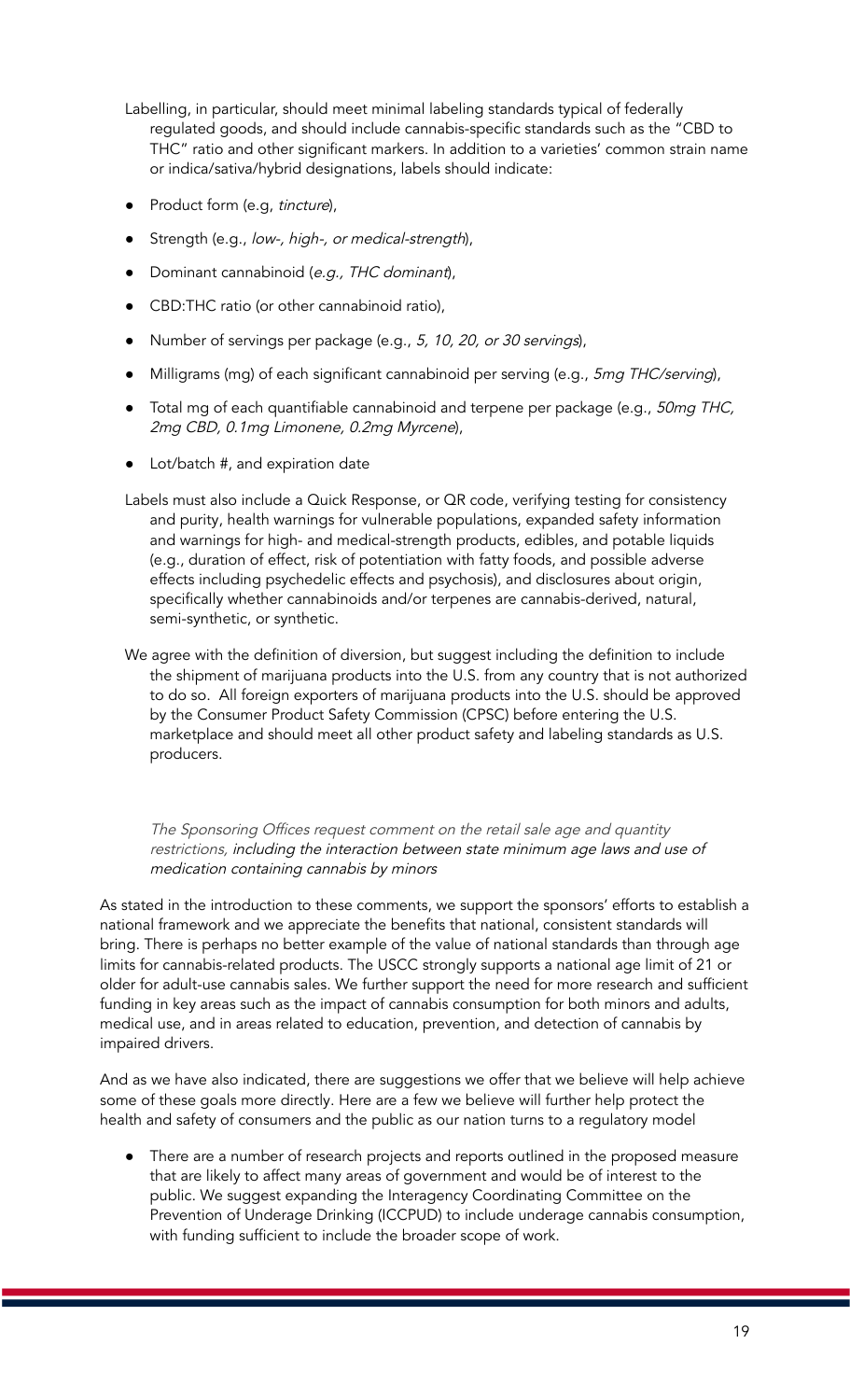- When it comes to the prevention of cannabis-related crashes and injuries, we suggest changing primary oversight from the Director of the Centers for Disease Control and Prevention to the Department of Transportation and the National Highway Traffic Safety Administration. NHTSA already has the expertise and has been working on these issues - with programs currently underway including public education campaigns and countermeasures.
- Congress should consider a competitive grant to help states prevent drug-impaired driving within their borders.
- We believe the sponsors should include the provisions of S. 1999, the Multiple Substance Impaired Driving Prevention Act, should be added to this legislation if not passed earlier, and we believe the research outlined related to driving should include research on impaired driving due to use of multiple drugs.
- The sponsors may also wish to include or expand a grant program to ensure toxicology labs are equipped with staff and equipment needed to ensure timely processing of chemical tests - critical for obtaining evidence in impaired driving cases before samples lose probative value.
- The DOT should gather information from the National Safety Council and the Society of Forensic Toxicologists to create data guidelines included for efficient toxicology lab testing and recommended lab standards and protocols. This could help alleviate the lack of standards and protocols for state toxicology testing laboratories. As with the grant program, states will need substantial funding. NHTSA should also create a Traffic Safety Resource Toxicologist program to help the states, similar to current information programs available for others in the criminal justice system including judges, prosecutors, law enforcement and probation.
- States should be incentivized to screen and assess impaired drivers using a tool validated for DUI offender populations to identify repeat and multiple substance impaired drivers for substance use disorders and mental health disorders. This can help ensure those who need interventions are identified.
- All states should be encouraged to provide DRE data for a national DRE database in order to capture data related to DUI-related arrests, for instance by making it a requirement for eligibility in the state grant program.
- The state grant program could also be available for state Traffic Records Coordinating Committees to enhance data collection. These state committees determine what data gets collected at the state level. As with the other areas related to research, detection and prevention, this should be well funded. We believe \$10M a year should be sufficient.
- While there are references to drug courts, veterans courts, and mental health courts, we suggest also including DUI courts. We believe these courts are better equipped, when available, to address impaired driving issues.
- We suggest a grant program administered by Substance Abuse and Mental Health Services Administration (SAMHSA) aimed at addressing undergage cannabis consumption including the prevention of underage sales.
- Address essential exceptions to the 21 age limit, and in particular, use by individuals who have been registered in state medical cannabis programs. Federal law should allow states to adopt laws similar to those in place with respect to alcohol, including allowing underage drinking exceptions for parents/guardians with their own children, of-age spouses to underage spouses, culinary exceptions for cooking schools, and religious exceptions. There are circumstances in which states will need to consider exceptions to their 21 laws for cannabis and provide clear guidance. In those situations, the federal government should support state efforts by highlighting best practices.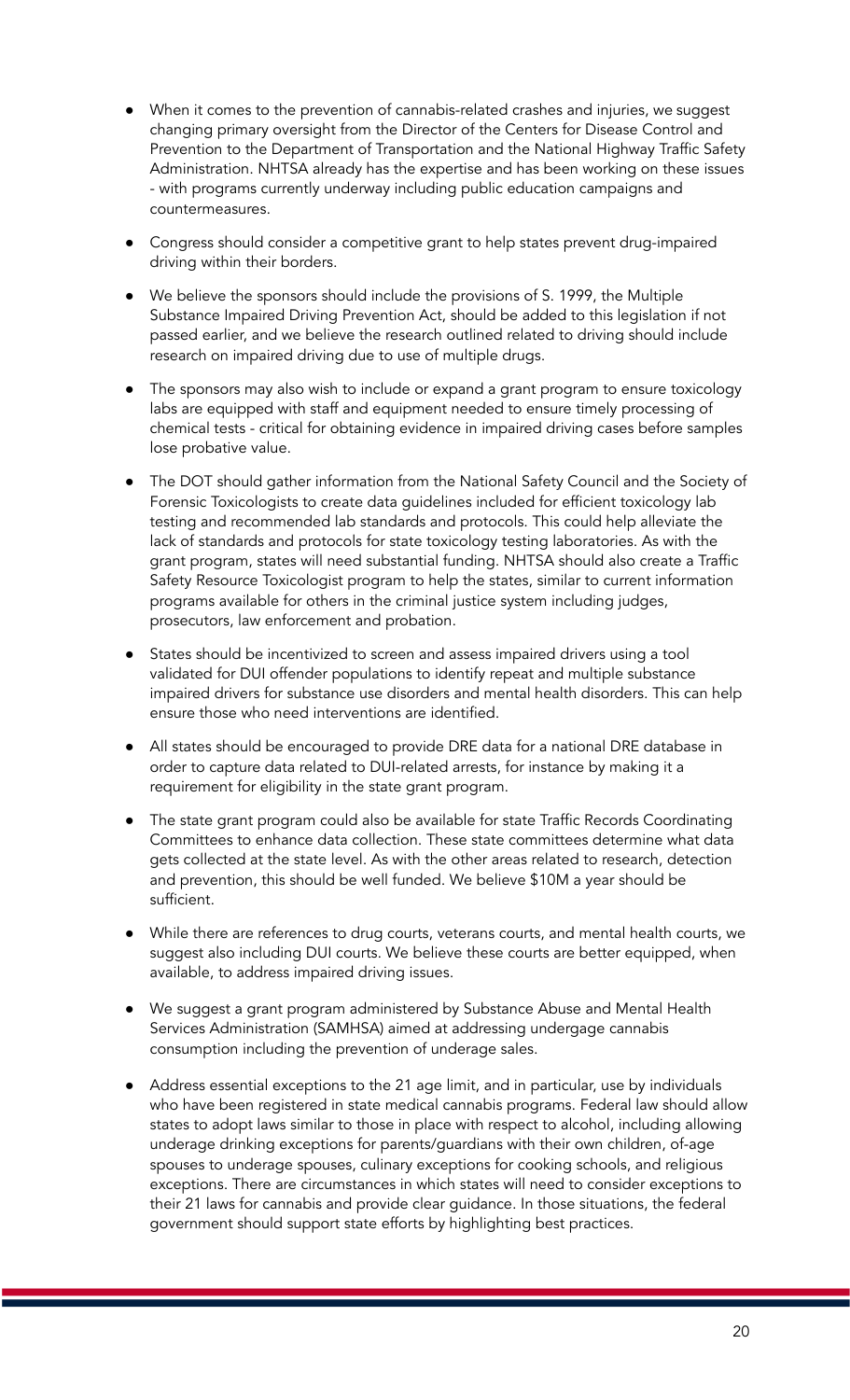- There should be more robust provisions related to social sources of alcohol for underage consumers - specifically, addressing adults who knowingly provide cannabis to underage consumers without authorization.
- A state grant program could also be used to educate youth and minors on the reasons to delay cannabis consumption until after age 21, and to discourage adults from providing to unqualified, underage people.
- Such a program could also educate and train servers and dispensary personnel on age verification and best practices for preventing sales to people who are visibly intoxicated/impaired.

#### Medical cannabis

- Apart from allowances for age limits related to medical cannabis use, there must be protections to allow states to continue to allow access to medical cannabis as it exists today in state marketplaces for those who qualify under state medical cannabis programs. Such programs are essential to ensuring that patients of any age have legal access to cannabis products (not just "drugs or medicine containing cannabis" as defined in the CAO Act) that might be of benefit to them, and these laws should be consistent around the country. A medical cannabis caregiver of a minor – typically a parent or legal guardian - should be afforded the same rights and access afforded to adult consumers in legalization states and medical cannabis patients who are over 21 in medical cannabis states, provided that they meet all state program requirements.
- Program services which could be supported through the FDA or at least left to the states should include education to properly inform the caregivers of minors and minors of discerning ages of cannabis-related health information. Areas of information should include, among other things, condition-specific continuing education, the meaning of appropriate medical use, responsible consumption, and how to identify signs of misuse as well as proper or effective use, methods to minimize "diversion" or "sharing" cannabis products purchased for medical use with others (especially other minors), and public health insights and trends related to cannabis use in the state.
- Considerations and accommodating concessions may need to be made regarding the medical quantitative thresholds (with respect to both concentration and purchase limits), but should be reasonable such that they do not prohibit patient access to affordable cannabis products at concentrations and quantities adequate for meeting their medical needs. It may be helpful to stratify access to cannabis products based on strength, ensuring medical cannabis patients always have access to the highest-concentration cannabis products when authorized by state programs to do so. Measures should also be taken to ensure patients can access amounts of cannabis sufficient to meet their need, such as the 30-day intervals as in the case of prescription drugs.

Sponsoring Offices request comment on whether some or all cannabis products should be required to undergo premarket review before marketing and, if so, which cannabis products and the evidentiary standards for any proposed premarket review pathways

There should be no pre-market review for any cannabis-related product currently in the marketplace and available through a state-regulated program. Unprocessed flower, new products that make only structure/function claims (or, products that do not make any health claims), should not be subject to pre-market review by FDA or any other federal agency. However all productions should require a filing, in writing to FDA, explaining the safety profile of any new product being marketed in interstate commerce.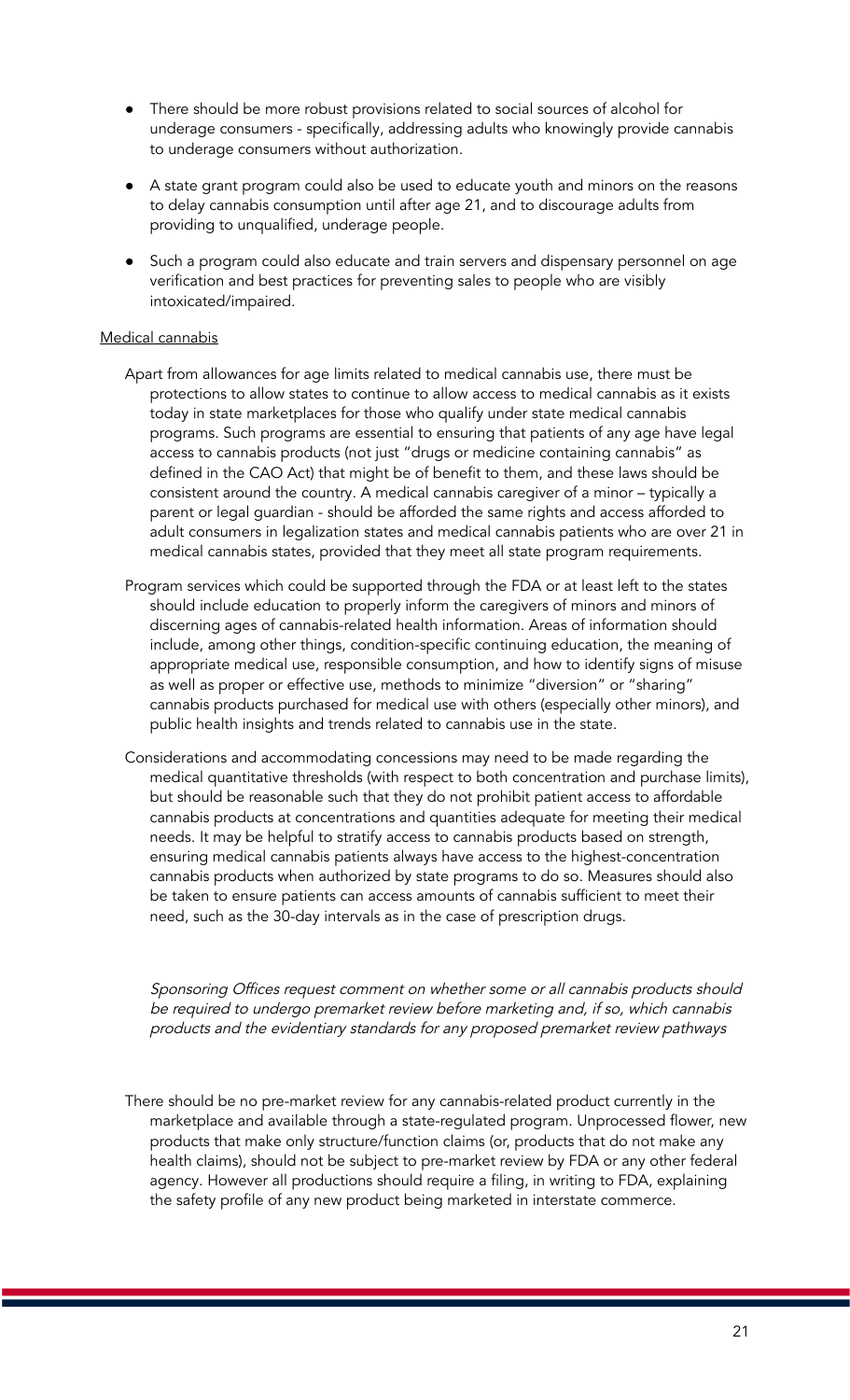The Sponsoring Offices believe that robust enforcement against commercial bribery and uncompetitive practices is critical to ensure that small and independent cannabises have an equal footing in the marketplace. In addition, consistent labeling and disclosure rules serve to protect the public and prevent misleading practices by market participants. The Sponsoring Offices request comments on cannabis administration and trade practices enforcement, including:

1. Whether additional rules may be necessary to prevent uncompetitive practices, and the interactions with trade practice rules administered by other agencies, including the Federal Trade Commission

2. Transition rules to address cannabis products that already exist in the marketplace or those introduced in the marketplace, including before TTB and FDA issue regulations or other guidance

Design of the track and trace regime to prevent cannabis diversion while minimizing compliance burdens

- While we agree that there should be serious consideration given to anti-bribery and non competitive practices, the federal government should endeavor to ensure those limitations do not create barriers to entry or participation for those impacted by the war on cannabis or a redline created to bar individuals because of race. Our membership seeks to normalize cannabis commercial activity, so the guardrails placed around non-cannabis businesses should be adequate to govern a regulated cannabis industry, too.
- As stated more fully below, the federal government should seek to amend or enter into a new international agreement that recognizes the legal status of cannabis for adult use and medical use consistent with state medical programs, as well as production and use by indiginous peoples in countries that allow cannabis-related activity.
- Once international trade is authorized, imports of cannabis and cannabis products into the U.S. for adult use and use by those registered in state medical programs should be subject to substantially similar regulations as those of domestically-produced cannabis products, and should participate in the same track and trace system to be administered by TTB. Federal regulations and international policies should ensure the health and safety of Americans using cannabis imports, as well as U.S. national security, competitiveness of the domestic market, and attention to international relations with non cannabis-producing nations where reasonably possible, as well as respect for the domestic drug policies of other nations so long as they are humane and consistent with other U.S. policies.
- Cannabis-producing nations with protectionist policies should not be allowed to import cannabis products into the U.S. if they do not themselves allow substantially similar products to be imported into their own countries. In light of the inherent difficulties with transparency and access to foreign cannabis entities, ensuring the quality and safety of foreign-produced products poses unique challenges to U.S. regulatory bodies. The CAO Act should specify whether, how and when a robust regulatory regime will apply to imported cannabis and cannabis products to ensure the health and safety of U.S. consumers and the other reasons specified above. This should include provisions that prohibit foreign-produced cannabis products until such time that the responsible agencies issue a report to Congress indicating how they can ensure the protection of the public's welfare and safety by implementing a strong regime to regulate, inspect, test and generally enforce U.S. requirements substantially similar to those that apply to domestically-produced cannabis products.
- There is reason to be concerned that limitations should be specifically included in the CAO Act. The legalization, and by extension the importation, of hemp authorized by the Agriculture Improvement Act of 2018 led to mass importations, confusion in the market and among customers, agency enforcement challenges, and these problems persist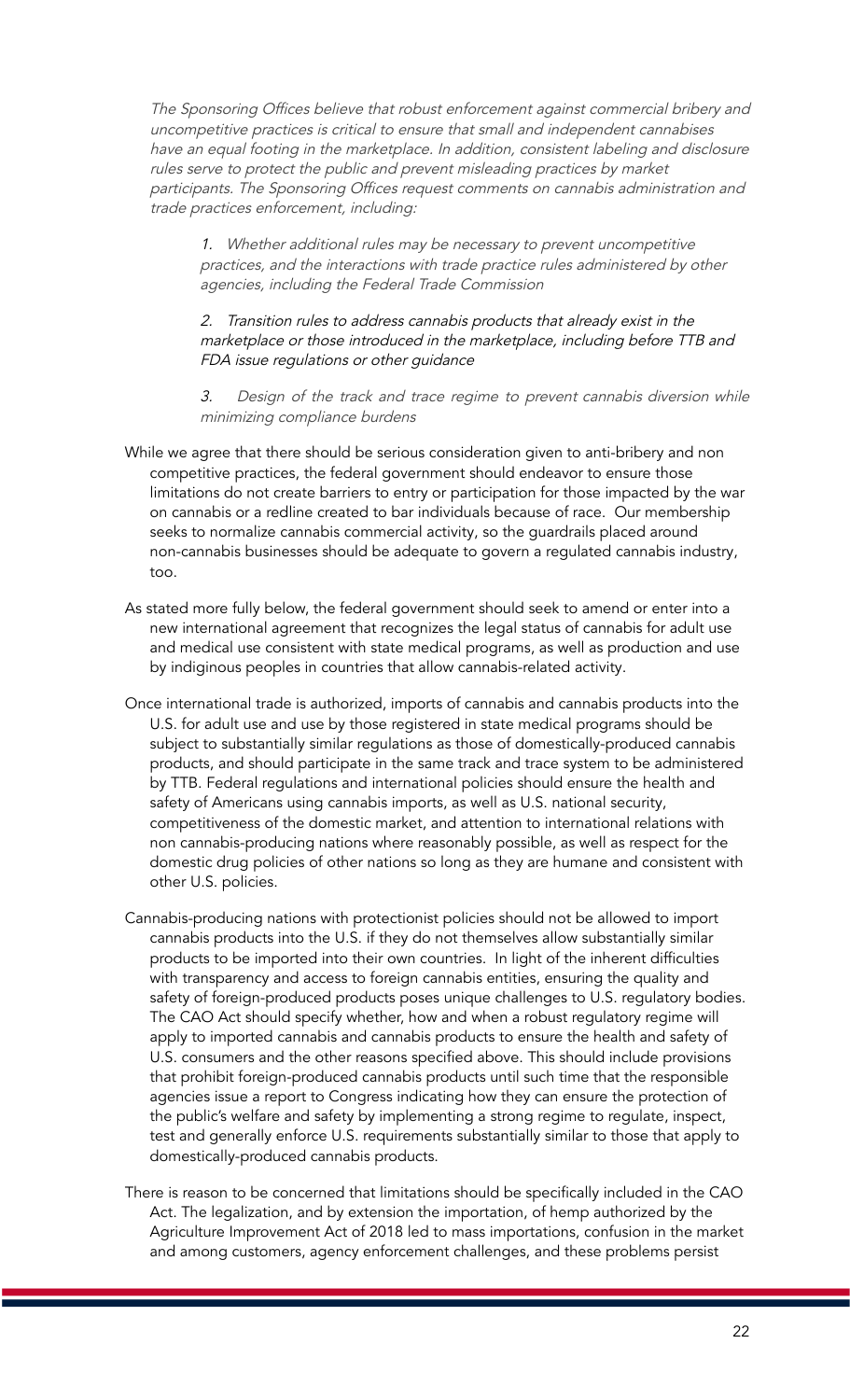today. A well considered and articulated regulatory system is required to ensure meaningful federal preparation for cannabis imports.

Transition rules should be adopted to address cannabis products that already exist in the marketplace or those introduced in the marketplace, including before TTB and FDA issue regulations or other guidance

- The USCC agrees with the Sponsoring Offices that, along with the benefits of legalizing marijuana, comes the responsibility to protect against commercial bribery and uncompetitive practices.
- We believe that the protections provided under existing federal laws, including those that address commercial bribery and antitrust, the powers granted to federal law enforcement agencies to enforce those laws, and corresponding state laws adequately protect the public. When needed, Congress has the ability to direct federal agencies to prioritize these issues through its appropriations and oversight powers.
- The Small Business Administration also has an important role in supporting small businesses, including cannabis start-ups, and the Department of Justice can investigate and prosecute any mistreatment, anti-competitive behavior or discrimination against new diverse/minority entrepreneurs and others entering the cannabis business disadvantaged by the war on cannabis.
- With regard to labeling and disclosure rules, the USCC agrees that the FDA can and should be empowered to ensure proper labelling of cannabis products and adequate disclosure rules to protect the public. Likewise, here again, existing federal agencies and the laws they enforce are designed to protect against misconduct by bad actors and are effective in that regard.
- The U.S. Congress, in order to allow for the lawful and proper growth of the cannabis industry in the U.S., should create a legal and regulatory environment which protects and allows U.S. cannabis businesses to thrive. In many cases, these entities have gone to great extent to operate under uniquely challenging circumstances -- including most notably a lack of banking services -- and have spent years operating under state laws. These entities have gone through significant review in order to operate, and are held to ongoing health and safety standards, testing, inspections and review imposed by states with respect to products and facilities. Unlike in other industries, many of those who have operated cannabis businesses have been active and positive contributors to an end to a harmful phase of U.S. history. These organizations should be allowed to be part of the post-descheduling regulatory environment and not simply squeezed out as federal agencies move in.
- The cannabis industry members have worked to establish a legal, ethical, and effectively regulated industry at the state level for nearly a decade, and we believe there must be a reasonable transition period as the industry embraces this next stage of growth. Taking the necessary time to prepare public policy priorities and related state and federal regulatory structures will be essential as the system launches. If done properly, the cannabis industry can continue to grow our domestic economy and be beneficial contributors to the communities in which we serve.
- A reasonable transition period prior to interstate commerce or importation will (a) preserve, protect and accelerate critical social equity programs now launching in the states; (b) protect public health and safety by first developing and implementing national standards, federal regulations, a federal track and trace system, and Good Manufacturing Practices; (c) safeguard stable state markets; American jobs, and American businesses; and (d) allow time to complete critical research; (e) allow the U.S.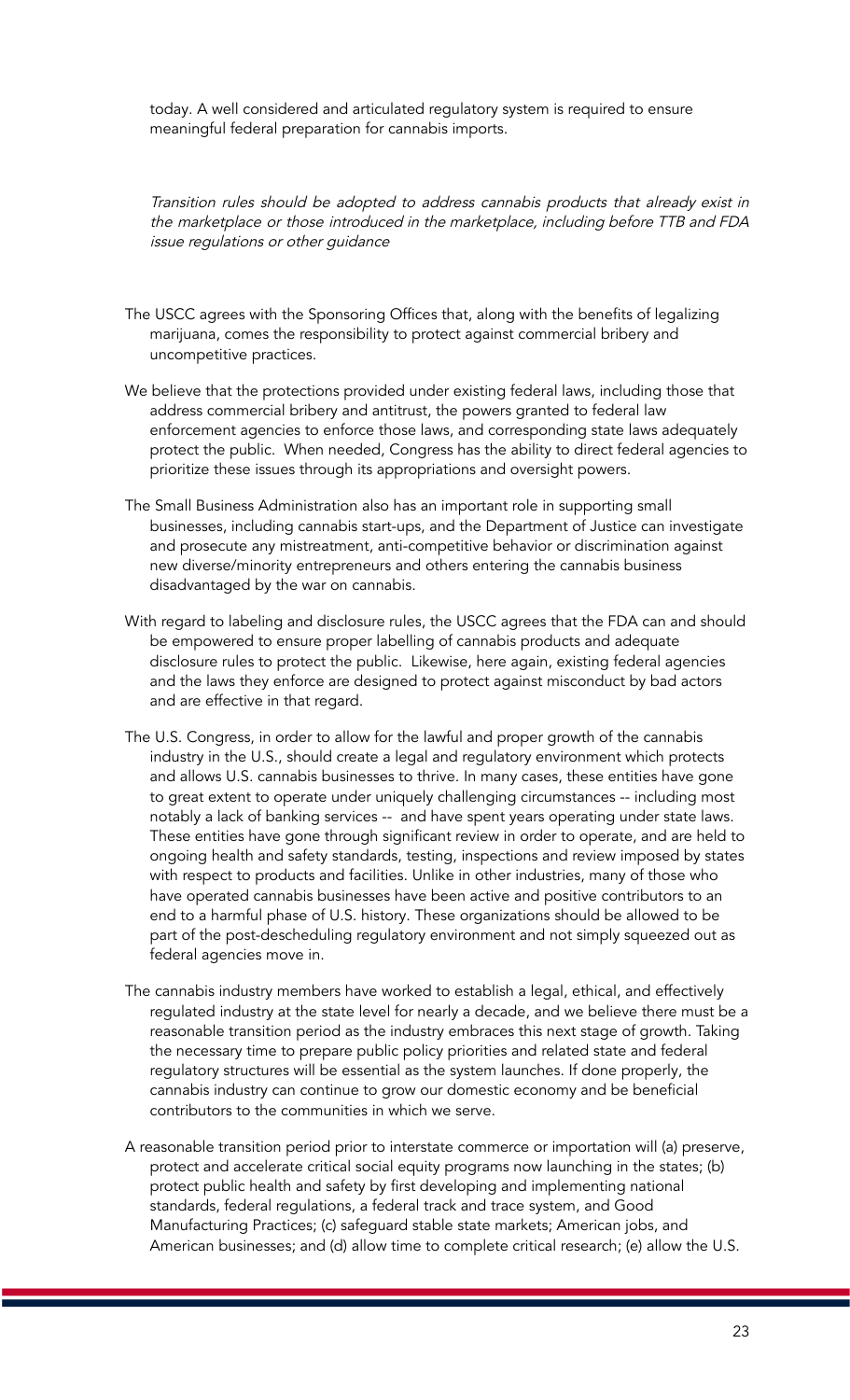time consider its role and respond to international obligations and geopolitics surrounding cannabis policy.

Further, state jurisdictions that have recently adopted adult-use or medical cannabis programs should be given sufficient time to create and launch their own markets, along with the enforcement and regulatory systems needed in support. Federal agencies should also ensure they are appropriately staffed, well-funded, and have a well-developed federal regulatory and enforcement structure prior to imposing a system on existing programs. This should include a plan for dismantling the illicit interstate market. These transition rules should be created and implemented in conjunction with the tax scheme adopted, including a slow increase in tax rate as local markets and licensees respond.

Design of the track and trace regime to prevent cannabis diversion while minimizing compliance burdens

- We agree that incorporating mandatory electronic tracking requirements into federal cannabis reform is critical to ensuring public safety. Electronic tracking technology allows for the ability to follow a cannabis plant from seed through every stage of the cannabis supply chain, collecting data and maintaining regulatory compliance through the processes of cultivation, manufacturing, testing, packaging, distribution, and sale. It will also be useful in determining the point at which tax liability attaches to the many types of products along the production chain, and if needed, distinguish between products intended for sale to adult consumers versus those intended for sale to those registered in state medical cannabis programs, and identify waste and possible diversion.
- The Act requires that track and trace rules be promulgated 12 months after enactment, which we believe is aggressive, and a longer period should be allowed for a transition. There would need to be careful considerations of what is to be tracked and by whom, how such a system relates to existing state systems, and how enforcement questions are addressed between state and federal regulators. Throughout the process, operators should be capable of operating in full compliance with both state and federal requirements without being forced to operate in an unfairly burdensome system that places them at a significant competitive disadvantage compared with underground operators operating in tandem in the same markets.
- Indeed, the illicit market should be eliminated. Creating standards for levels of visibility and transparency simultaneously fulfills a second public policy goal – eradicating illicit operators gaming the system. Not only does electronic tracking provide transparency into the creation of consumer goods, but it also provides more data points available to capture, identify, and destroy illicit products. These types of anti-counterfeit measures could prevent illicit market items from entering legal operations and posing a threat to public safety, as seen during the vape crisis in 2019. Electronic tracking through software built specifically for the cannabis industry is the most efficient way to maintain compliance standards and uphold public safety.
- Promulgation of regulations and then the establishment of a critically important national track and trace system will take time – time that necessitates a transition period prior to interstate commerce and imports. While the Act does not require it, the sponsoring offices should consider that track and trace apply to all retail establishments that distribute or sell cannabis products.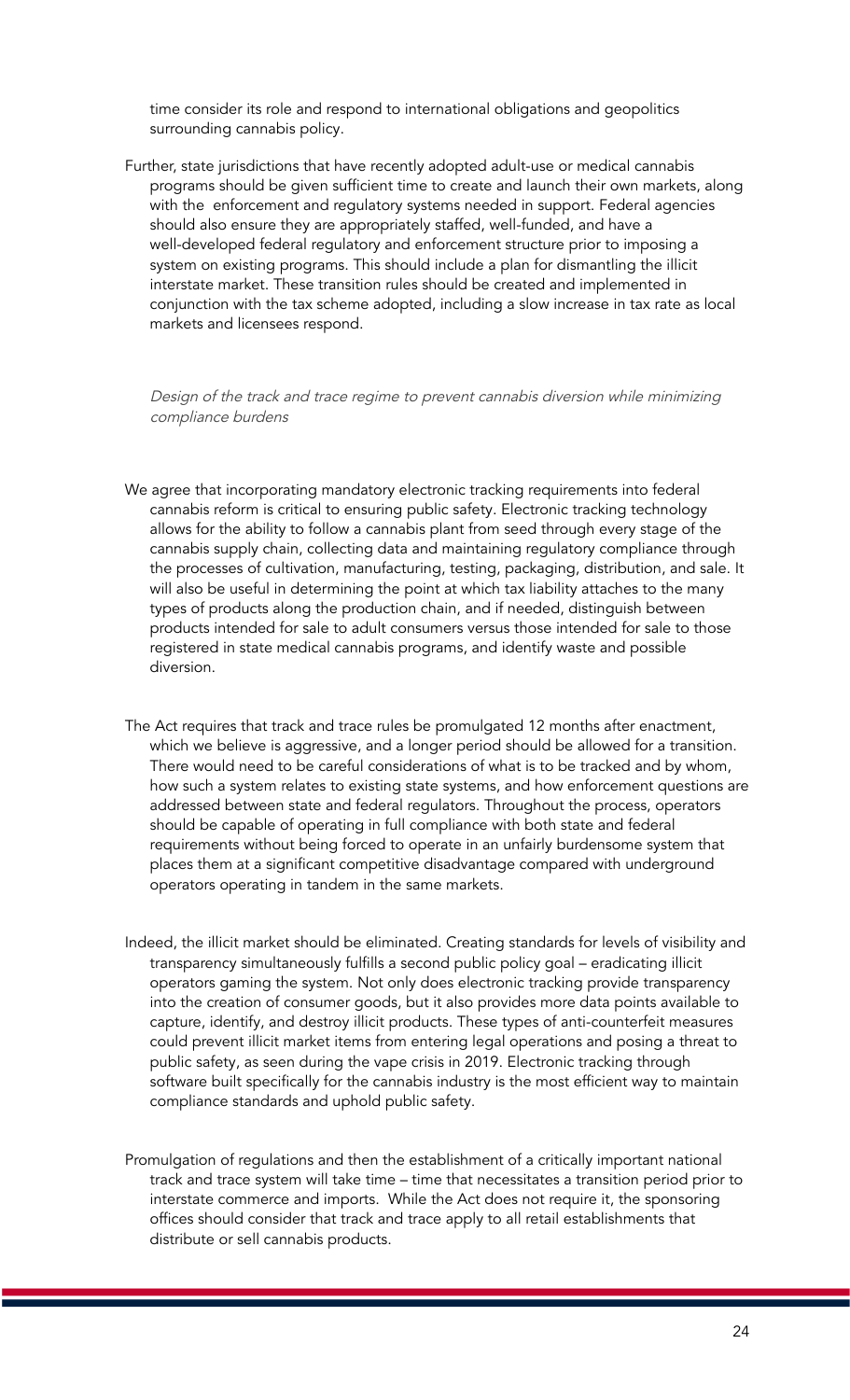The Sponsoring Offices believe reducing barriers to entry is a crucial component of restorative justice. At the same time, allowing illegal operators to maintain <sup>a</sup> cannabis permit while repeatedly and intentionally violating the law does <sup>a</sup> disservice to those cannabis entrepreneurs that pay their taxes and comply with public health and public safety laws. The Sponsoring Offices request comment on establishment and permitting provisions, including:

#### 1. Additional recommendations on streamlining the permitting and establishment process involving multiple government agencies

2. The operation of the permitting transition rule for entities already in operation as well as those that may commence business shortly after enactment

Additional recommendations on streamlining the permitting and establishment process involving multiple government agencies

- Current operators exist under robust state regulatory regimes serving millions of medical patients and qualifying adults. These programs have created hundreds of thousands of jobs and allowed the safe access to cannabis to millions of Americans without significant incident. Federal legislation should not disrupt existing programs and states should continue to operate as the primary regulatory body within their borders, working closely with TTB and enforcing FDA standards where applicable.
- As addressed elsewhere, federal regulations must provide an appropriate transition period for current operators prior to the imposition of any new standards, which is longer than contemplated in the discussion draft. Current operators are duly licensed and regulated by a myriad of state and local units of government responsible for the health and safety of the public, and those protections should remain in place while states and operators adjust to TTB oversight and the tax rates.

The operation of the permitting transition rule for entities already in operation as well as those that may commence business shortly after enactment

- The USCC agrees that Small Business Administration funding should be made available to legitimate cannabis-related businesses to minimize barriers to cannabis licensing and employment for the individuals most adversely impacted by the war on cannabis. These initiatives should include grants for programs that provide funds for loans to assist small businesses in the cannabis industry that are owned and controlled by socially and economically disadvantaged individuals. However, while we agree these are important goals and the most likely agencies to administer such programs, we are concerned that they will not help those intended to help without serious consideration on ways to ensure they can be effective.
- We also agree that legislation should include non-discrimination protections for cannabis use or possession. The denial of any federal public benefit (including housing) based on the use or possession of cannabis or a prior conviction for a cannabis offense must be prohibited. Finally, the denial of benefits and protections under immigration laws on the basis of a cannabis-related event (e.g., conduct or a conviction) must be prohibited.
- We support the regulatory regime contained in the draft that would require the U.S. Treasury Department to provide permits to cannabis sellers and permitting and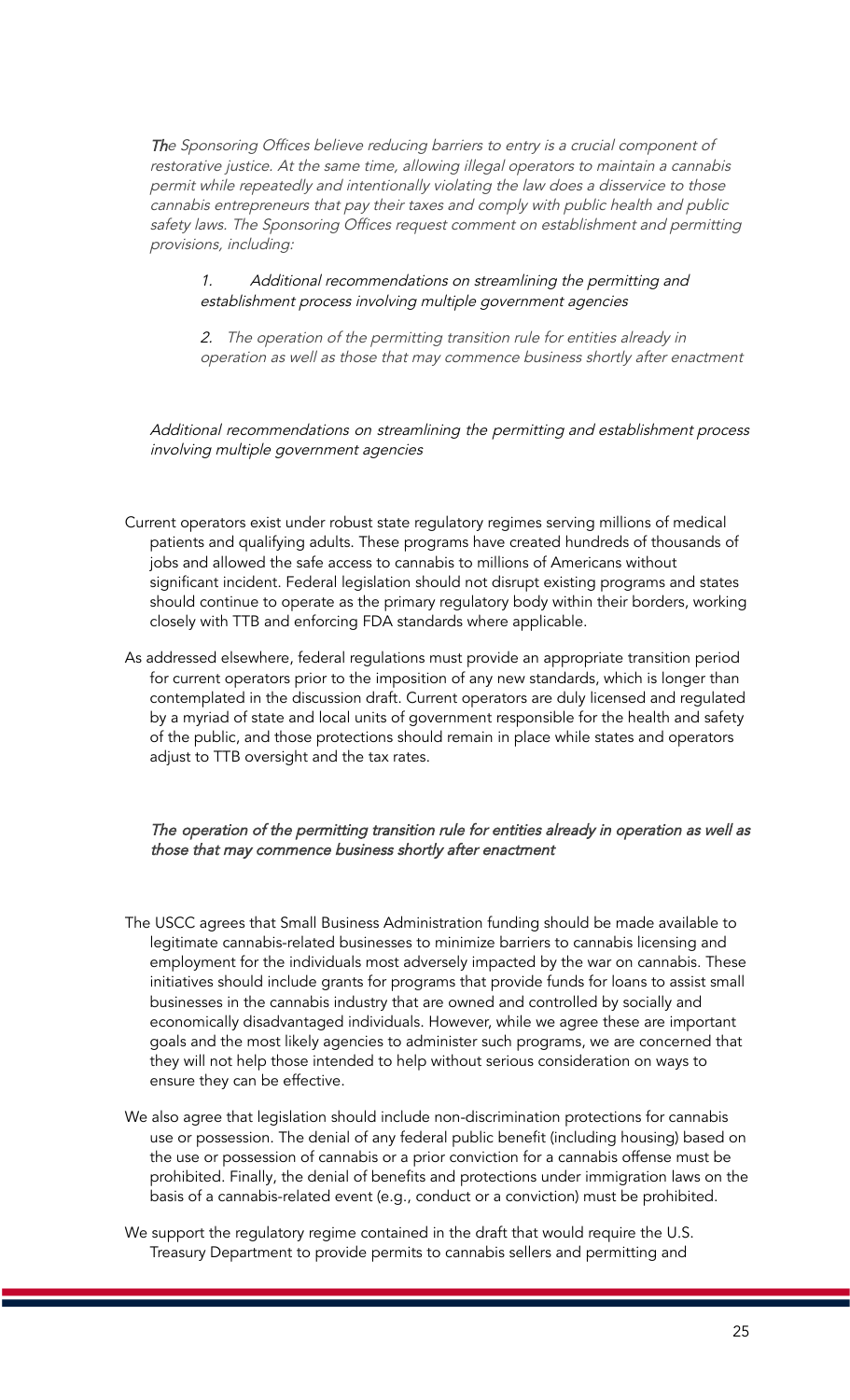registration of cannabis producers as long as such sellers and producers in fact meet the criteria for licensing or permitting.

The Sponsoring Offices request comment on cannabis excise tax provisions, including… the appropriate sales or production threshold for the small producer credit;

- We believe the \$20M rate seems like an appropriate small producer credit that is in line with many other tax programs, but it is not clear if the line drawn achieves the goals of the sponsors. Also, because it is a credit, the benefit will not take place immediately but rather the next tax year, and the amount of benefit is not clear beforehand. This is less compelling as a solution for social equity applicants, who may need more immediate financial relief. A closer look at the likely winners and losers is needed, but we think the overall approach of incentivising smaller entities is sensible.
- We would further recommend a zero-tax level designation for social equity and minority small businesses similar to the alcohol rule in which no excise tax liability applies if the tax for the year is \$50,000 per year. The credit as written only applies for "qualified domestic manufacturers" without further definition or the entities are or who might qualify, and we believe that definition should be broadened to include all categories of licensee that could benefit as long as they meet all requirements.

The proper manner to measure potency of a cannabis product and which products should be subject to <sup>a</sup> per-THC content tax rather than <sup>a</sup> purely weight-based tax;

- At the outset, the USCC acknowledges that potency will likely be one of the criteria by which taxes are levied. However, we do not believe potency is the best approach to taxes, and it will lead to future-proofing problems and unintended consequences. Considerations should be given to ways to ameliorate some of these through other means. Some of these challenges include:
- "Potency" will be difficult to define in a meaningful way without significantly more research into the constituents of cannabis, their relationship to each other, and what neuropharmacological effects actually lead to intoxication. Basing potency on THC alone is likely to result in unintended consequences, since there are almost certainly constituents of cannabis apart from THC that could lead to intoxication, and it is too early to base a regulatory system on a simple THC-to-potency equivalency.
- A potency-based tax is targeted at the perceived externalities and social costs of over-consumption, but consumers adopt consumption methods to achieve the desired effect, regardless of potency. As we have seen from alcohol, consumers will simply buy more products to achieve their desired results. More taxes will be paid as a result, and more additives and other non-cannabis products will also be consumed. A policy that leads to consumers purchasing and consuming more products and paying more for them simply is not good policy.
- A THC measurable cannabis product means, in part, a product that can be measured with a reasonable degree of accuracy (i) consistent with good commercial practice and (ii) sufficient to protect the revenue and the public. These are not yet defined and would be critical to understanding what the tax implications would be.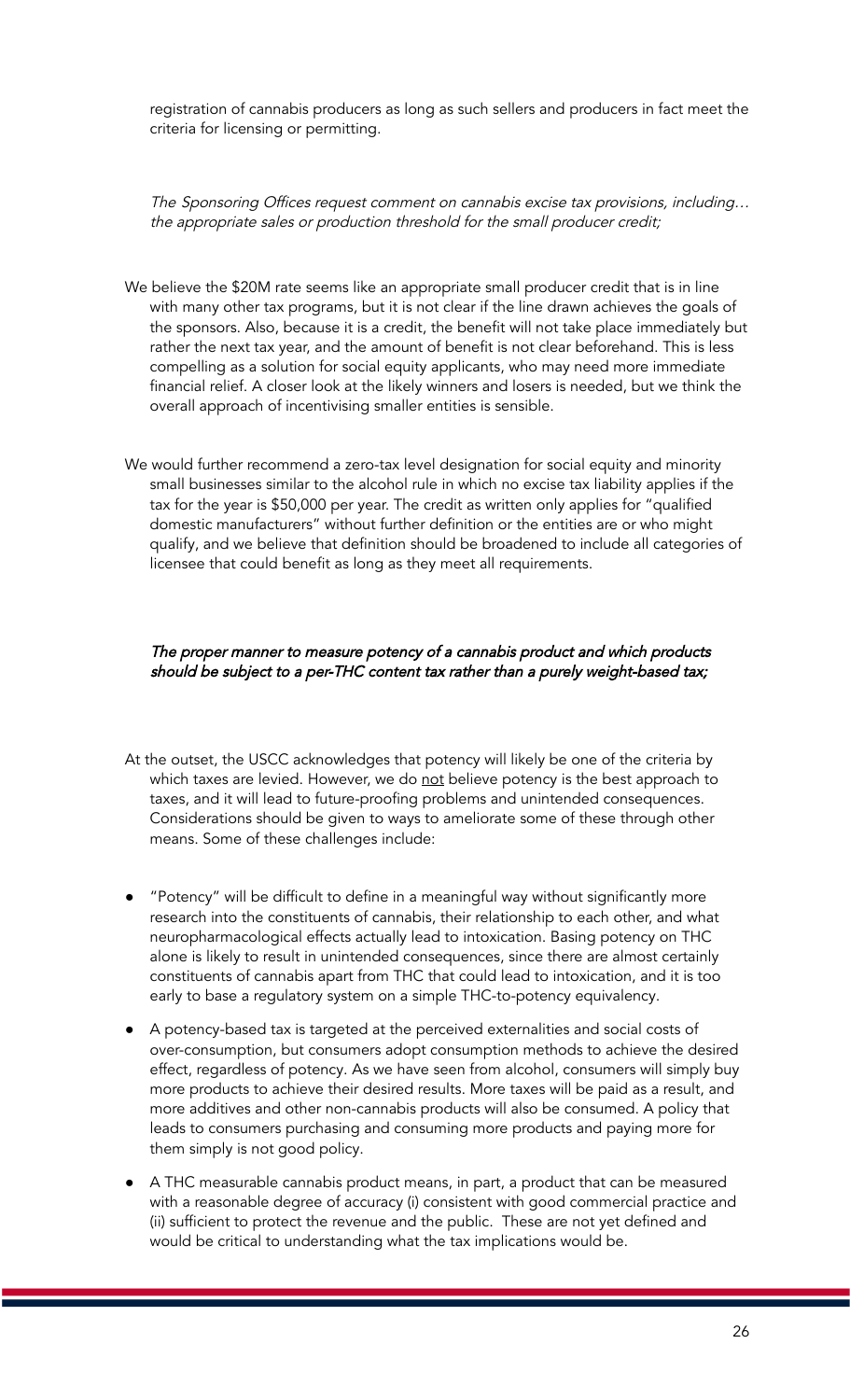- There are pros and cons for both a potency-based as well as a weight-based tax.
	- A potency tax will lead to products or practices designed to circumvent the tax by maximizing factors such as non-regulated cannabinoids, cannabinoid ratios, terpenes, product types, or delivery methods, in order to achieve the desired level of intoxication.
	- By contrast, weight based taxes incentivize production of lower weight and higher potency THC products that will receive a lower tax rate, even where customers may not prefer these types of products.
- Either way, the application of a varying tax based on product potency or weight distorts production incentives, pricing, and consumer choice in the process, but a weight-based approach also has additional drawbacks:
	- Consideration will need to be given to ways regulatory agencies to update regulations and provide clear guidance to the industry and to states as new products enter the market.

The appropriate entity and methodology for measuring the prevailing price of cannabis for purposes of setting annual rates of tax

- Our primary concern here is that the alcohol model does not fit the realities of cannabis production regarding the point at which taxes attach, or in the types of product available in the cannabis market compared with products in the alcohol industry. More specifically:
- The model is pulled from the tax regime around alcohol, which is itself based on a constitutionally mandated three-tier model in which vertical integration is prohibited. Many cannabis companies, but certainly not all, are vertically integrated (and some states currently require vertical integration). When it comes to applying wholesale rates, there can be unfair advantages to some companies if not accounted for.
- The proposed system could inadvertently (or even deliberately) favor a three-tier model and impose that approach on state systems, none of which have currently adopted it. The federal government should not impose such a dramatic change on states.
- The proposal includes a bonding system and warehousing, which likely isn't an appropriate fit for the cannabis industry with its comparatively complicated contract relationships and products. The bonding system is, in effect, an archaic track and trace system, and we believe a well managed track and trace system like that described for TTB can achieve the same results without a significant disruption in the marketplace, given sufficient time and preparation is made for states and businesses to adapt.
- With so many different types of licensees from state to state, who would qualify and under what circumstances?
	- Contract relations are complicated among licensees (partly due to the fact there is little institutional lending and parties rely on other sources for financial support, most often other cannabis businesses).
	- The definition of a producer is any person who plants, cultivates, harvests, grows, manufactures, produces, compounds, converts, processes, prepares, or packages any cannabis product. Consideration should be given to whether or not the definition is too narrow or broad to capture the businesses it is aimed to address, and whether it is even necessary for purposes of the excise tax if it is meant to be paid by taxpayers that are bonded?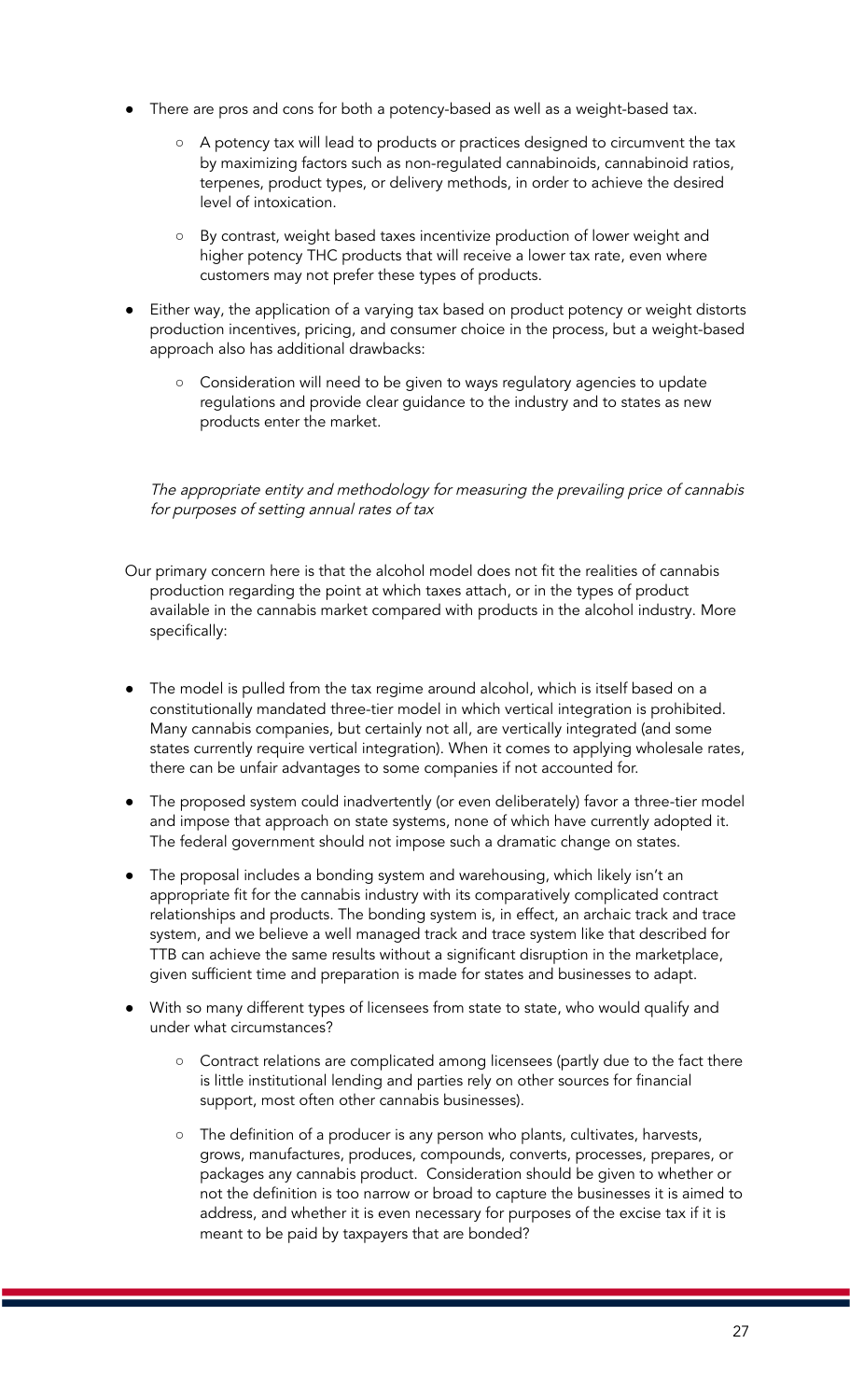- Products make it to retail through many channels, from hand lotions to edibles to raw cannabis products to extracts. In turn, these channels can vary from state program to state program. Finding a parallel point for tax to attach in the many product channels and contract relationships will be a challenge for regulators and likely burdensome for licensees.
- With respect to the tax rate itself and its calculation, the USCC believes a primary goal of the CAO Act should be to establish a safe and comprehensive regulatory program that is inclusive of those who choose to participate. The tax rate proposed, and the rate at which it increases from year to year will undermine this policy goal. It will both harm businesses operating within state programs, and embolden the broad, untaxed, and unregulated market.
- Our data shows that we will see prices skyrocket from 30% increases in places like Oregon, to as high as 125% in New York, or 240% increases in price in New Jersey when added to the tax imposed today by states. This tax rate will be particularly burdensome for small businesses and social equity entrepreneurs coming into licensing regimes in larger state markets -- NY, NJ, IL, and MA -- and contemplated as part of adult-use legislation pending in PA & OH.
- A federal retail excise tax rate of 5% or lower would create stability in these nascent state markets as they intend to capture more patients and customers businesses into the regulated marketplace, and support the inclusion of small, independent, or social equity owned businesses in the cannabis industry.
- A much longer phase-in period for taxes is needed for several reasons. States will need to adapt not only laws and regulations imposed by TTB and FDA, but they will need to find alternate sources of revenue. While the tax regime may be changing, it should not significantly undermine states in the process.
- It is also worth pointing out as we have elsewhere in these comments that private companies are already under a significant financial pressure under existing tax state tax systems and should have a reasonable amount of time to adapt to the additional tax burden.
- Finally, consider that illicit operators seeking to enter the market will not only face the prospect of new taxes at both the state and federal levels, but also a significant 280e tax penalties. Those entering into the market should be given an appropriate ramp to incent those who would participate, particularly during the transition period and before the new law enforcement framework is fully implemented.

Considerations related to the non-application IRC 280e, including transition rules and interactions with tax incentives for activities that may have occurred while <sup>a</sup> business was subject to the limitation on credits and deduction;

As mentioned, there must be a period of intentional regulatory transition and a well-specified timeline. This could include a look back for expensing or deductions for business expenses or capital investments that were not allowed prior to the time of enactment which could offset some of the challenges.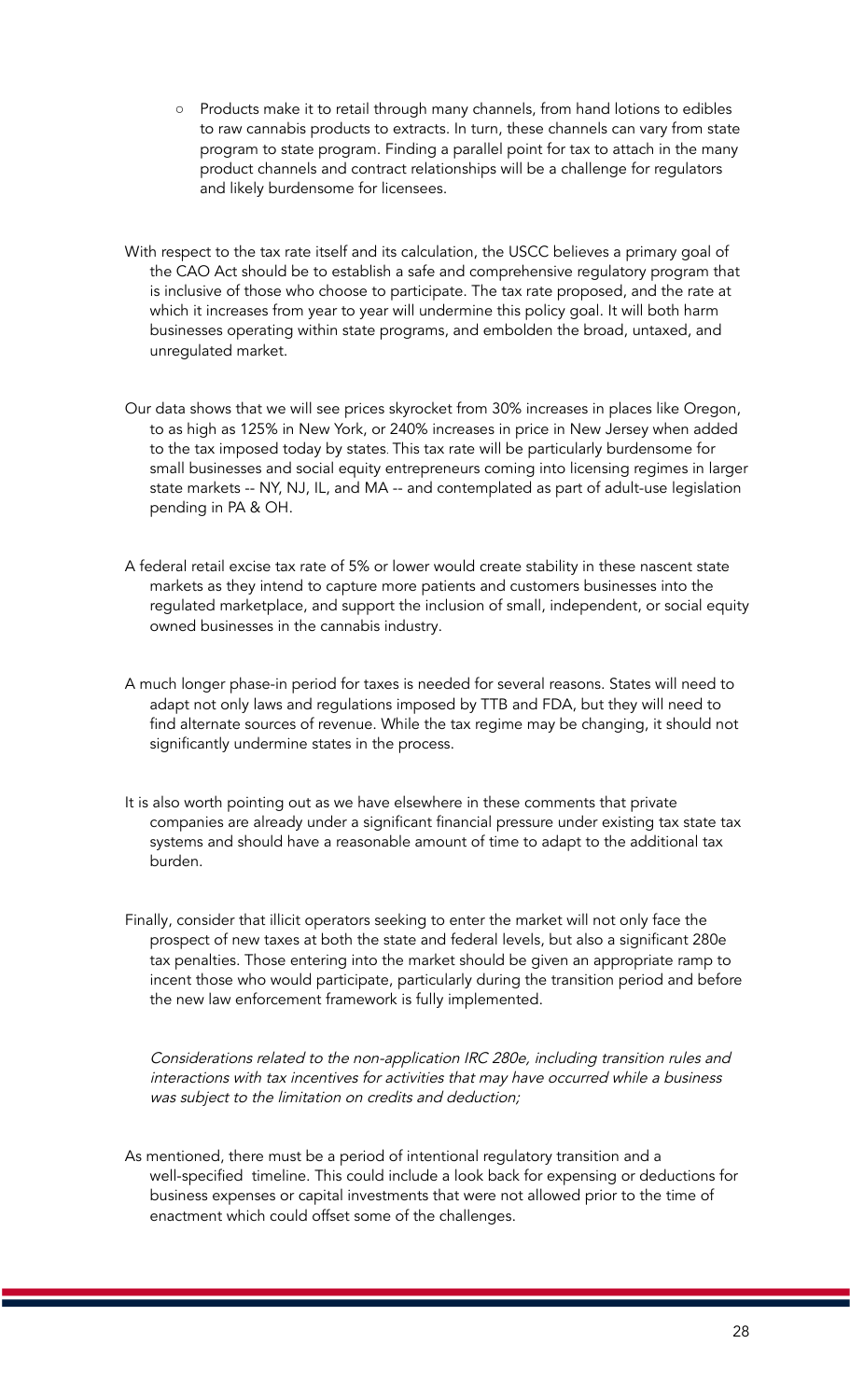The Sponsoring Offices request comment on additional, general, and unspecified items, including any other areas of concern to stakeholders, federal agencies, members of Congress, and state and local regulators

- We believe, as the sponsors do, that social equity takes a paramount role in the consideration of the best regulatory program. There are several positive ways in which the CAO Act accomplishes the underlying goal of a more inclusive and equitable industry than we see in other sectors, and there are ways to improve.
- The first priority of comprehensive cannabis reform must be equitable wealth creation and repairing prior wrongs. We need to take the time needed to get federal social equity and restorative justice programs up and running and to make certain that people who have been negatively impacted by the so-called War on Drugs have a real opportunity to succeed in this new industry. We must allow time to reap the benefits of state social equity programs designed to ensure cannabis licenses are awarded to qualified social equity applicants and to allow for people to transition from the illicit market to the legal market. The existence and preservation of state programs designed to license, establish, and nurture these programs is referenced in the CAO Act, but we believe specific protections should be put in place that can ensure they will continue to serve their important function.
- Importantly, we must also develop a robust and comprehensive process to expunge criminal records for those who have been indelibly sanctioned for marijuana offenses and to repair other wrongs created by the War on Drugs. For any of this to be successful, it will take time to continue to bolster state revenue sources that are crucial in supporting social equity programs and reverse the damage that has been done through unjust and harmful drug policies.
- We commend Senate drafters for including robust social equity and criminal justice reform measures in the bill. We support the Equitable Licensing Program to provide funding to eligible states and localities to implement cannabis licensing programs to minimize barriers for individuals harmed by the War on Drugs. However as mentioned elsewhere, care should be taken to ensure these programs are effective and funded to the degree needed to meet the goals of the sponsors.
- Federal cannabis legalization legislation should allow new members of the cannabis industry to access banking and other critical financial services. In addition to the provisions included in the H.R. 1996, the Secure and Fair Enforcement Banking Act of 2021 or SAFE Banking Act, federal legislation should also open capital markets to the U.S. cannabis industry. Allowing U.S. cannabis operators to access capital markets will unlock critical funding opportunities for entrepreneurs, social equity operators and small businesses, as well as growing more established companies.
- Congress should enact legislation that specifically permits and allows U.S. cannabis companies that operate in accordance with state laws to register securities on a national securities exchange, such as the National Association of Securities Dealers Automated Quotations (Nasdaq)Nasdaq and the New York Stock Exchange (NYSE), leveling the financial playing field for American companies.
- Currently, the U.S. senior exchanges allow the listing of foreign cannabis companies but will not list U.S.-based cannabis companies because of federal illegality. As a result, US cannabis companies are unable to receive the benefits of investment capital, unlike international competitors. Allowing U.S. cannabis operators to access capital markets will unlock critical funding opportunities for entrepreneurs, social equity and small businesses., as well as growing more established companies. An injection of this critical investment will accelerate the creation of quality jobs, increase tax revenues and further community reinvestment.

Cannabis operators must have access to financial institutions for safety and business reasons. Without access to banking, operators must pay taxes and conduct business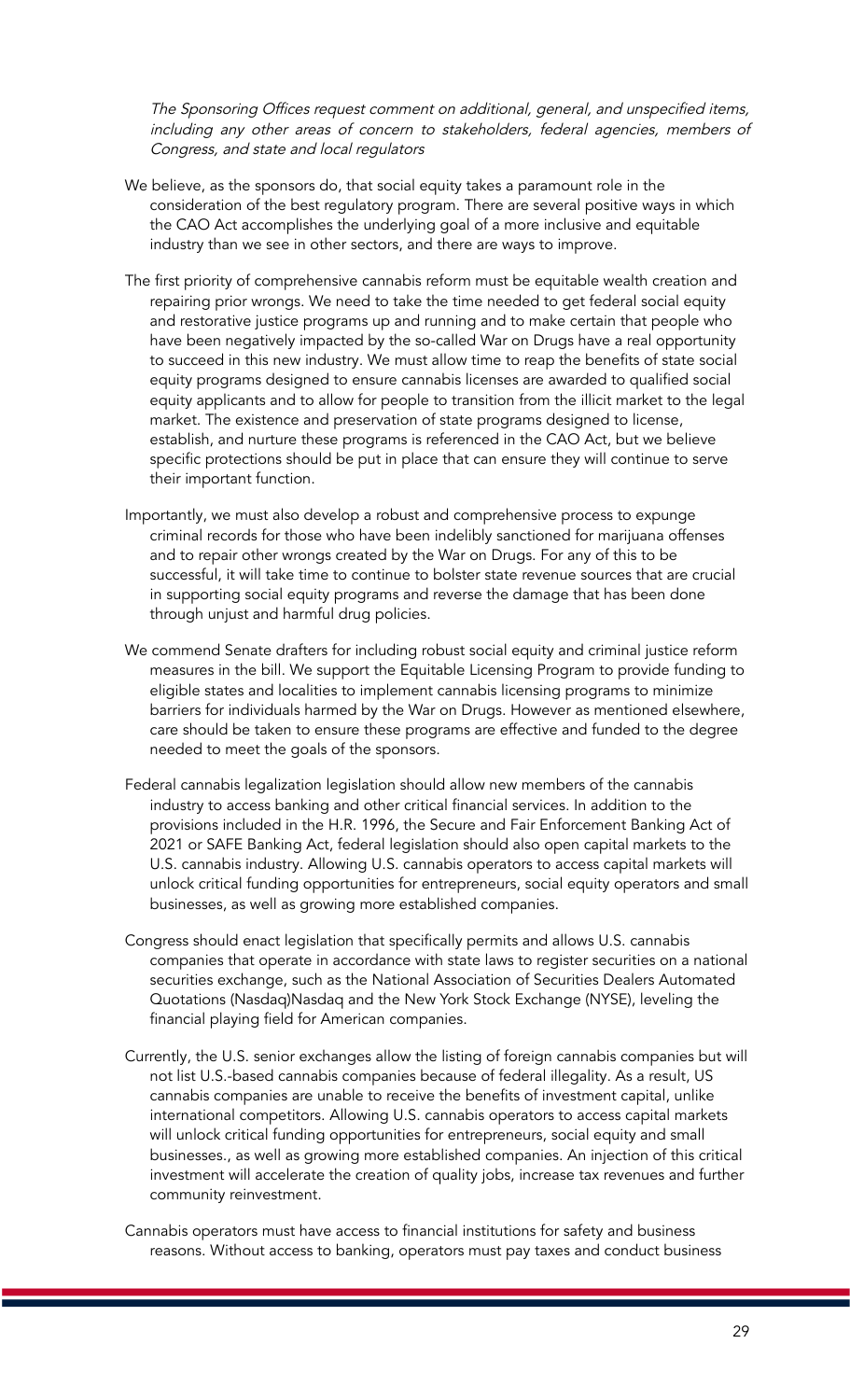with cash, which presents significant safety concerns for workers and the public, plus opportunities for diversion, loss, theft and inaccurate books and records. Provisions such as those included in the proposed SAFE Banking Act are particularly critical to ensure the success of social equity applicants and small business owners. Currently, financing a cannabis business is extremely difficult without access to financial institutions.

- As previously discussed, Internal Revenue Section 280e prevents state-legal cannabis businesses from taking standard business deductions and receiving tax credits - an absurd limitation in light of state authorization and compliance standards, as well as state and local taxes. Cannabis businesses are ineligible for standard business deductions including employee salaries and training, health insurance and advertising and marketing, and accounting and other professional expenses. Cannabis businesses are also ineligible for credits, including the renewable energy investment tax credit among many others. Section 280e hinders entrepreneurs, especially social equity applicants and minority small business owners from securing tax relief, effectively limiting their ability to become profitable, reinvest in, and scale their business.
- We appreciate the drafters recognize there are two groups that are included in the social equity discussion, and each is deserving of its own consideration. Over the years, the war on cannabis has impacted countless individuals and their families through prohibitionist laws that keep them from fully entering the marketplace. These individuals should not be held back because of anti-cannabis laws that have no place in a post-prohibition regulatory environment. At the same time, there are racial minorities and especially Black and brown communities that have been disproportionately impacted by the war on cannabis through uneven law enforcement. We need measures that address both on their own terms or we will miss the mark. The USCC recognizes that both the CAO Act and H. R. 3617, the MORE Act of 2021 which preceded it, both take steps to address these groups at the same time.
- However, we do have serious concerns related to the CAO Act as it relates to social equity and reform, many of which we share with the Minority Cannabis Business Association. These include:
- As we have argued in many other places in these comments, the proposed system would place an extraordinary amount of authority with FDA which would set a high bar for newly-formed businesses. Add to that a high tax burden with a short ramp to a fully-taxed system, and there is an exceptionally high burden on the same small, minority, and social equity businesses the sponsor's seek to assist. The current draft does not provide sufficient assurance to think the proposal can overcome the inherent challenges built into the proposed model.
- We believe there should be more consideration to the definition "socially and economically disadvantaged individuals" to ensure it includes both those who have been impacted by the war on cannabis and racial minorities from groups who have been disproportionately impacted, and narrowly tailored to avoid those who are not intended to benefit.
- With regard to expungement provisions, serious consideration should be given to:
	- Whether or not one year is enough time to identify, review, and adjudicate all impacted cases
	- What circumstances qualify as "non-violent" cannabis offenses, which should require a violent act in furtherance of the cannabis-related offense - rather than mere proximity to a weapon
	- The impact on courts in light of those who may petition the courts for determinations
	- Any due process considerations that may be implicated by notifying former offenders after the adjudication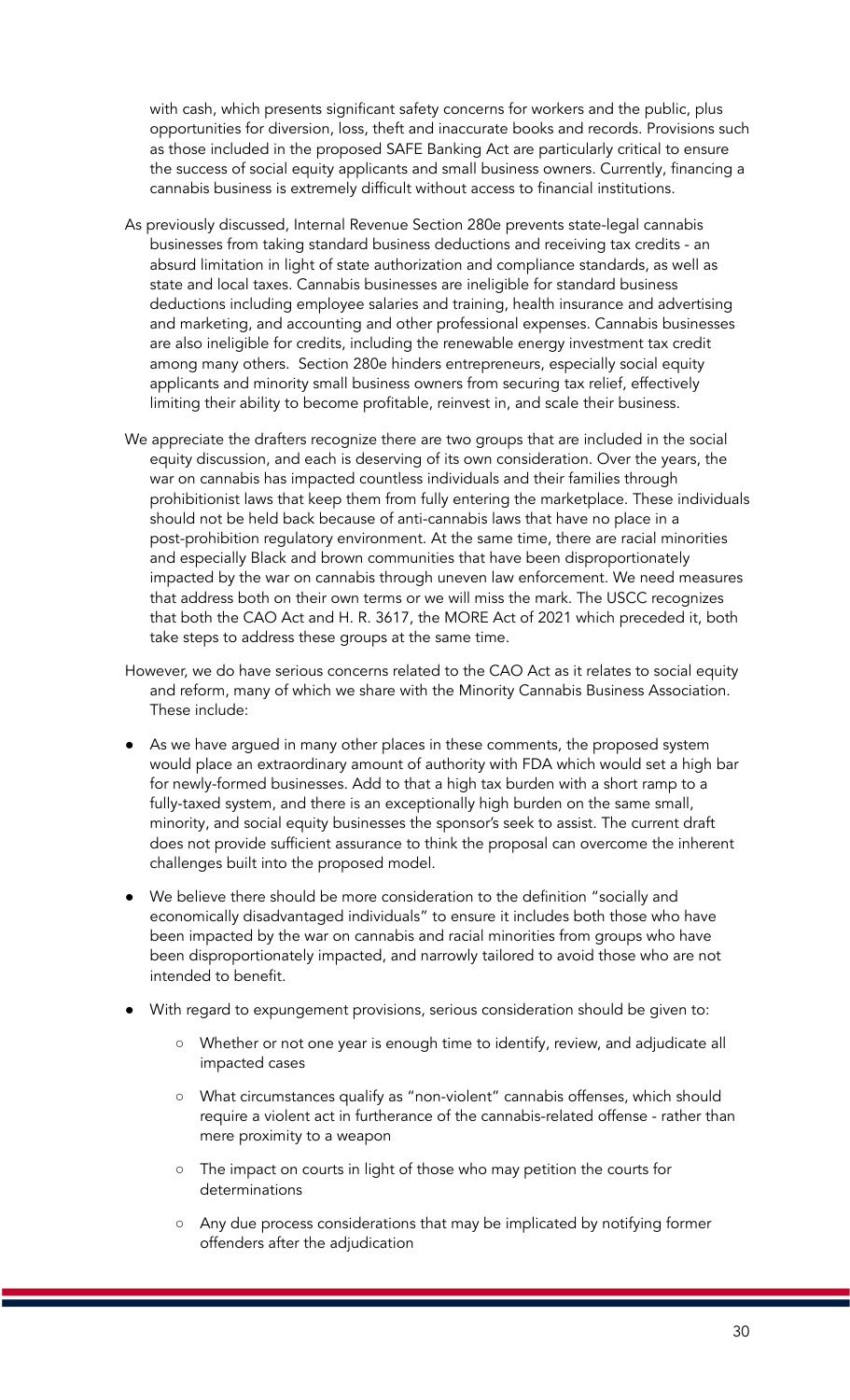- There should be guidelines for resentencing, and how plea agreements leading to admissions to offenses outside those within the Controlled Substances Act might be impacted or adjudicated
- Similarly should there be additional offenses included beyond those who have "been arrested for, or convicted of, the sale, possession, use, manufacture, or cultivation of cannabis"?
- Whether or not the ability to deny a previous conviction under oath will apply under state law as well as federal proceedings as written, or whether it will need to be articulated differently?
- The list of options for states, including expungement, destruction, or sealing, should be more narrowly crafted to avoid states circumventing the intended goal of eliminating records for cannabis offenders.
- Section 401 of the Discussion Draft would establish operational rules for cannabis manufacturers similar to alcohol and tobacco requiring them to maintain a bond to ensure excise taxes are paid. Similar to exceptions granted to small alcohol producers, small businesses owners who qualify for the Equitable Licensing Program should be exempt from this requirement.
- The Discussion Draft calls for a fee waiver for first-time applicants with income below 250% of the federal poverty level. This should also include those who have previously been charged with a cannabis offense as defined by the Office of Cannabis Justice to limit barriers for individuals to transition from the illicit market.
- The waiver should also apply to first time licensees, not first time applicants (who may not successfully apply the first time).
- The first priority of comprehensive cannabis reform must be equitable wealth creation and repairing prior wrongs. We need to take the time needed to get state social equity and restorative justice programs up and running and to make certain that people who have been negatively impacted by the War on Drugs have a real opportunity to succeed in this new industry. We must allow time to actually reap the benefits of these social equity programs so they can ensure cannabis licenses are actually awarded to qualified social equity applicants. And as argued elsewhere, it is important to allow people to transition from the illicit market to the legal market.

### Interactions with international obligations and treaties.

- The U.S. is party to three international treaties that are used to schedule narcotics (1961 Single Convention on Narcotic Drugs, 1971 Convention on Psychotropic Substances, and 1988 UN Convention against Illicit Traffic in Narcotic Drugs and Psychotropic Substances).<sup>9</sup> If passed, the CAO Act would clearly put the U.S. in contravention of these treaties. Constitutionally protected national cannabis regimes carry significant weight within United Nations (U.N.) institutions, putting the U.S. on a course in which member states will certainly see the U.S. in contravention of its treaty obligations, and likely they already do in light of our state-level adult-use programs.
- Critically, passage of the CAO Act should not be impeded in any way by these international obligations and treaties, but just as with the domestic transition that will take place following descheduling, the U.S. should also plan a carefully considered path forward to minimize disruption in the international community.

<sup>&</sup>lt;sup>9</sup> "This (1961 Single) Convention on Narcotic Drugs aims to combat drug abuse by coordinated international action. There are two forms of intervention and control that work together. First, it seeks to limit the possession, use, trade in, distribution, import, export, manufacture and production of drugs exclusively to medical and scientific purposes. Second, it combats drug trafficking through international cooperation to deter and discourage drug traffickers." [Introduction](https://www.unodc.org/unodc/en/treaties/single-convention.html?ref=menuside) of 1961 Single Convention on Narcotic Drugs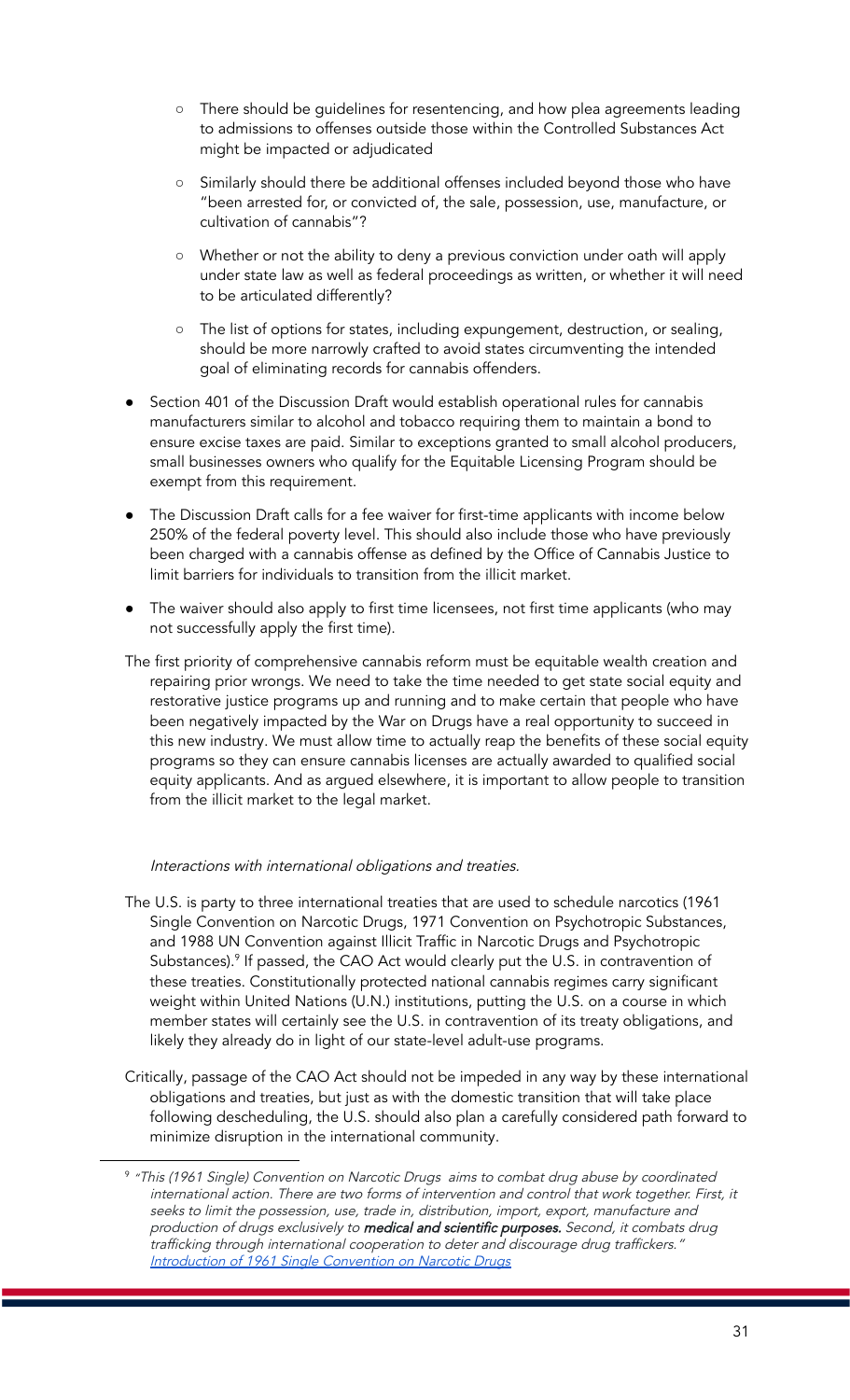- The U.S. should take a proactive stance at the U.N. and pertinent institutions and prepare them for the downstream impacts the CAO Act would have on these international agreements. In particular, this would include protecting State-level programs already in place, ensuring continuity of their social equity programs, and a particular focus on ensuring uninterrupted access for medical patients.
- After years of failed prohibition policies, the CAO Act represents a more meaningful step towards the original goals of these international treaties than the current set of international laws -- namely, protecting public health and reducing the harms of illicit crime associated with cannabis trafficking. In fact, Uruguay and Canada have taken similar measures to end prohibition despite these international obligations, specifically for many of the same purposes behind the international treaties themselves. The U.S. will be in a strong position to take a leadership position as drug laws steer away from a criminal perspective.
- Even before the CAO Act is passed, the U.S. should actively seek updates to these international drug treaties. Currently there is no agreed upon definition of adult use cannabis use within the international treaty system, with the plant and its constituents only being named for very specific medical/scientific, horticultural, or industrial use. As key proponents of these narcotic drug control treaties, the US will need to lead a conversation within the World Health Organization (W.H.O.), U.N. and associated bodies like the U.N. Food and Agricultural Association, to work towards updating the definition of cannabis and accommodate for the Member States using cannabis outside of the scope of these treaties.
- In line with updating the definitions of cannabis and cannabis extracts, there is a pressing need for the U.N. and affiliates to move away from controlling adult use cannabis as a narcotic crop, and towards regulations more aligned with an agricultural crop. This clarification would be one of the most meaningful steps towards facilitating an international economy of cannabis for adult-use purposes, as well as enabling Member States of the U.N. to enact domestic controls on cannabis within the confines of international law. This aligns with much of what advocacy groups such as Civil Society are requesting through U.N. dialogues, as well as moving more closely in line with the World Health Organization.
- These treaties are in place to protect public health, as well as eliminate diversion of narcotics into the illicit market. Descheduling cannabis through the CAO Act is likely to do more towards these goals than any current U.N. scheduling systems, and the U.S. should lead this discourse, particularly when opponents to reform are already active in international forums.
- Broadly speaking, (and similar to FDA), cannabis as a plant and substance does not fit neatly into these international treaties, causing significant room for interpretation. When the CAO Act is introduced, and it is clear the U.S. is moving towards descheduling cannabis, opponents of reform within the U.N., as well as domestically, will be able to point towards various treaty-based arguments to impede progress on reform. Therefore, it will be important to neutralize these arguments ahead of time.

Considerations on International Institutions ahead of the CAO:

WHO's Determination to Keep Cannabis in Schedule I and Advocate for Future Reform: In December 2020, the U.N. Commission on Narcotic Drugs (UNCND) voted on six recommendations put forward by the W.H.O. following a comprehensive scientific review. Only one recommendation was passed, which recognized the medical properties of cannabis. While the passage of recommendation 5.1represented a significant step in the modernization of the UN Treaties, cannabis remained classified in Schedule I of the 1961 Convention (reserved for substances considered "highly addictive and liable to abuse"). This Schedule I classification remains at odds with scientific evidence that informed the WHO's recommendations, as well as public health policies of the U.S. and many countries.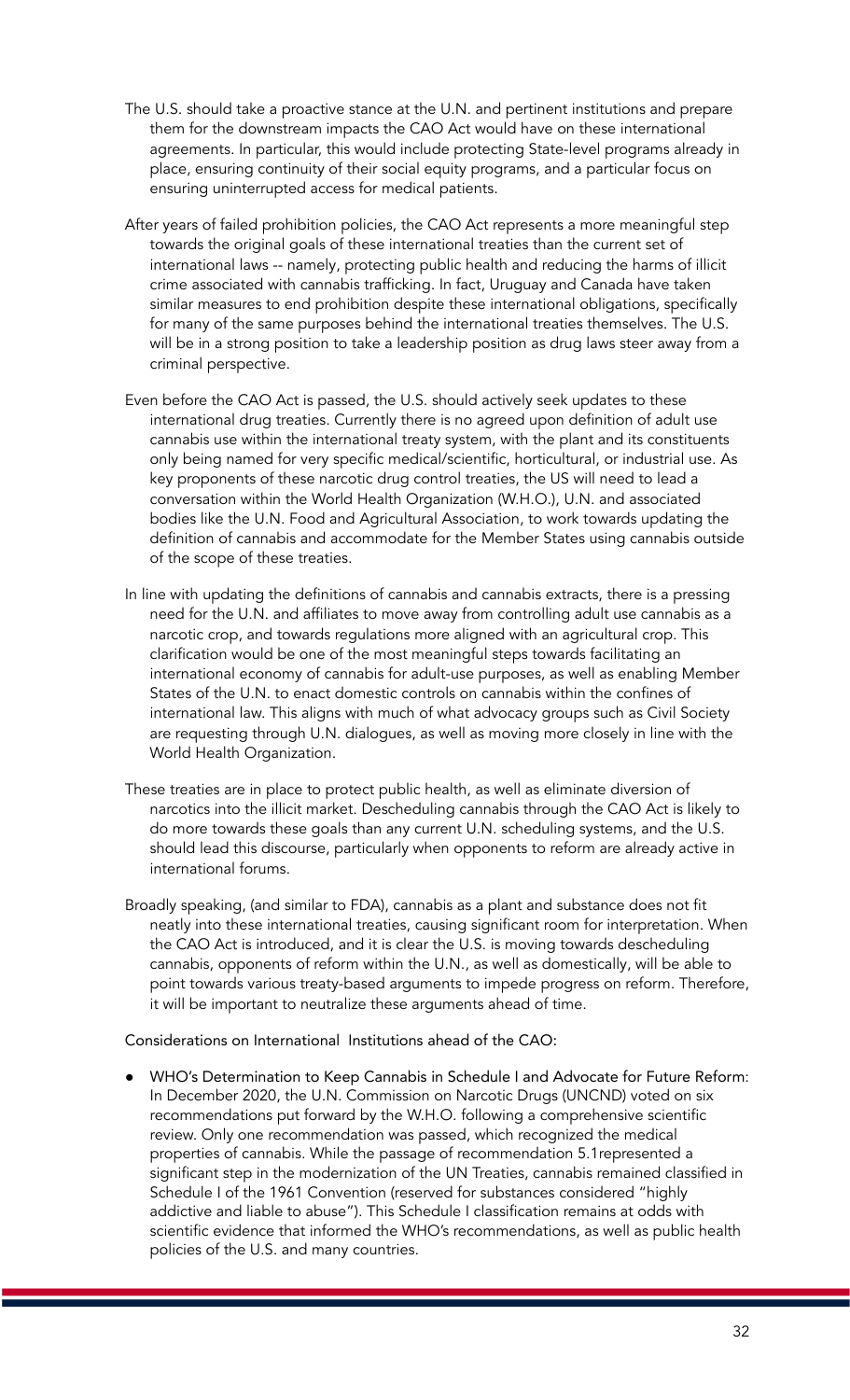When this process was first initiated, the WHO also made it clear to the Commission [CND] that they felt removal of cannabis from Schedule 1 would require a rewrite of the treaties at questions, and they felt their mandate was to make scheduling recommendations - not to rewrite the treaty.

The W.H.O.'s Expert Committee on Drug Dependence (ECDD)'s then conducted a Critical Review in 2019—which formed the basis for the Recommendations—and acknowledged the medical efficacy of cannabis and recommended its removal from Schedule IV of the 1961 Convention. However, the WHO neglected to recommend the removal of cannabis from Schedule I, for example, by proposing placement in the less stringent Schedule II, or even removing cannabis from the lists of the 1961 Convention altogether. The WHO's decision appears to ignore the fact that ECDD's review concluded that cannabis was less harmful by comparison to other substances on the same list, such as heroin and cocaine. Considering the clear findings of the ECDD review, the WHO's decision to effectively recommend keeping cannabis in Schedule I (a recommendation that does not require a vote, because no change is being proposed) calls for closer scrutiny of the underlying evaluation methods and decision-making process, lest the WHO review be cited as scientific confirmation that cannabis indeed belongs in Schedule I.

Going forward, the U.S. should challenge this questionable and consequential aspect of the WHO's recommendations, pointing out that the placement of cannabis in Schedule I of the 1961 Convention: (i) is inconsistent with science-based evidence and is not a logical conclusion from the outcome of the ECDD review, which unambiguously concluded that cannabis is less harmful than other substances in Schedule I; (ii) and has the effect of affirming policies rooted in racism and colonialism that have resulted in devastating consequences for millions of people globally over decades—especially minority groups and those suffering from medical conditions.

As the U.S. addresses these same issues domestically, reflecting on its own troubled history and candidly addressing racism and its deep wounds in our own society, the U.S. will position itself to lead on this issue globally. Its silence would be a misstep.

● Minimize Tensions Regarding Cannabis Control among Member States arising out of the Recommendations: The State Department has been attempting to recruit other countries to join the U.S. in issuing an "Explanation of Position" (EOP) emphasizing that, regardless of countries' different voting stances on the Recommendations, the process has affirmed that cannabis remains "properly subject to the full scope of international controls of the 1961 Single Convention because of its continued placement in Schedule I." The EOP being promoted by the U.S. would therefore characterize the review process as bolstering with the latest scientific evidence a global consensus for the continued strict control of cannabis in Schedule I.

Although the classification of cannabis as Schedule I under the 1961 Convention is certainly consistent with current and historic federal policy, the EOP's endorsement of the current and inappropriate classification of cannabis as Schedule I is clearly at odds with the direction the U.S. and many other countries are headed. Going forward, it will be important for Congress to understand that a U.S. position of advocating for the status quo classification of cannabis as a highly dangerous substance internationally, while simultaneously advancing decriminalization and regulation domestically will be widely seen to be hypocritical and will undermine the ability of the U.S. to engage candidly with other governments chafing at the confines of the prohibitionist drug treaty regime and exploring options for reform.

The U.S.' desire to alleviate the obvious tensions at the UNCND surrounding differences over cannabis policy is understandable. But the differences across countries are very real—with some Member States still staunchly committed to the complete prohibition of cannabis and others opting to legally regulate adult-use cannabis—and cannot be papered over by appeal to a faux consensus.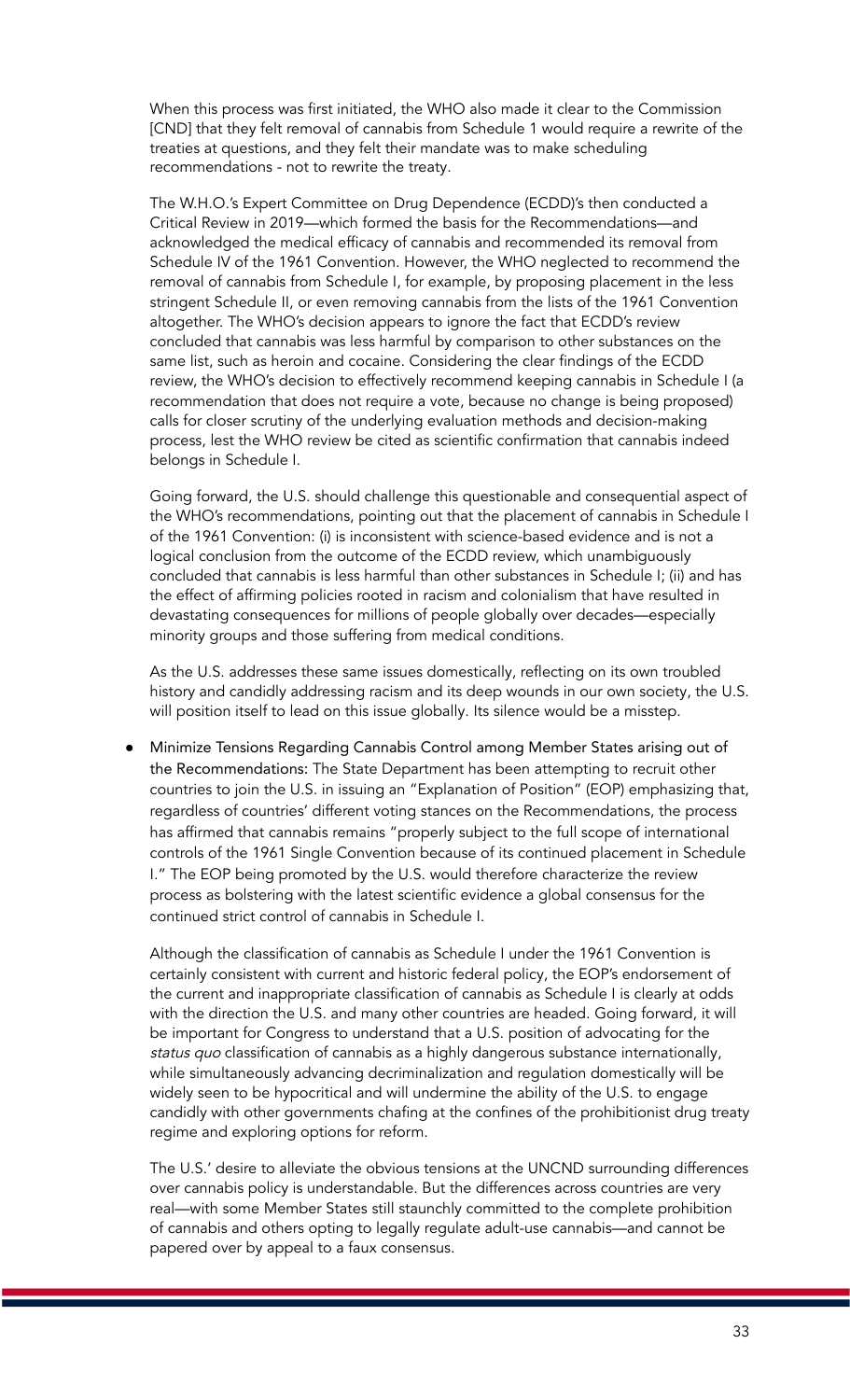Members of Congress committed to cannabis policy reform should therefore distance themselves from the EOP, making clear that continuing to classify cannabis as Schedule I under the 1961 Convention is a backwards approach, contrary to science-based evidence (including the ECDD review), and cannot be maintained while the U.S. and other countries proceed with medical and adult-use cannabis regulation.

Looking ahead, Congress should engage with the State Department to focus on the future of cannabis regulation and to identify areas in common with other countries that are proceeding with cannabis regulatory regimes. For example, a coalition of the U.S. and like-minded countries could seek further reviews by the W.H.O., mindful that scientific evidence continues to accumulate. The first W.H.O. review on cannabis cannot also be the last, especially given the serious questions surrounding the decision to keep cannabis in Schedule I. In doing so, the State Department can actively engage with other Member States to discuss options for reconciling the legal regulation of adult-use cannabis with their obligations under the UN Treaties, including if cannabis remains in Schedule I.

Regardless of the CAO Act's status, the above issues can and should be addressed by Congress to ensure a smooth transition as we end prohibition and it's enforcement.

### Treaty Issues Created by Passage of the CAO:

● Section 811(d)(1) of the Controlled Substances Act (CSA) requires the U.S. Attorney General (AG) to reconcile any proposed re- or-de-scheduling with international treaty obligations, if prompted by International Authorities (UN or INCB). The CAO Act needs to explicitly state that the AG is not permitted to schedule "marihuana" and THC under 811(d)(1)'s authority and that any future scheduling can only occur after Congress passes a bill scheduling marihuana and THC. As it stands, the US AG would not have authority to veto the CAO if passed by Congress and signed into law by President Biden, however, the AG might be able to overturn this descheduling under the CSA's section 811(d)(1)'s authority, if UN institutions make a formal request for the US to do so. This is a loophole that will need to be addressed with specific language.

Worth noting, is this issue similarly applies to the 2018 Farm Bill and the removal of "Hemp" (cannabis containing 0.3% THC or less) from the Controlled Substances Act schedules. Presumably, the AG, at any time under 811(d) authority, could place "hemp" back onto Schedule I if requested by the U.N. to do so.

- Several treaty solutions have been put forward by leading international drug policy experts through the UN's engagement with Civil Society. Two of these leaders, Martin Jelsma of the Transnational Institute, and John Walsh of the Washington Office on Latin American, have outlined many of the hurdles the US will face, as well as several potential treaty solutions that exist. Their paper outlines how the US's current position has a limited "shelf-life" within international institutions regardless of the CAO Act, as well as containing potential solutions to neutralize any treaty-based arguments against reform. Solutions proposed in their paper outline steps both with regard to the U.N. as a whole, and which the U.S. as a Member State could take to resolve these treaty issues. Namely, they are:
	- o Independent U.S. Treaty Action (complete withdrawal or attempting to amend the UN treaties to accommodate for reform).
	- Treaty withdrawal and re-accession with reservations.
	- o an Inter se treaty modification (could be used in combination with other reforms).

Currently at the U.N., only opponents to reform have been able to reach consensus, and protecting the integrity of these international agreements is paramount to their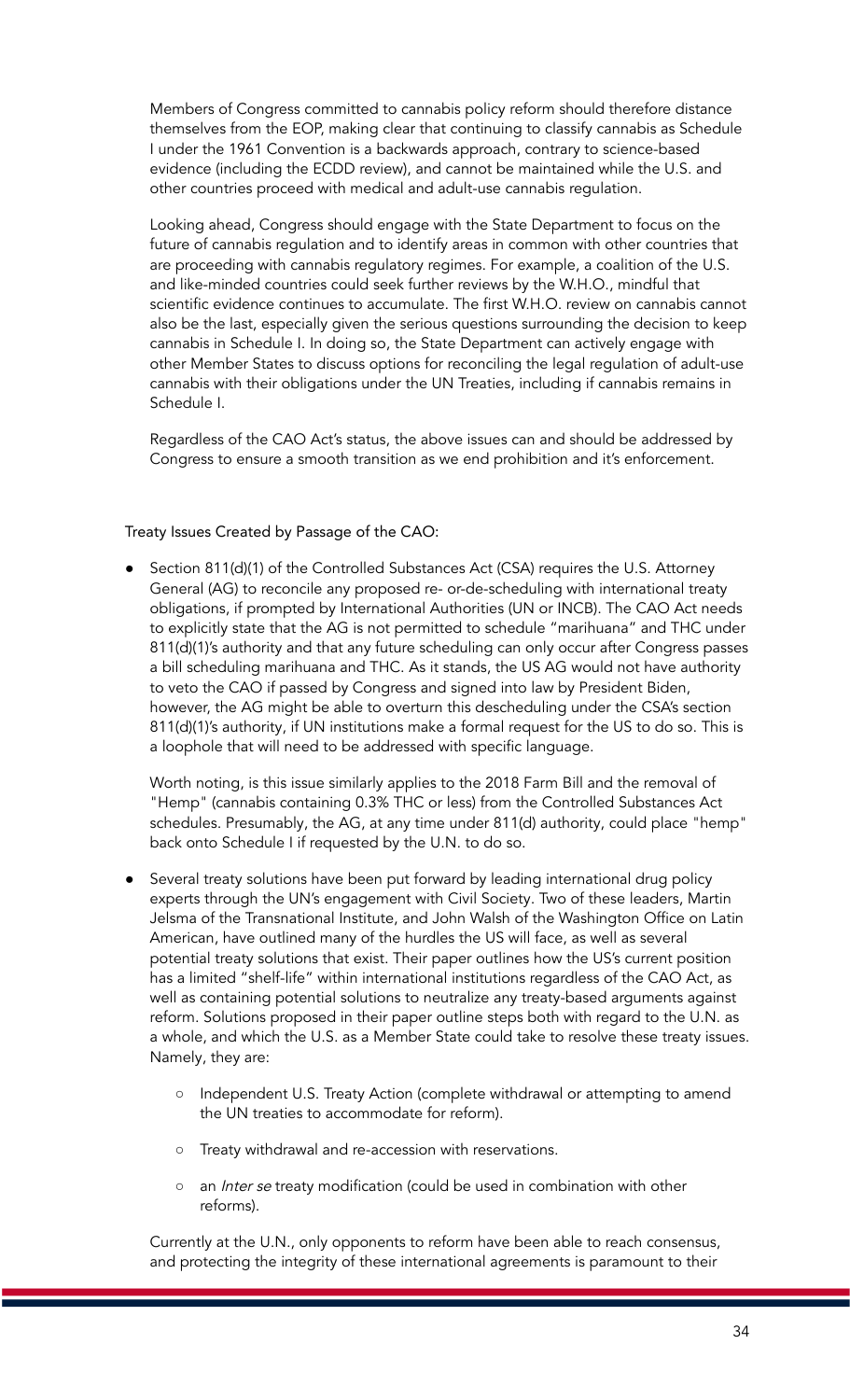position. Each of these scenarios have strengths and weaknesses, but manage to work within the current treaties themselves, eliminating a significant point of contention.

Descheduling cannabis at the international level would not only allow Member States to conduct reform at home, but further their ability to conduct research and apply existing federal labor, environmental, and regulatory protections.

Finally, any treaty reform at the UN level would require consensus among Member States through a majority vote to amend the treaties in any way. Regardless of passage of the CAO Act, or implications under these U.N. treaties, treaty reform as described above should be explored so that we move past prohibition as a drug policy, globally.

Any other areas of concern to stakeholders, federal agencies, members of Congress, and state and local regulators.

#### **Environmental**

- The sponsors did not specifically inquire about environmental considerations, but they warrant attention. There are concerns in some parts of the country in critical areas such as energy use, waste, pesticide use, nutrient runoff, and water use. Our members are committed to environmental sustainability and improving the environmental footprint of the cannabis production sector. As the framework is being built for the regulatory system of the future, we have the ability to do so in a way that implements environmental sustainability in a realistic way.
- Moving cannabis from an unregulated market to a regulated one is improving the environmental footprint of operations that have not traditionally been set up for environmental efficiency. Continued federal prohibition hinders research and innovation in manufacturing practices that could help cannabis businesses improve their operations including in areas such as efficiency. Despite these challenges, our members are already bringing innovations to the industry and participating in programs to improve operational efficiency.
- Any legal cultivation framework should allow product manufacturers, operators and regulators to collaborate and create opportunities to improve sustainability. For example, access to energy efficiency rebates through utility operators has helped to spur adoption of low energy LED lighting and dehumidification systems in grow rooms in many states, helping to begin an energy efficiency transformation. Federal reform should ensure that cannabis companies have access to tax offsets such as carbon reduction incentives, other energy efficiency grants, as well as federal and state grants for renewable energy projects.
- Our members are committed to addressing water efficiency, production waste, and packaging waste challenges as well. Our support for a national system includes environmental controls that can be implemented as best practices around the country. We believe that federal reform is also an opportunity to review well-intended but draconian state level requirements that create unfair burdens or may hinder optimal environmental efficiency.
- Related to these matters but also looking toward international relations, the U.S. should advocate for cannabis to be considered an agricultural crop internationally (rather than a narcotic crop) which will open regulations that will steer the industry towards environmentally viable practices, along with other benefits mentioned elsewhere in these comments. And these environmental controls have a major secondary benefit - additional enforcement discretion when pursuing illicit operators internationally.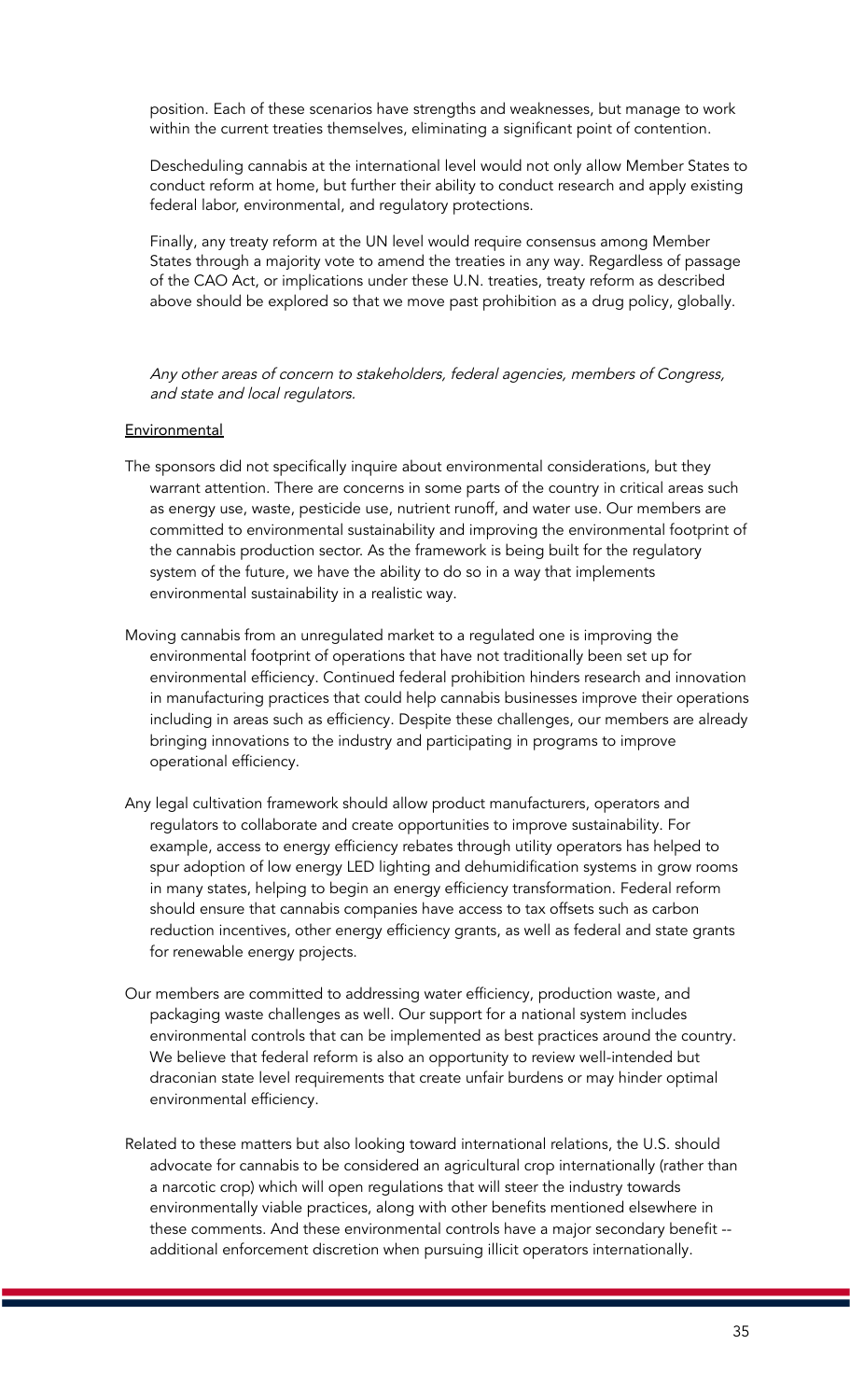## V. Recommendations

In addition to responses to specific stakeholder questions included in Part IV, the primary recommendations to the sponsors include the following:

- Primary regulatory authority should be with TTB
- TTB should be empowered to:
	- Have primary regulatory responsibility for setting standards for state licensing programs and licensees
	- Identify minimum state regulatory best practices consistent with today's marketplace, under which all states should operate to facilitate the transition to interstate commerce
	- Work with FDA to help ensure the health and safety of consumers of cannabis products
	- Administer taxes
- FDA should be empowered to:
	- Regulate any product making health claims outside the scope of state medical cannabis programs
	- Subject to limitations, FDA could regulate anything they normally would outside the plant, including additives, fillers, or non-standard food ingredients.
	- Regulate products which have not been commonly available in a regulated market, or which fall outside a range of acceptable levels (such as a monograph).
	- Provide minimum standards for labels, testing, and serving sizes
	- Work with TTB in support of its mission to support health and safety through an MOU similar to that in place for alcohol regulation
	- FDA should not be allowed to pre-approve cannabis products that are commonly on the market today, and should look to common standards such as monographs when possible
- CAO Act should clearly articulate role states should serve:
	- States may continue to operate without violation of the Dormant Commerce Clause through a transition period
	- Continue to serve as primary licensing authority
	- Continue to manage social equity programming
	- Work with TTB and FDA (and perhaps USDA) to develop and enforce standards
- Existing state regulatory systems should remain unchanged, and interstate and import/export should be paused until rules can be put in place
- Consider whether safe harbor provisions are needed during the transition period
- Federal agencies, including TTB and FDA, should be mandated to ensure a smooth transition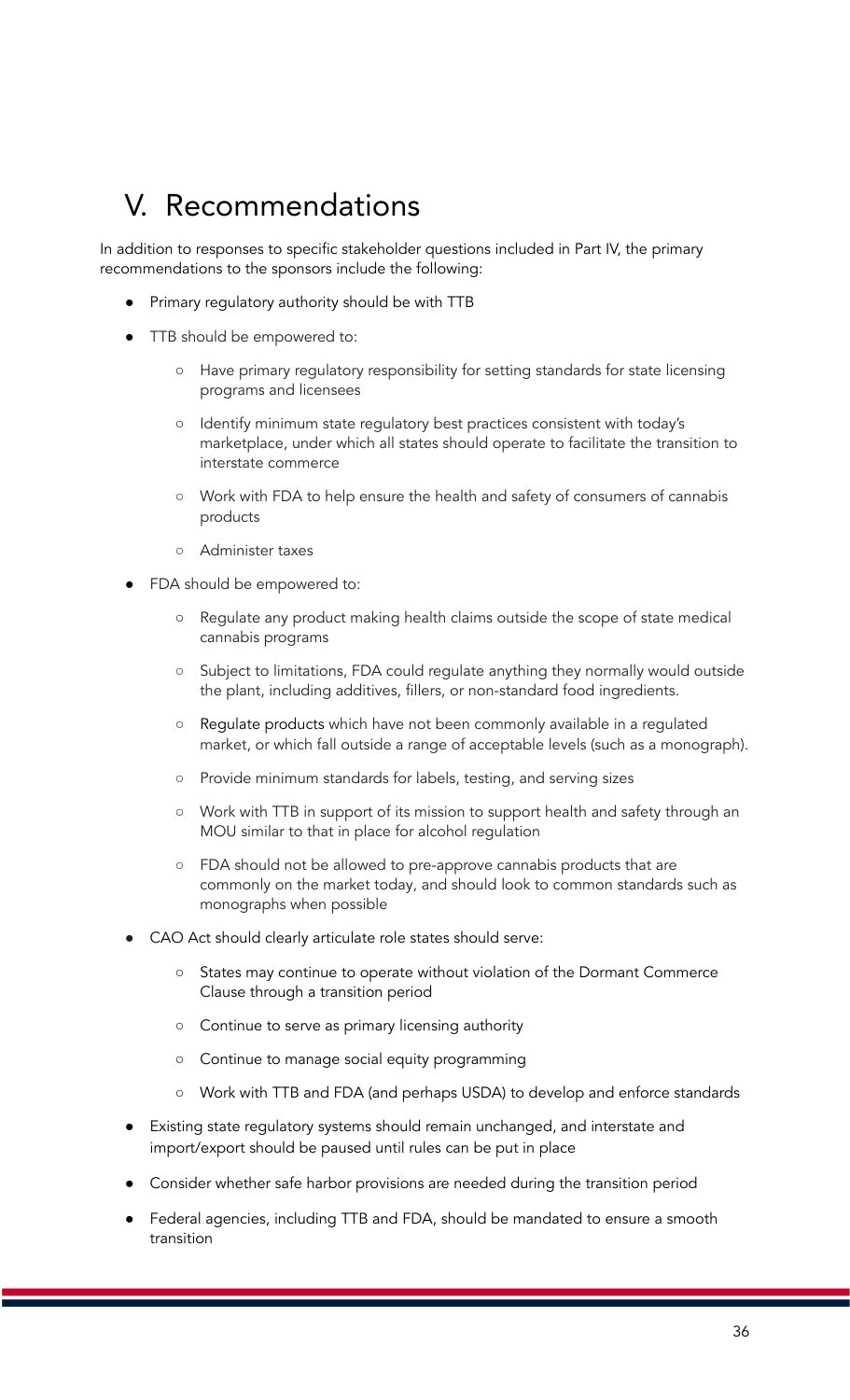- Agencies should work with states to identify ways to minimize disruption and adopt rules before the transition period has expired and federal mandates are in place
- The CAO Act should be unmistakably clear that it grants authority to the states to continue to enforce and implement state rules, notwithstanding the Dormant Commerce Clause during the transition period
- The sponsoring offices should consider the appropriate tax rate in light of their goals, including increasing reducing criminal activity, supporting public health and safety, and gaining broad support
- The USCC believes the tax burden should start low and increase gradually, but there should be a careful analysis of the most appropriate tax levels and rate of increase to capture these concerns
- The bonding requirement may or may not be needed, since the three-tier model doesn't apply. Consider using track and trace
- Consider the array of products available in the market today, from edibles to inhalants, and how each might need its own criteria for attaching tax liability
- Individuals registered with state programs as medical cannabis patients should not be subject to a federal tax

### **Conclusion**

- The USCC strongly supports the goal of ending cannabis prohibition and replacing it with a sensible regulatory system that reduces the harm of the War on Drugs, ensures patients have access to medical cannabis, and protects small businesses including social equity businesses and ensures they have an opportunity to thrive. It is worth repeating that we will not have serious justice reform in our country until we end the federal government's harmful war on cannabis, and this measure is the first, truly comprehensive approach to a solution.
- We also strongly support a robust federal regulatory framework that can harmonize the patchwork system now in place, provide needed guidance to help protect the health and safety of consumers (including preserving age limits for adult consumers), provide baseline "best practices" for state programs to follow, and guide our regulatory system from the one we have today, to one in which the federal government takes an active role.
- However, the proposals here present significant challenges toward achieving the goals the sponsoring offices have outlined. A program that relies heavily on the FDA will be prohibitively expensive for small business operators, and the FDA is unlikely to support state medical cannabis programs or access for patients - now state law in two out of three states in the U.S. We propose a program that is led primarily by TTB, but with an important role for FDA on an ongoing basis.
- We also believe the federal government should take a measured approach to the transition from today's system of cannabis licensee regulation to one guided by federal agencies. The government should not initiate the transition without a careful plan including protections for small businesses and other sideboards in place, or risk avoidable, destabilizing effects which will harm the public, consumers, and the businesses that sponsors seek to support.
- The tax scheme is workable although consideration should be given to the unique aspects of cannabis in terms of production and processing. The tax burden is too steep and will perpetuate underground operators who will operate at a significant advantage. And state budgets are likely to face shortfalls as revenue is potentially diverted from states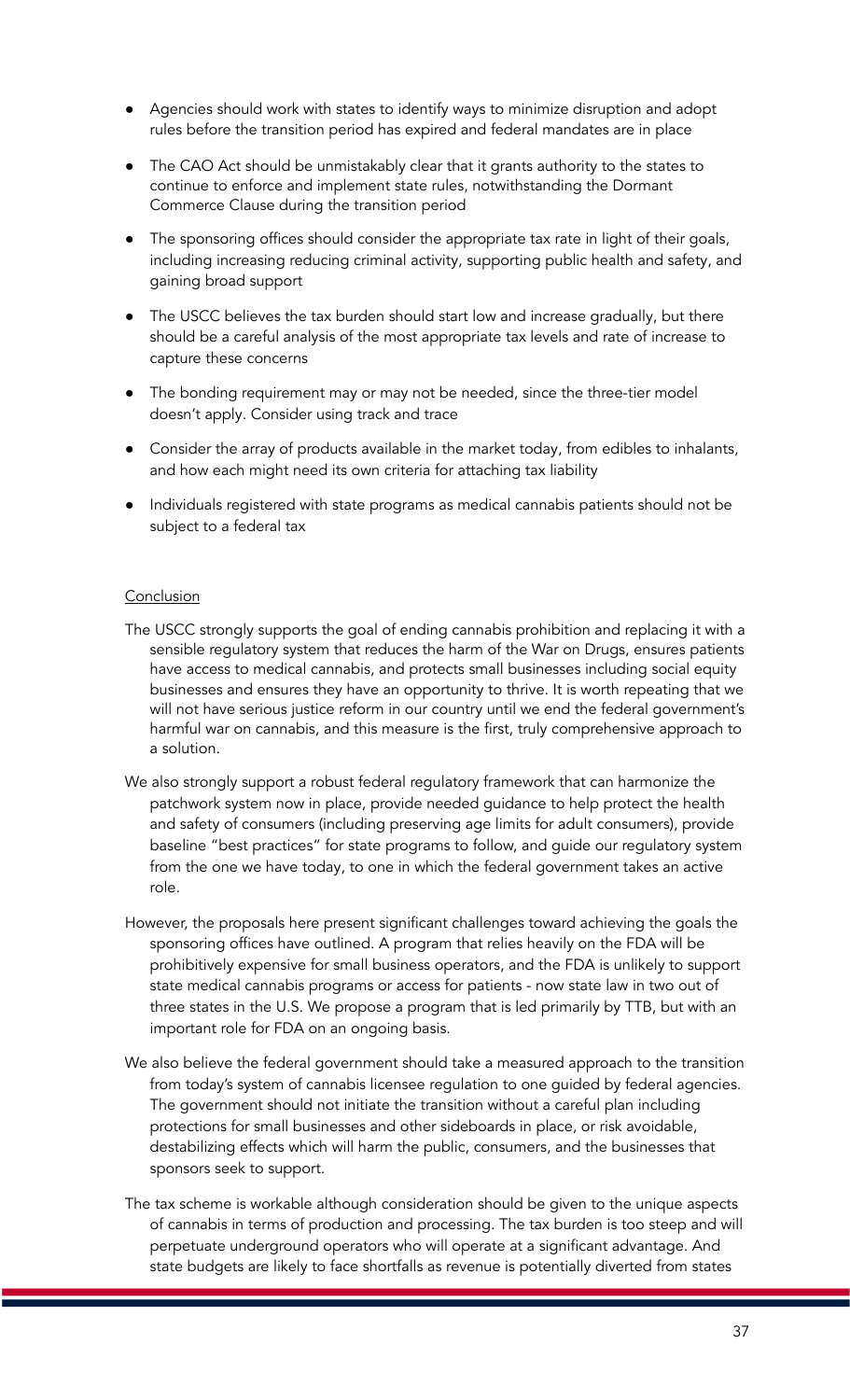operating programs to the federal government overseeing them. We strongly urge Congress to consider what the market can bear, and what the long term goals of regulation are.

The USCC is proud of the work our members have done and will continue to do on behalf of cannabis reform as states continue to grow their programs and more states join. Thank you for the opportunity to contribute our perspective to this draft, and we look forward to continuing the discussion.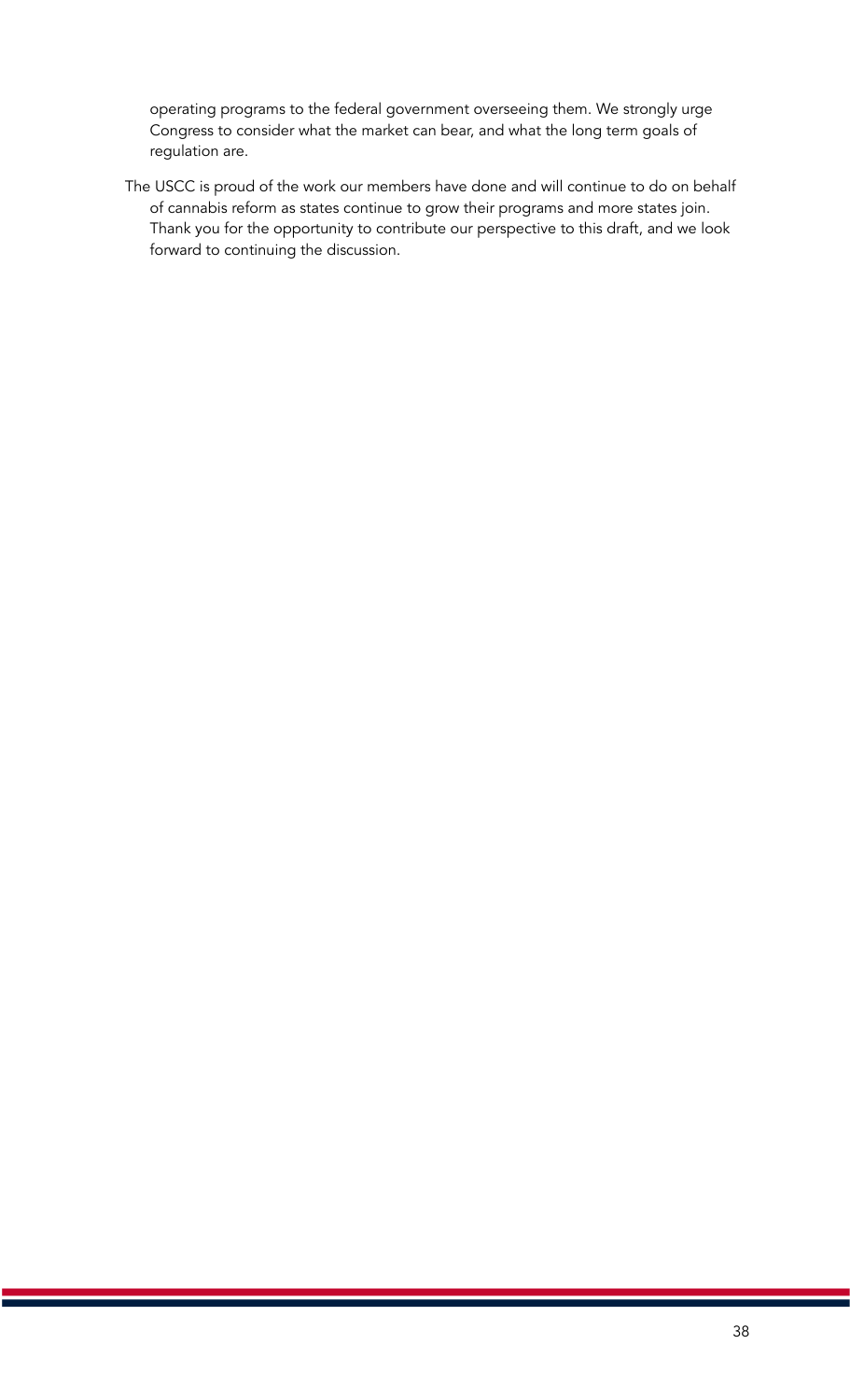# State Revenue and Jobs in the Cannabis Industry

- In 2019, Colorado collected \$302 million in taxes and fees on medical and recreational Cannabis with sales over \$1.7 billion. In the same year, California cannabis sales generated \$411.3 million in excise tax, \$99.9 million in cultivation tax and \$335.1 million in sales tax reported. This and over \$1 billion in tax revenue from recreational Cannabis in 2020 which is up 62%. After Massachusetts' first year of opening in 2018 cannabis retailers gross sales generated \$393.7 million, with more than \$440,000 in sales at two stores on opening day.
- Cannabis sales country wide in 2019 were \$12.2 billion. In 2020, sales were up 71% while most companies were shut down due to Covid-19. The cannabis industry, in most states, was considered essential. Colorado State University-Pueblo's Institute of Cannabis Research found that the legal cannabis industry has contributed more than \$80.8 million to the local economy in 2017 primarily through taxes and other fees. If cannabis becomes legal on the federal level, it could generate an additional \$105.6 billion in aggregate federal tax revenue by 2025. Below is the 2020 revenue for a few legalized states and the projected growth into 2021.

Legalized Levy Excise taxes on Cannabis:

- 1. Massachusetts;
	- a. Revenue Fiscal Year 2020: \$51,684,592.00
	- b. Projected Revenue Fiscal Year 2021: \$104,428,106.00
- 2. Michigan;
	- a. Revenue Fiscal Year 2020: \$31,364,000.00
	- b. Projected Revenue Fiscal Year 2021: \$75,000,000.00
- 3. Illinois;
	- a. Revenue Fiscal Year 2020: \$52,698,873.00
	- b. Projected Revenue Fiscal Year 2021: \$315,645,689.00
- 4. Colorado;
	- a. Revenue Fiscal Year 2020: \$307,278,327.00
	- b. Projected Revenue Fiscal Year 2021: \$410,584,023.00
- 5. Nevada;
	- a. Revenue Fiscal Year 2020: \$105,180,947.00
	- b. Projected Revenue Fiscal Year 2021: \$153,227,327.00
- 6. California;
	- a. Revenue Fiscal Year 2020: 525,943,734.00
	- b. Projected Revenue Fiscal Year 2021: \$757,482,335.00
- 7. Oregon;
	- a. Revenue Fiscal Year 2020: \$133,150,349.00
	- b. Projected Revenue Fiscal Year 2021: \$175,106,330.00
- 8. Washington;
	- a. Revenue Fiscal Year 2020: \$468,502,946.00
	- b. Projected Revenue Fiscal Year 2021: Not Available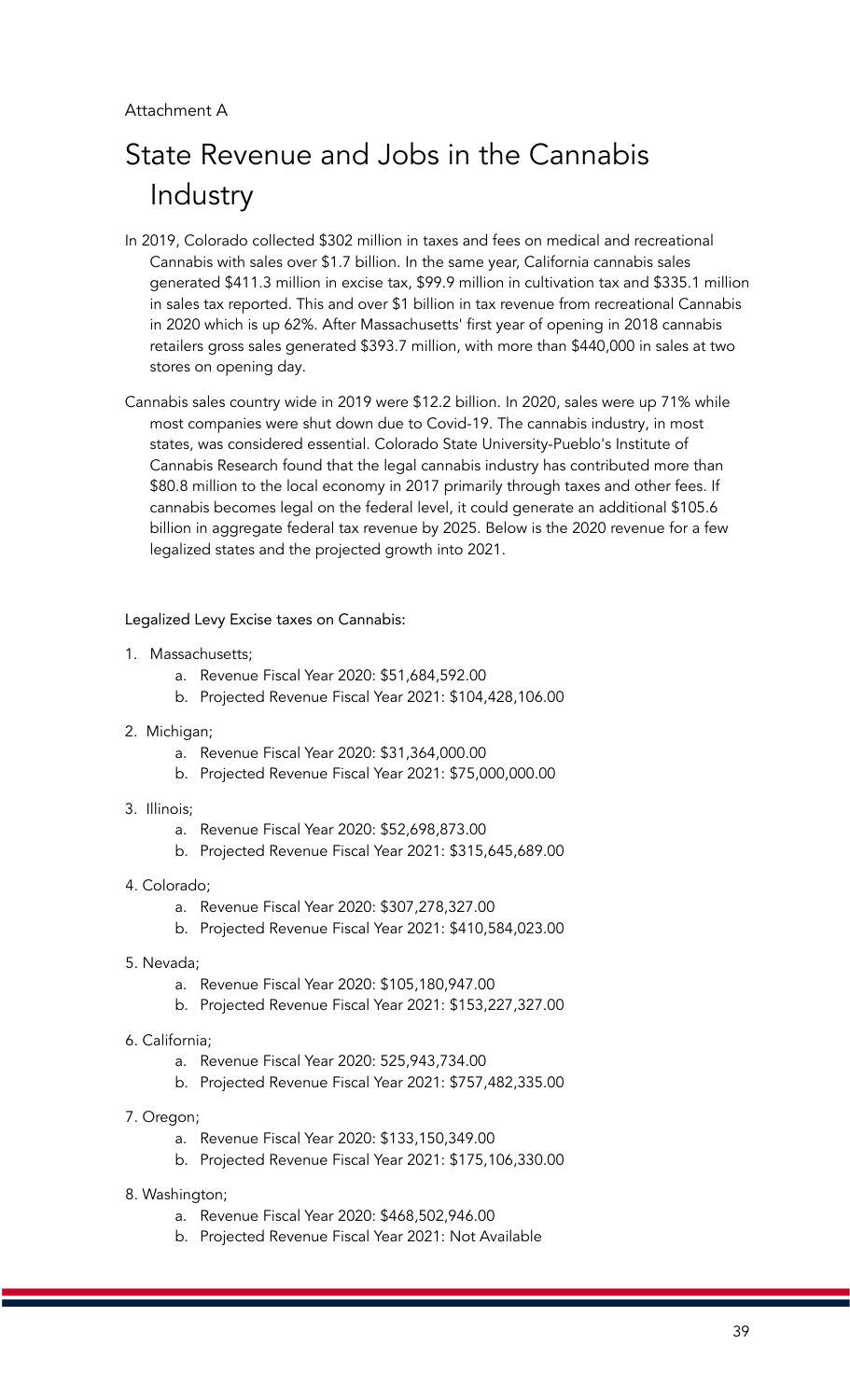### 9. Alaska;

- a. Revenue Fiscal Year 2020: \$24,540,009.00
- b. Projected Revenue Fiscal Year 2021: \$29,051,904.00

Sales continue to be on the rise but so is the job growth the cannabis industry brings. In the United States as of January 2021, 321,000 Full Time Equivalent jobs are within the legal Cannabis industry.<sup>10</sup> To put that increase in perspective:

- 2017: 122,800 jobs
- 2018: 149,300 jobs
- 2019: 211,000 jobs
- 2020: 243,700 jobs
- The data clearly shows that even through the global Covid-19 pandemic there was continuous job growth. California estimates at least 81,000 additional direct, indirect, and induced jobs as a result of legalizing cannabis and labor income is projected to increase by at least \$3.5 billion. Nevada since legalizing cannabis projects job growth could hit 41,000 jobs through 2021 while generating over \$1.7 billion in labor income. One report predicts the impact of federally legalizing cannabis could suggest 1 million jobs by 2025. <sup>11</sup> This affects not just urban areas with creating jobs in software development, finance and construction but also helps rural areas by the need to farm, process and cultivate cannabis-based products.
- Rural communities and small towns have already received a boost from the cannabis industry. For example the state of Illinois. Cresco Labs in Lincoln, IL (a town of about 13,000) created more than 250 jobs with higher wages showing a 50% increase in income for those who live in the area. 75 miles away in Barry, IL (a town of 1,500), Ascend Wellness generated 300 jobs. Nature's Grace in Vermont, IL (a town of 800) generated 145 jobs which is up from the original 50 jobs they had prior to legalization and soon to add 30 more. Revolution Global in Delevan, IL (a town of 1,800) generated 135 jobs and will be doubling it's facility in the near future. You can see the Cannabis industry jump started new employment in these rural areas that need more opportunities. Pharmacann in Dwight, IL created 75 full time jobs including benefits in a town of just over 4,000 residents.
- As more states legalize cannabis and with hope, a Federal legalization, the cannabis industry could positively benefit so many licensed businesses, small communities, and urban cities all over the country. The cannabis industry continues to generate new jobs, more employment opportunities, and a multitude of financial growth.

#### Sites Used:

The Economic Benefits of Marijuana Legalization [\(investopedia.com\)](https://www.investopedia.com/articles/insights/110916/economic-benefits-legalizing-weed.asp)

Legal Marijuana States Have Generated Nearly \$8 Billion In Tax Revenue Since [Recreational](https://www.marijuanamoment.net/legal-marijuana-states-have-generated-nearly-8-billion-in-tax-revenue-since-recreational-sales-launched-report-finds/) Sales [Launched,](https://www.marijuanamoment.net/legal-marijuana-states-have-generated-nearly-8-billion-in-tax-revenue-since-recreational-sales-launched-report-finds/) Report Finds | Marijuana Moment

Map of Marijuana Legality by State [\(disa.com\)](https://disa.com/map-of-marijuana-legality-by-state)

States Projected to Post Higher Marijuana Revenues in 2021 [\(taxfoundation.org\)](https://taxfoundation.org/states-projected-post-higher-marijuana-revenues-2021/)

The US [cannabis](https://www.leafly.com/news/industry/cannabis-jobs-report) industry now supports 321,000 full-time jobs | Leafly - Aug 2021

<sup>10</sup> Cite 2021 Leafly Jobs Report

<sup>11</sup> Cite New Frontier report